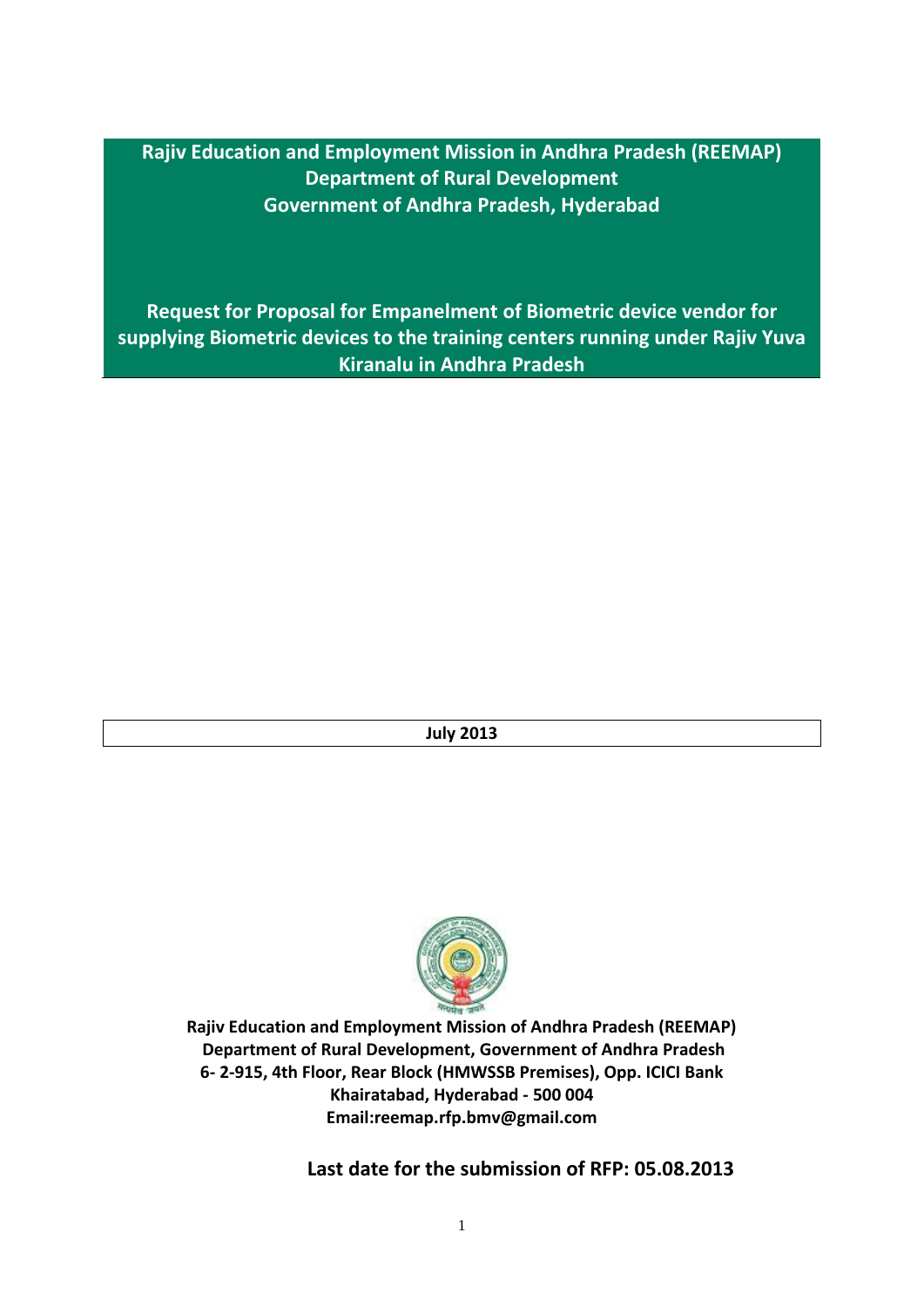# **.PROPOSAL NOTIFICATION - REQUEST FOR PROPOSAL**

## **RAJIV EDUCATION AND EMPLOYMENT MISSION OF ANDHRA PRADESH (REEMAP) DEPARTMENT OF RURAL DEVELOPMENT, GOVT. OF A.P. 6- 2-915, 4th Floor, Rear Block (HMWSSB Premises), Opp. ICICI Bank Khairatabad, Hyderabad - 500 004 Phone: +91-40-23322073, Fax: +91-40-23322092, Mobile: 7702265650, Email:reemap.rfp.bmv@gmail.com**

## **Invitation for Request For Proposal (RFP) for the empanelment of Biometric device vendor cum Service Provider for supplying Biometric devices to the training centers running under Rajiv Yuva Kiranalu in Andhra Pradesh.**

## **Ref: RC No 53/REEMAP/Biometric device vendor Empanelment/2012-13 Dated: 12.07.2012**

Rajiv Education & Employment Mission of Andhra Pradesh (REEMAP), Department of Rural development, Government of Andhra Pradesh intends to empanel Biometric device vendors with requisite experience and capabilities in specified areas for supplying Biometric devices to the training centers running under Rajiv Yuva Kiranalu, for capturing daily attendance and transfer the attendance to central server on a real time basis. In this regard REEMAP invites proposals from interested parties who meet the Eligibility Criteria. The empanelment shall be applicable for a period of 2 Year subject to the performance.

The Biometric device vendor empanelment process is applicable only for the vendors empanelled by UIDAI for supplying authentication devices. The biometric devices should be capable of running biometric authentication application for local authentication process flow as detailed in the RFP document. In the near future the Biometric attendance system in RYK will be migrated to Aadhaar authentication based Biometric attendance system. Hence, the biometric device should be compatible to run both the local authentication and Aadhaar linked authentication process flows with no/little up gradation to the biometric device.

The Biometric device vendor should be extending servicing facility to the training centers which procure the Biometric devices from them. If need arises the service provider should take up firmware changes for the machines provided by them as per the instructions of REEMAP or any of the Sub-Missions.

Interested Applicants may download the RFP document comprising Part-I - Instruction to Applicants, Part-II-Documents for Submission, from REEMAP website: ryk.cgg.gov.in from 12 July 2013 onwards. The Applicants are required to pay a non-refundable amount of Rs. 5,000 (Rupees Five Thousand only), towards empanelment processing fee along with the application for empanelment. On empanelment, the Applicants are required to deposit Earnest Money Deposit (EMD) of Rs. 1,00,000 (Rupees One Lakh only) which shall be refunded at the end of empanelment period. The payment shall be in the form of a non-refundable Demand Draft drawn in favour of "Mission Director, Rajiv Education & Employment Mission in Andhra Pradesh" drawn on any schedule commercial bank and payable at Hyderabad. Existing Biometric device vendors to Rajiv Yuva Kiranalu program should also apply for empanelment.

The last date for submission of the RFP by the Applicants is on or before 01.00 pm, on  $5^{\text{th}}$  August 2013.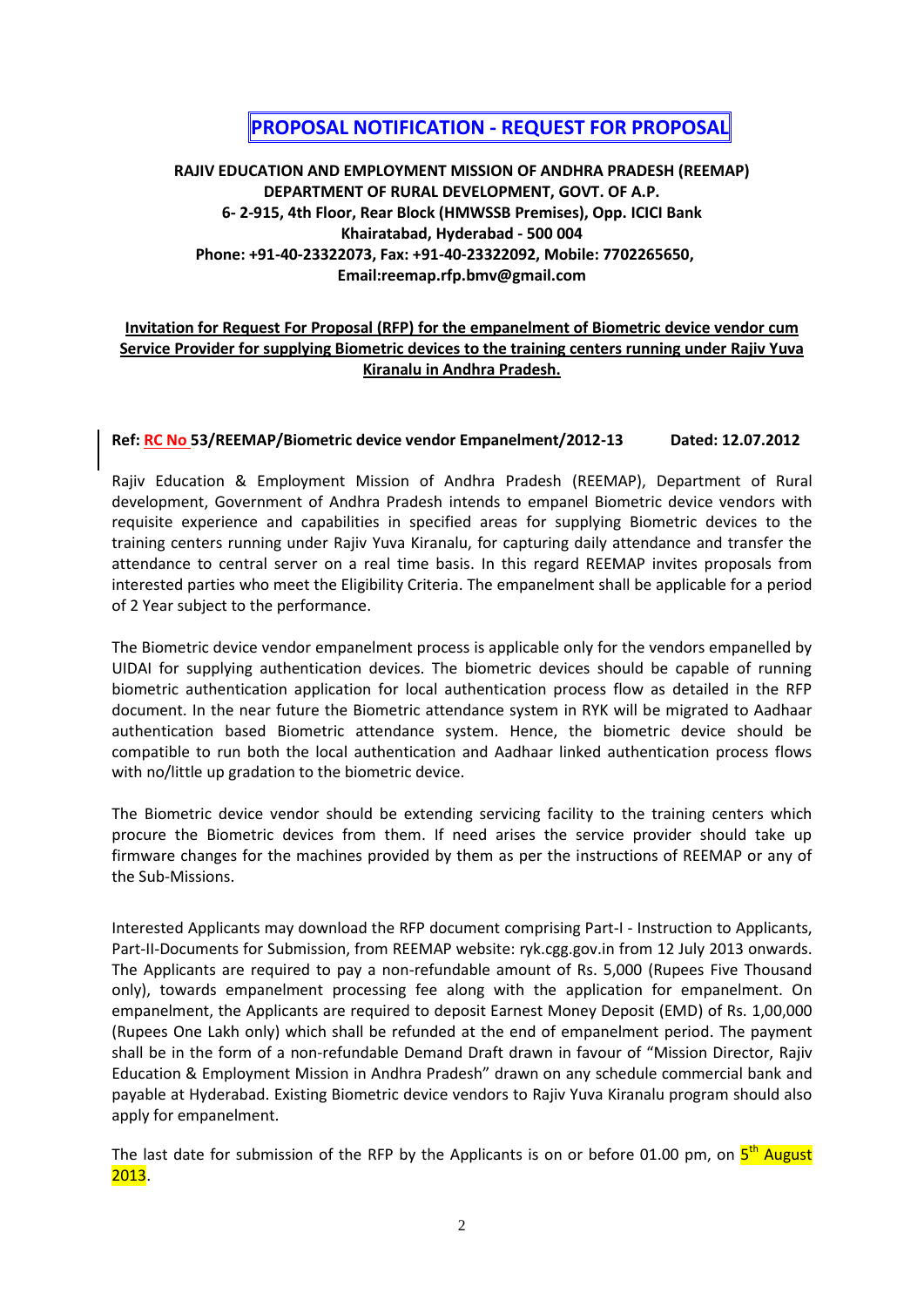REEMAP reserves the right to accept or reject all or any of the applications without assigning any reason whatsoever. REEMAP also reserves the right to postpone, cancel, modify and annul the entire empanelment process duly notifying on its website or intimating the Applicants who submitted the application, as the case may be.

Mission Director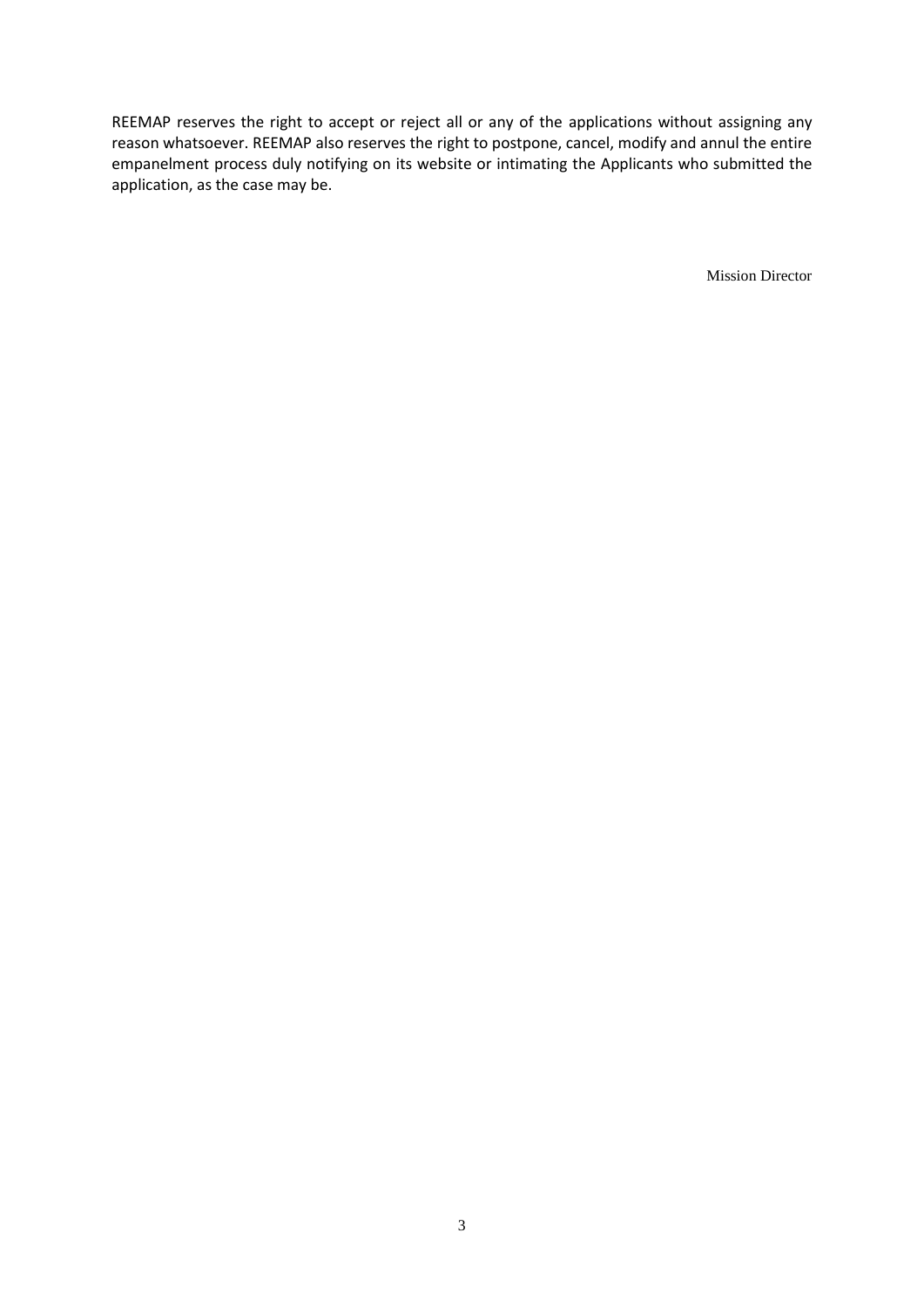# **Table of Contents**

| S No           | <b>Content</b>                                                       | Page No |
|----------------|----------------------------------------------------------------------|---------|
| Part-I         | <b>Instruction to Applicants</b>                                     |         |
| $\mathbf{1}$   | <b>Disclaimer</b>                                                    | 5       |
| $\overline{2}$ | Schedule of Empanelment Process                                      | 7       |
| 3              | Introduction                                                         | 8       |
| 4              | Scope of Project and Empanelment                                     | 10      |
| 5              | <b>Instruction to Applicants</b>                                     | 15      |
| 6              | <b>Empanelment Process</b>                                           | 25      |
| Part-II        | <b>Proposal Submission Formats</b>                                   | 31      |
| $\mathbf{1}$   | Power of Attorney for Signing the Proposal (Form 1)                  | 31      |
| $\overline{2}$ | Covering Letter (Form 2)                                             | 34      |
| 3              | Biometric Device Vendor Details (Form 3)                             | 36      |
| 4              | Legal Constitution of the Applicant (Form 4)                         | 37      |
| 5              | Financial Standing - Annual Turnover (Form 5)                        | 38      |
| 6              | Format for Details of Projects Undertaken/ Completed(Form 6)         | 39      |
| 7              | Format for Details of Employees(Form 7)                              | 40      |
| 8              | Format for Technical Presentation (Form 8)                           | 41      |
| 9              | Financial Proposal (Form 9)                                          | 42      |
| 10             | Total number of biometric devices supplied in last 3 years (Form 10) | 43      |
|                | <b>Annexure I</b>                                                    |         |
|                | Technical specifications for Biometric device                        | 44      |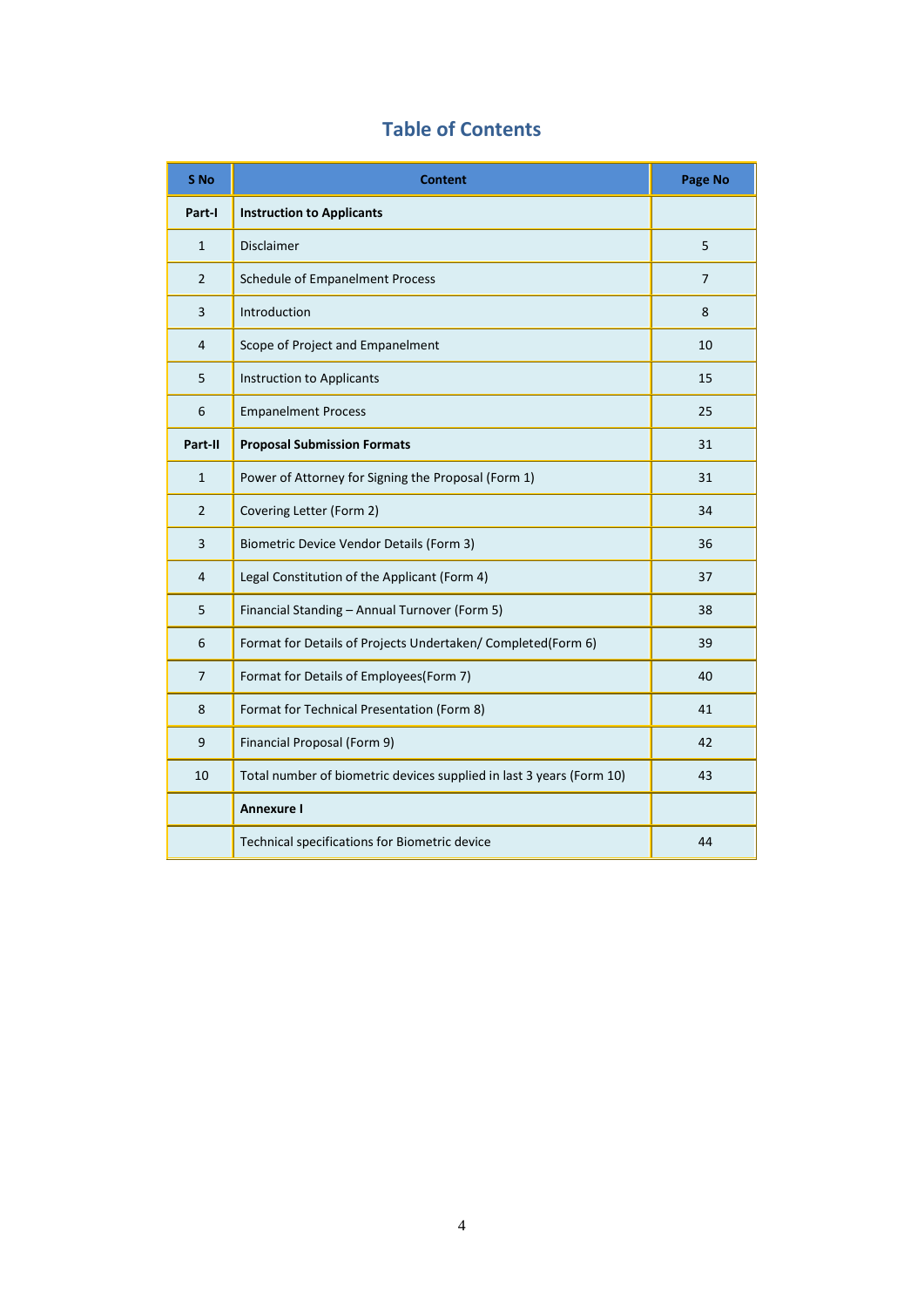## **1.Disclaimer**

1.1 Though adequate care has been taken in the preparation of this Request for Proposal Document, the Applicant should satisfy himself that the document is complete in all respects. Intimation of discrepancy, if any, should be given to the below mentioned officer immediately. If this office receives no intimation of discrepancy within the date mentioned in Section 2, it shall be deemed that the Request for Proposal document is complete and final in all respects.

Mission Director

Rajiv Education & Employment Mission in Andhra Pradesh (REEMAP) Department of Rural Development, Government of AP 6-2-915,4<sup>th</sup>Floor, Rear Block (HMWS&SB Building), Opposite ICICI Bank Khairatabad, Hyderabad - 500 004 Phone: +91-40-23322073, Fax: +91-40-23322074, Mobile: 0 7702265650

Email:reemap.rfp.bmv@gmail.com

- 1.2 This RFP is neither an agreement nor an offer by the REEMAP to the prospective Applicants or any other person. The purpose of this RFP is to provide interested parties with information that may be useful to them in the formulation of their proposal for selection pursuant to this RFP. This RFP includes statements, which reflect various assumptions and assessments arrived at by the REEMAP in relation to procurement of Biometric devices from Biometric device vendor. Neither REEMAP nor their employees or consultants, make any representation or warranty as to the accuracy, reliability or completeness of the information in this RFP and it is not possible for REEMAP to consider the investment objectives, financial situation and particular needs of each party who reads or uses this RFP. Some of the prospective Applicants may have a better knowledge of the project than others. Each prospective Applicant should conduct their own investigations and analysis and check the accuracy, reliability and completeness of the information in this RFP and obtain independent advice from appropriate sources.
- 1.3 Information provided in this RFP to the Applicants is on a wide range of matters, some of which may depend upon interpretation of law. The information given is not intended to be an exhaustive account of statutory requirements and should not be regarded as a complete or authoritative statement of law. REEMAP accepts no responsibility for the accuracy or otherwise for any interpretation or opinion on law expressed herein.
- 1.4 Neither REEMAP nor their employees or consultants will have any liability to any prospective Applicant or any other person under the law of contract, tort, the principles of restitution or unjust enrichment or otherwise for any loss, expense or damage which may arise from or be incurred or suffered in connection with anything contained in this RFP, any matter deemed to form part of this RFP, the award of the Project, the information and any other information supplied by or on behalf of REEMAP or their employees, any consultants or otherwise arising in any way from the selection process for the Project.
- 1.5 REEMAP also accepts no liability of any nature whether resulting from negligence or otherwise howsoever caused arising from reliance of any Applicant upon the statements contained in this RFP.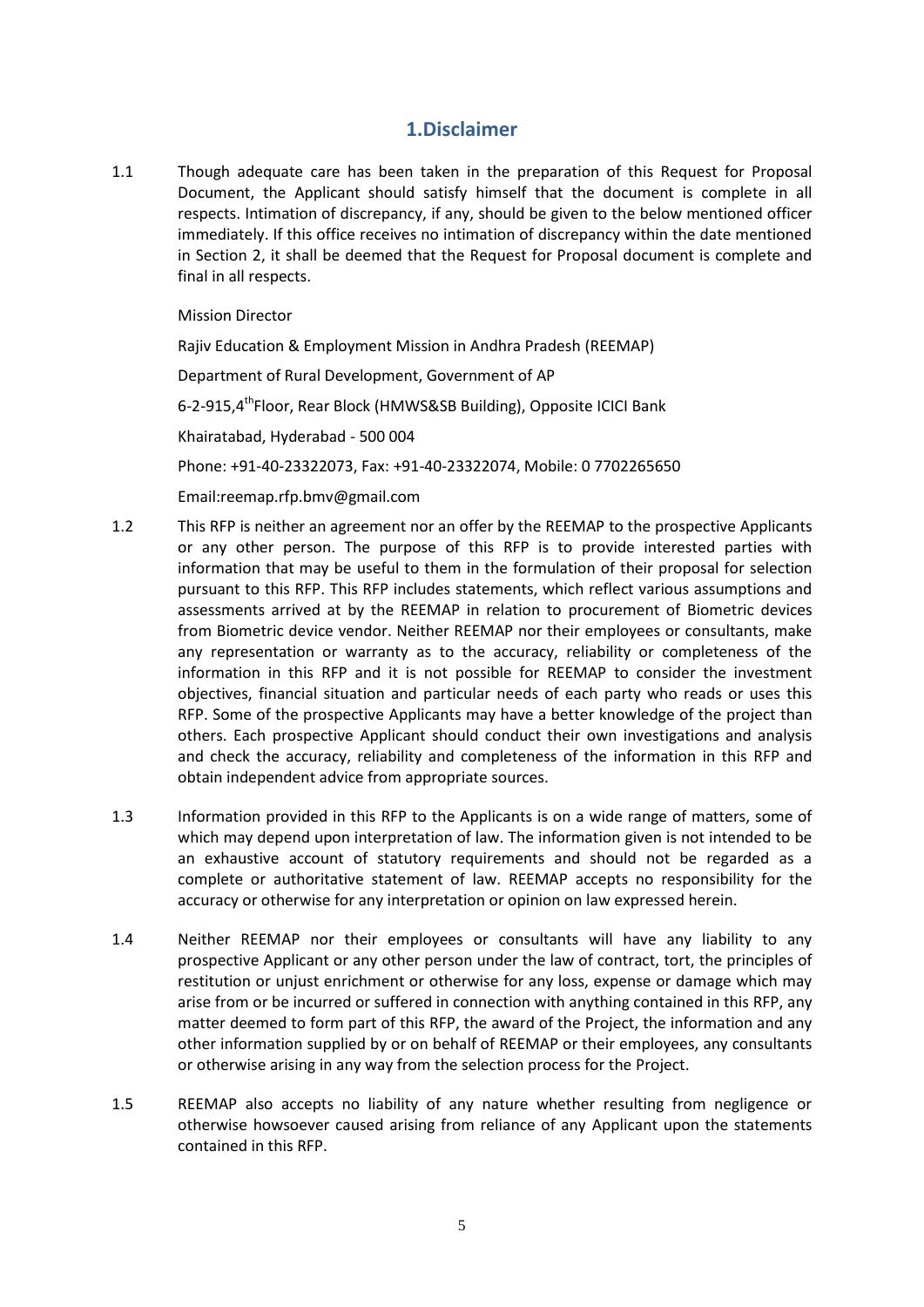- 1.6 REEMAP reserves the right to reject any or all of the Proposals submitted in response to this Request for Proposal at any stage without assigning any reason whatsoever.
- 1.7 REEMAP reserves the right to change/modify/alter/amend any or all of the provisions of this Request for Proposal.
- 1.8 REEMAP shall have no liability for non-receipt of any communication from the Applicant to REEMAP and vice-versa due to postal delays or otherwise.
- 1.9 The issue of this RFP does not imply that REEMAP is bound to empanel Biometric device vendors or purchase Biometric devices from the Successful Applicant, as the case may be, for the project and REEMAP reserves the right to reject all or any of the Proposals without assigning any reasons whatsoever.
- 1.10 The Applicant shall bear all its costs associated with or relating to the preparation and submission of its Proposal including but not limited to preparation, copying, postage, delivery fees, expenses associated with any demonstrations or presentations which may be required by REEMAP or any other costs incurred in connection with or relating to its Proposal. All such costs and expenses will remain with the Applicant and REEMAP shall not be liable in any manner whatsoever for the same or for any other costs or other expenses incurred by a Applicant in preparation of submission of the Proposal, regardless of the conduct or outcome of the Empanelment Process.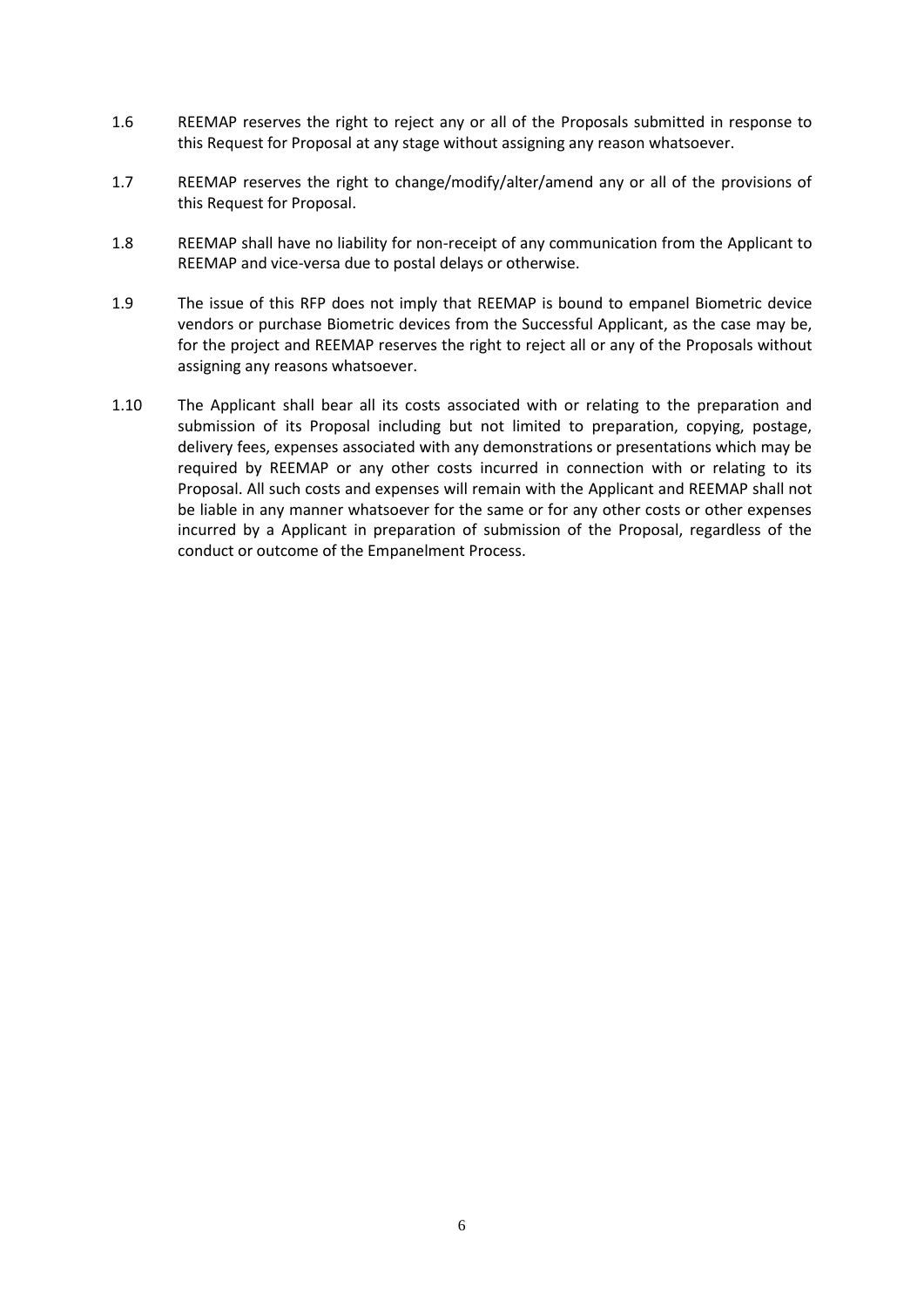| S <sub>No</sub> | <b>Event</b>                                                                                                                                      | <b>Time/Date</b>       |
|-----------------|---------------------------------------------------------------------------------------------------------------------------------------------------|------------------------|
| $\mathbf{1}$    | Request For Proposal document made available to the Applicants                                                                                    | 12.7.2013              |
| $\mathcal{P}$   | Last date for receipt of requests for intimation of any<br>discrepancy in this document, queries, clarifications &<br>Conditions to be addressed. | 22.7.2013              |
| 3               | Pre-bid meeting at Conference Hall, REEMAP Office,<br>Hyderabad.                                                                                  | 25.7.2013              |
| $\overline{4}$  | Time and date for receipt of Proposals (all the relevant documents and<br>covers) (Proposal Due Date)                                             | By 1.00 pm on 5.8.2013 |
| 5               | Opening of Technical Cover and start of evaluation process at<br>Conference Hall, REEMAP Office, Hyderabad(Cover-I)                               | At 3.00 pm on 5.8.2013 |
| 6               | Intimation to submit EMD and biometric devices for inspection                                                                                     | 8.8.2013               |
| 7               | Last date for submission of EMD and biometric devices for inspection                                                                              | 15.8.2013              |
| 8               | Empanelment of biometric device vendors                                                                                                           | 22.8.2013              |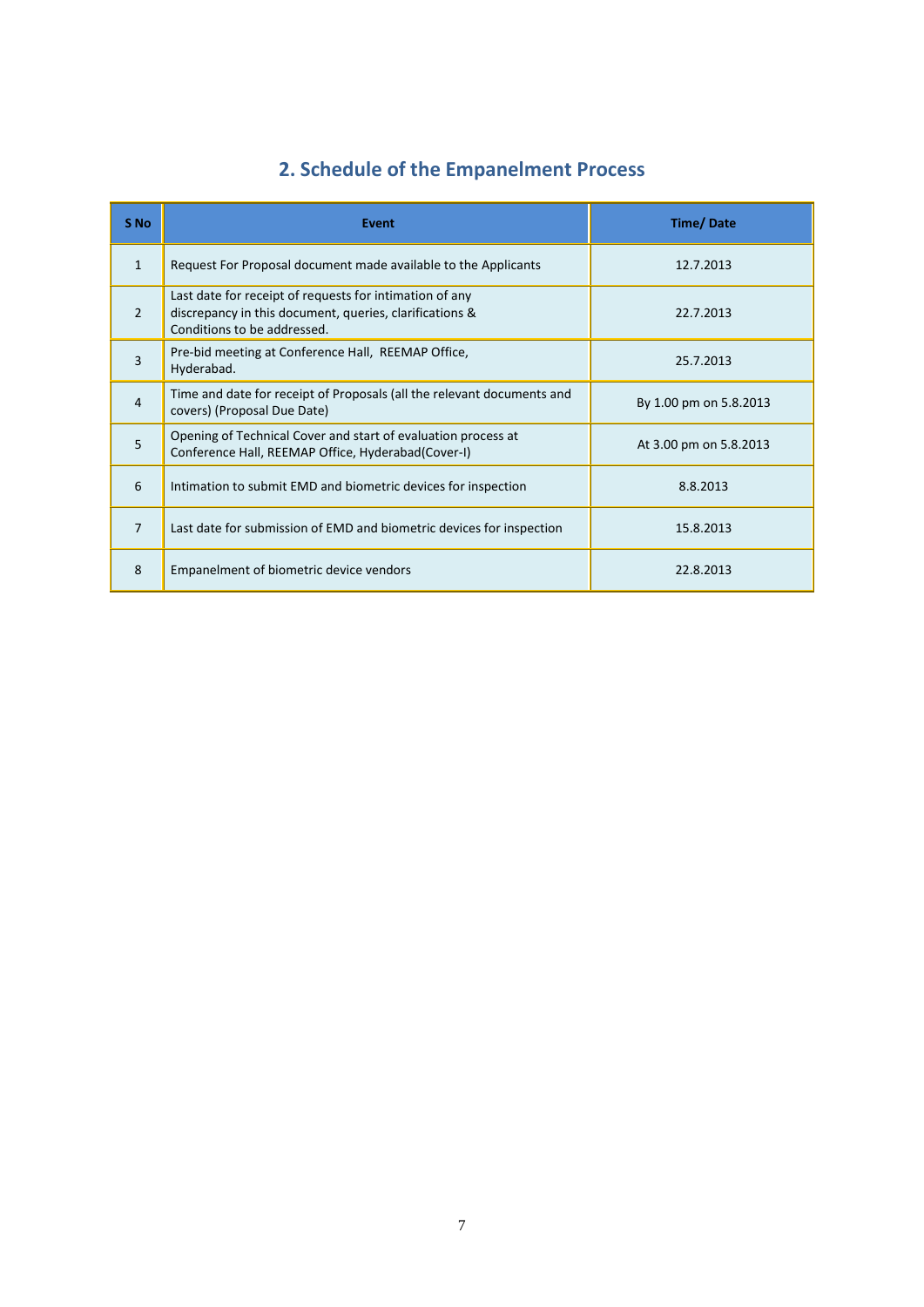## **3. INTRODUCTION**

## **3.1 About the Organisation**

- 3.1.1 Rajiv Yuva Kiranalu (RYK) is conceived by the Government of Andhra Pradesh to build job specific skills among the unemployed and place them in appropriate private jobs. Vision of RYK is to convert large number of non-literate, school drop-out, unskilled and unemployed youth into productive workforce by building their skills thereby promoting inclusive growth. The mission proposes to employ 15 lac youth in jobs in the private industry by 2014. The implementation shall be on a mission mode. To operationalise the programme, Government has constituted:
	- High level council Rajiv Education and Employment Council of Andhra Pradesh (REECAP) - has been set up under the Chairmanship of Honourable Chief Minister with nine cabinet ministers, principal secretaries of relevant departments and ten representatives of the industry & academia for creating necessary policy environment and guiding the implementation process.
	- An exclusive state level society Rajiv Education and Employment Mission in Andhra Pradesh (REEMAP) - has been registered to coordinate the efforts of all sub-missions on a mission mode.
- 3.2 REEMAP functions through eight sub-missions constituted in eight Government departments.



- 3.3 REEMAP has been taking up various training activities through the sub-missions as well as through running pilots for almost a year now.
- 3.4 Since its Inception it has placed more than 300,000 youth. The most important objectives of the program are to provide placement to the youth and to ensure that the youth retains the job for at least 3 months.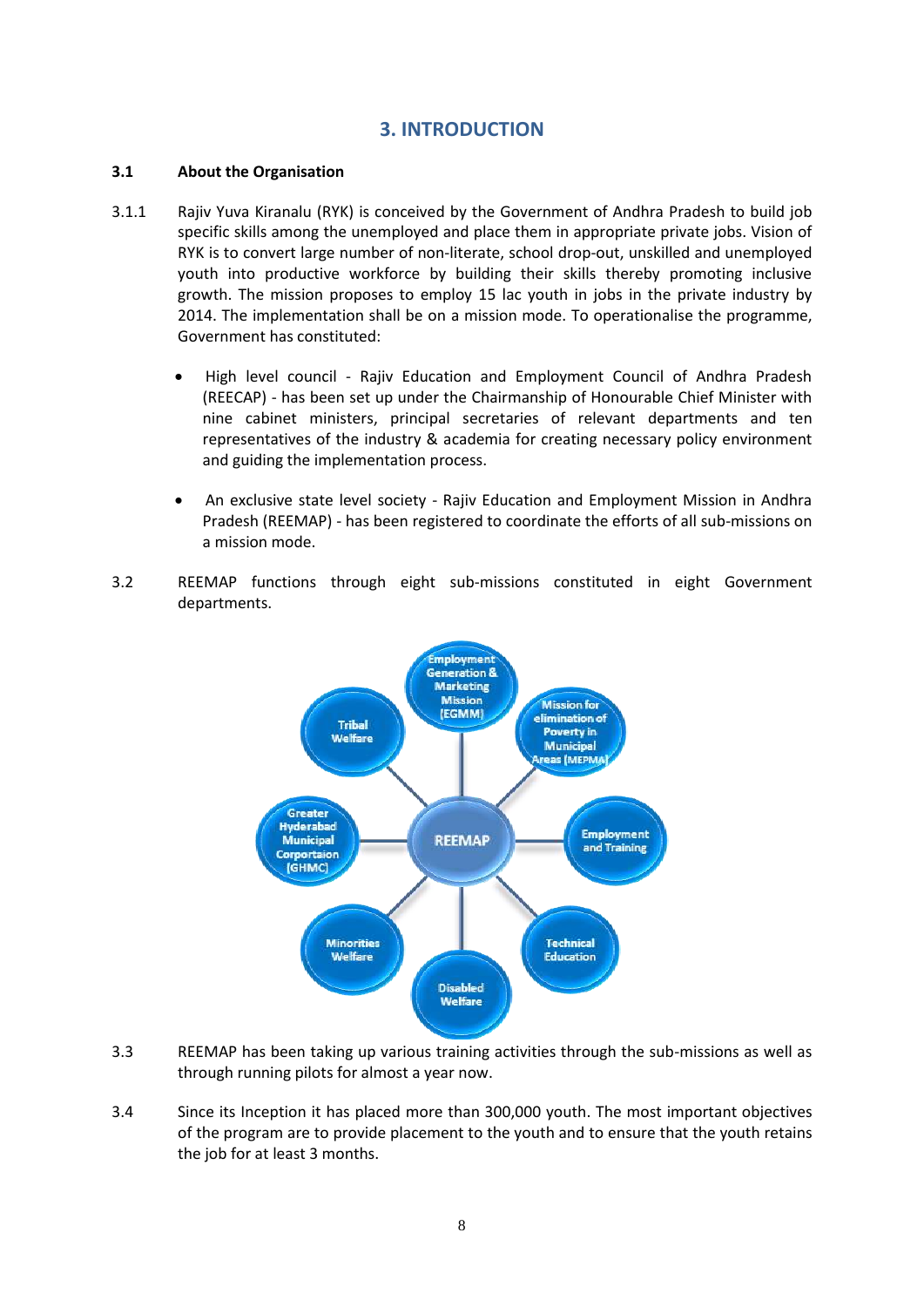- 3.5 At present, more than 850 training centres are functional all over Andhra Pradesh and more than 40,000 youth are undergoing training. It is envisaged to increase the number of training centres functional to meet the target of providing employment to more than 3 lakh youth in 2013-14.
- 3.6 Every job seeker who is a part of the program is registered in the RYK portal and tracked throughout the training program through the software process flow.
- 3.7 Biometric attendance system in RYK comprises of GPRS enabled fingerprint based biometric authentication devices with local storage and local authentication and central server. The attendance which is recorded in the biometric device is transferred to the central server within 48 hours and the attendance is shown to various stakeholders through MIS reports.
- 3.8 In order to reduce malpractices and improve the integrity of the biometric attendance system, REEMAP has taken up Aadhaar authentication based biometric attendance system project in 4 training centres in East Godawari district.
- 3.9 REEMAP is AUA (Authentication User Agency) to utilize the Aadhaar authentication services provided by UIDAI. The AUA services are developed and maintained by Centre for Good Governance (CGG) which is the Software Service provider for Rajiv Yuva Kiranalu Program. As per the norms prescribed by UIDAI, AUA has to communicate to Aadhaar authentication services through an ASA (Authentication Service Agency), REEMAP is presently using BSNL's ASA services for authentication purpose.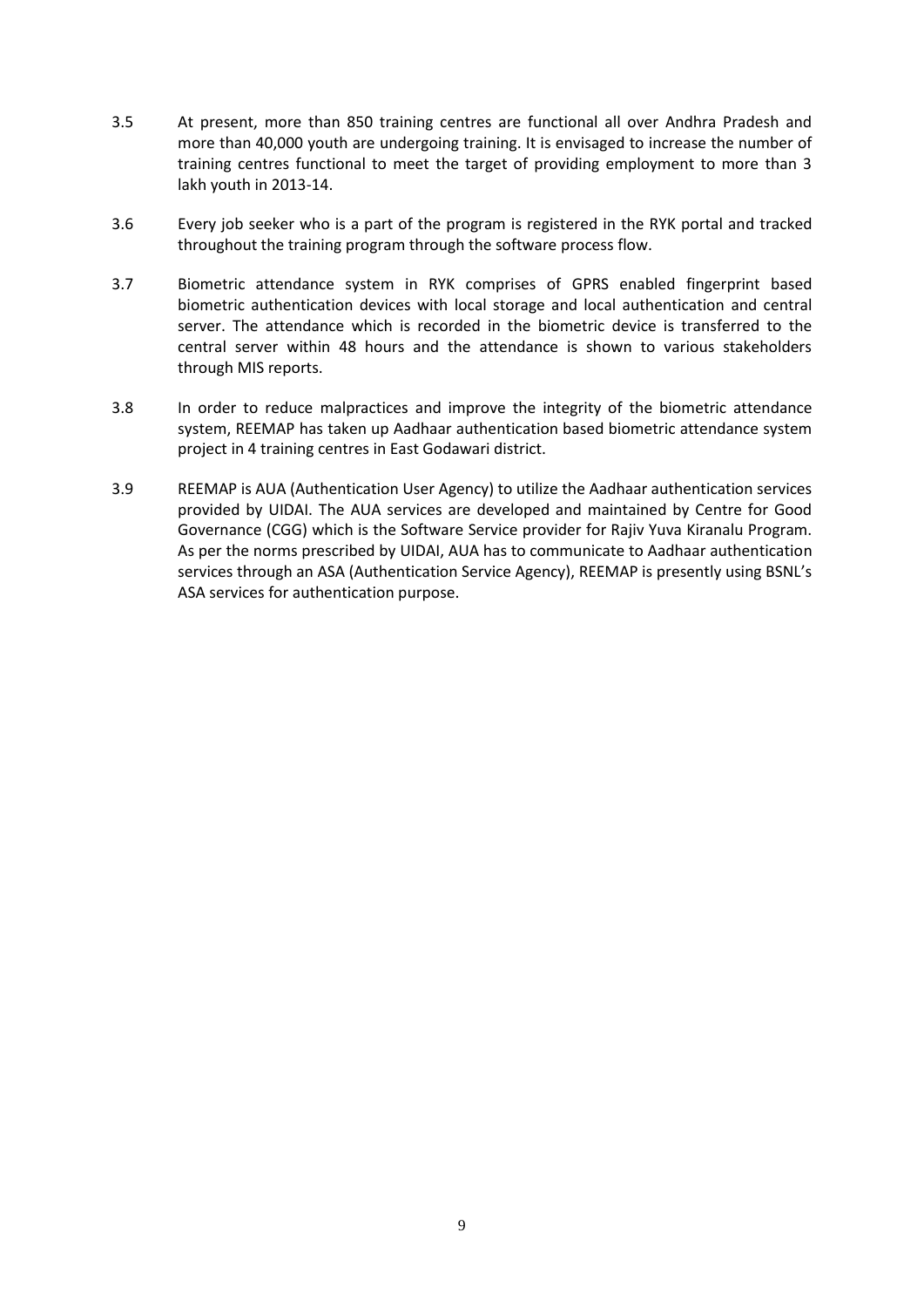# **4. Scope of Project and Empanelment**

## **4.1 Scope of Empanelment**

- 4.1.1 REEMAP envisages empanelling competent and cost effective Biometric device vendors to supply Biometric devices to the training centres functional under Rajiv Yuva Kiranalu for a period of 2 years from the date of empanelment. REEMAP in the course of empanelment does not assure or place order for any purchase of Biometric devices. The empanelled list of Biometric device vendors will be available to the training centres running training program under Rajiv Yuva Kiranalu program. It is the choice of the training partners to purchase Biometric devices from any of the empanelled list of biometric vendors at the cost fixed during the empanelment process. REEMAP or Sub-Mission at no point whatsoever will recommend or influence any of the training partners to purchase Biometric devices from a specific vendor.
- 4.1.2 The Biometric attendance system in Rajiv Yuva Kiranalu run training centres is currently functional with biometric devices purchased from different vendors. The existing biometric attendance system is local authentication based GPRS activated system. It is envisaged to migrate to Aadhaar authentication based biometric attendance system in the near future (3- 6 months) and all the existing biometric devices with local authentication shall be replaced with Aadhaar authentication based biometric devices. The empanelled list of vendors shall supply biometric authentication devices to training centres which will start operations from the date of empanelment (new training centres) and to the currently functional training centres during the migration to Aadhaar authentication based biometric attendance system.
- 4.1.3 The biometric device vendors who showcase the Proof of Concept with client side software on the biometric authentication device will be finalised for empanelment.

## **4.2 Functionality of Biometric device used in Rajiv Yuva Kiranalu**

4.2.1 In Rajiv Yuva Kiranalu program, Biometric devices are used to capture the trainee's daily attendance in the training centre. Biometric attendance through fingerprints is captured at the training centre and transferred to a central server at the state level. Biometric attendance is used to monitor the program implementation and payments for training, boarding and lodging are done on the basis of the biometric attendance captured.

## **4.2.2 Biometric Attendance System Process Flow**

The Process flow of Biometric attendance system is as given below:

- 4.2.2.1 **Biometric device Registration and Mapping:** Biometric device has to be purchased by the training partner from the empanelled list of Biometric device vendors as per the specifications prescribed by REEMAP. The Biometric device should have a unique Biometric Serial Number which has to be registered in the Rajiv Yuva Kiranalu web portal. The registered Biometric device will be mapped to a specific training centre from where daily attendance of the trainees attending the training will be captured.
- 4.2.2.2 **Biometric ID Generation:** Every candidate who is mapped to a particular batch in a training centre will be provided a unique 9 digit biometric ID. Biometric ID will be used for track the candidate's attendance, placements and post placement. This operation is carried out in the webportal.
- 4.2.2.3 **Candidate enrolment in Biometric device**: Biometric ID which is generated in web portal will be available to the training partners. This ID will be used during the enrolment of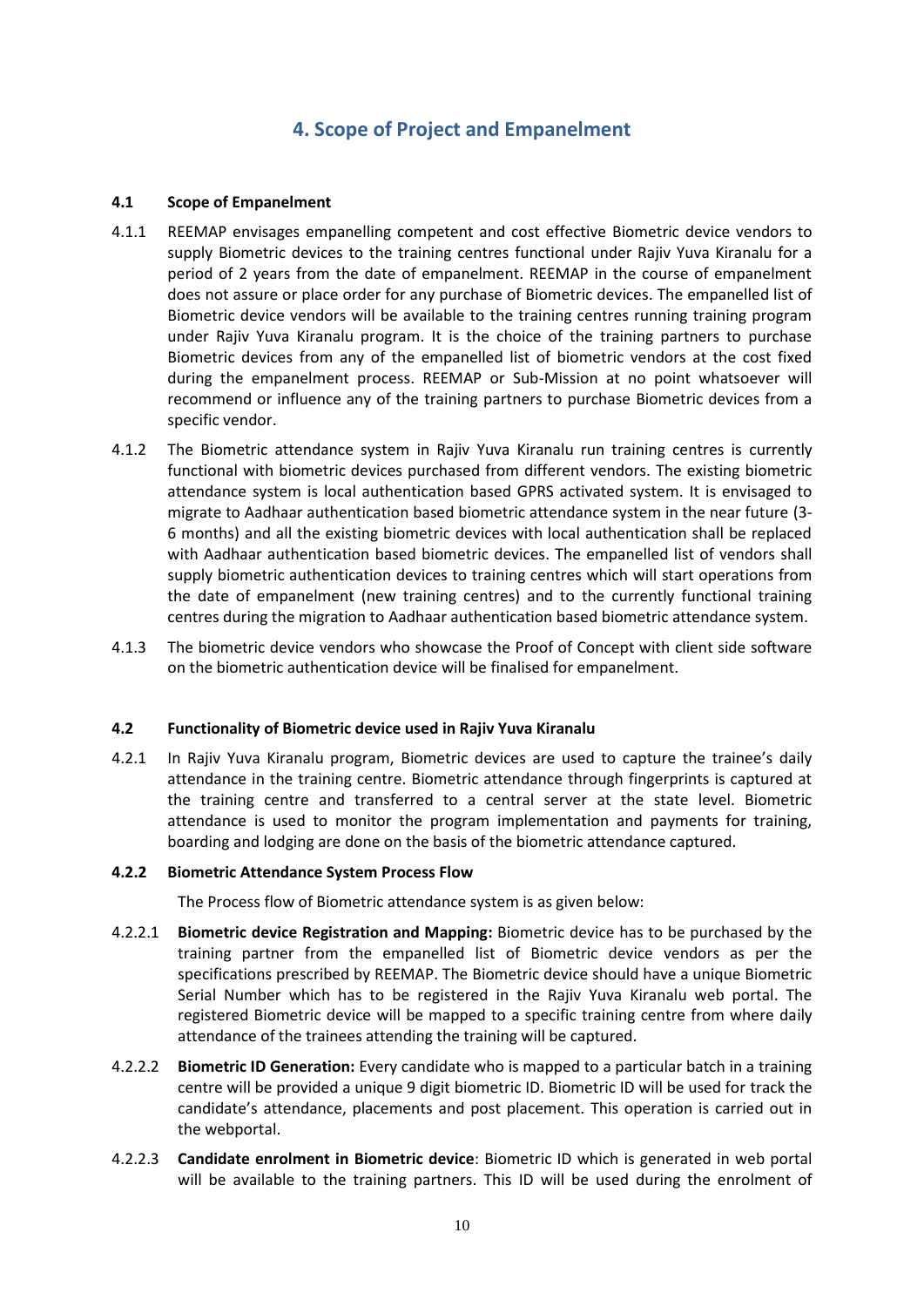candidates in the Biometric device. During the enrolment process, all 10 fingerprints of the candidate have to be enrolled along with the biometric ID. The fingerprint templates are to be stored locally in the Biometric device and a copy of the templates has to be sent to the central server through GRPS connection.

- 4.2.2.4 **Capturing daily biometric attendance:** On a daily basis, the candidate has to provide the attendance. Attendance of the candidate will be captured twice a day. The fingerprint given for authentication should be compared with the fingerprint template stored in the local memory.
- 4.2.2.5 **Transfer of biometric attendance to central server**: The attendance should be transferred to the central server as and when candidates provide their fingerprint impression through GPRS connection. The data transferred from Biometric device to the central server shall have biometric ID, timestamp and biometric serial number to ensure that attendance is sent from a registered Biometric device for a candidate who is mapped to the batch.
- 4.2.3 In addition to the fingerprint template and daily attendance, the Biometric device should transfer to the server the Biometric device logs so that any operation (candidate enrolment, deletion of records, power on/off, etc) that is carried out in the device can be captured.
- **4.2.4 Aadhaar authentication based biometric attendance application:** It is envisaged to migrate to Aadhaar authentication based biometric attendance system in 3-6 months duration. All the biometric devices which are operational in the field will be replaced with the new devices with Aadhaar authentication application. Hence the biometric device vendor should develop applications like Best Finger Detection (BFD), Fusion Finger, seeding and authentication process flow in consultation with REEMAP.

## **4.3 Technical specifications:**

- 4.3.1 Biometric device should have the Technical Specifications as per the UIDAI Hardware Specifications for authentication devices as placed in Annexure I.
- 4.3.2 In addition to the Technical specifications mentioned in Annexure I, the biometric device should also have provision to store minimum of 3000 fingerprint templates and 100,000 attendance logs in the device for enabling local storage and authentication as per the process flow mentioned in Clause 4.2.2
- 4.3.3 The biometric device should be under warranty for one year duration and Annual Maintenance contract for the second year. The faulty biometric devices which are brought by the training partners should be repaired or replaced within 24 hours of submitting the biometric device.
- 4.3.4 **Client application requirements:** The client application in the biometric device should be developed by the vendor as per the functionality mentioned in Clause 4.2 and the Functional specifications as per Clause 4.4. The following aspects of the biometric device application should be taken care of by the biometric device vendor.
- 4.3.4.1 Biometric device Client application should run on standard operating system like Linux or Windows or Android. Non-standard o/s will not be accepted.
- 4.3.4.2 The vendor shall develop the software as per the details provided the department and accepted application module shall be installed in all the biometric devices by the vendor before their delivery and provide the Proof of Concept of same.
- 4.3.4.3 The client software along with the source code shall be handed over to the department to reuse as off the shelf software components for future development.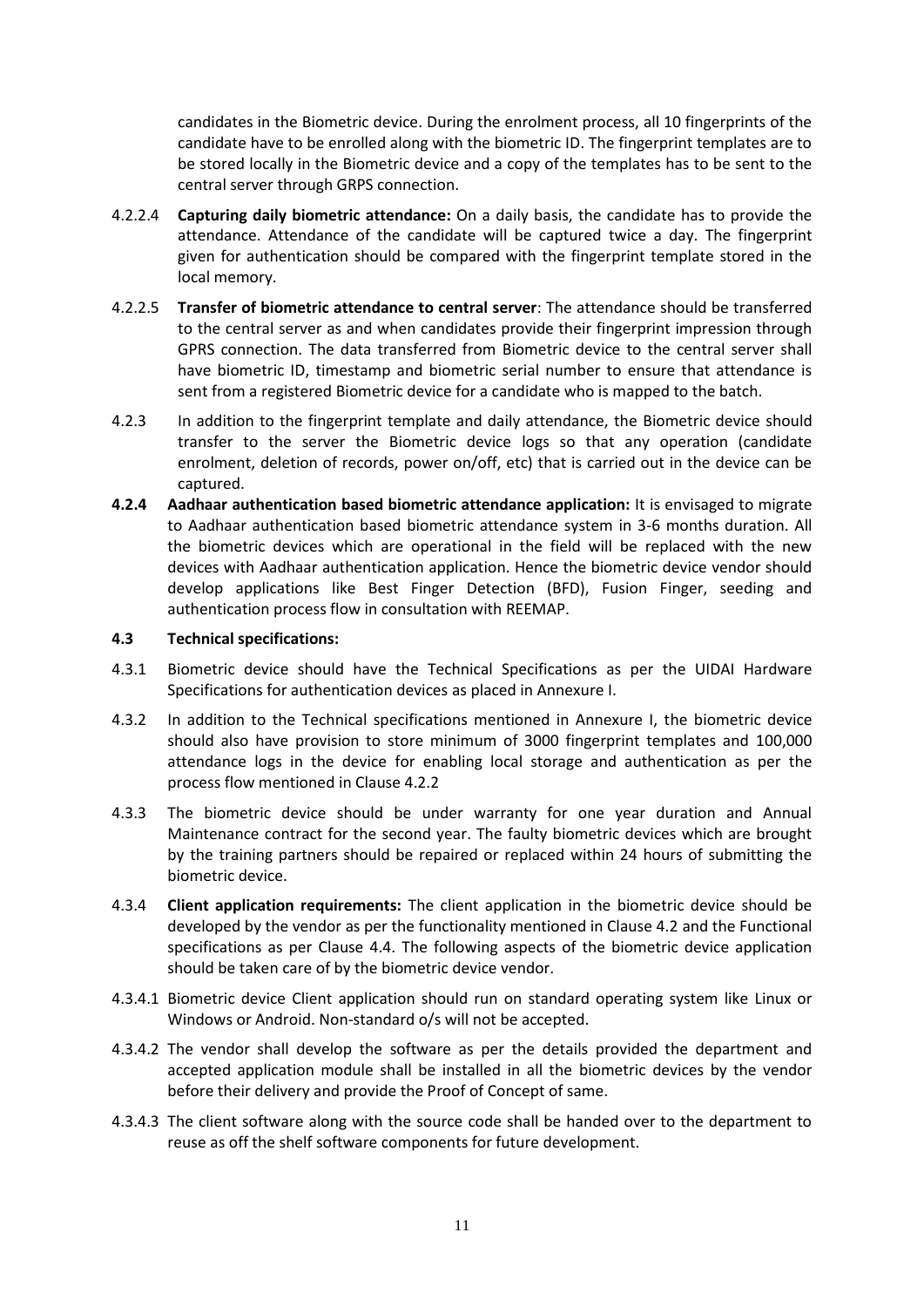- 4.3.4.4 As this software is first of its kind in implementation, any new requirements in future have to be incorporated as and when department desires.
- 4.3.4.5 Client Software should be updated in the biometric device automatically from the Central Server based on the changes and enhancements given as per the requirements.
- 4.3.4.6 The biometric device must be able to perform all internal activities related to processing of transactions promptly. Internal operations do not include data entry or back-end processing of transaction instructions, but do include operations such as encryption and decryption of messages, preparing packets for transfer on the network, accounting, etc.
- 4.3.4.7 No transactions may be performed on the biometric device without the operator logging in.
- 4.3.4.8 Device must support version control feature in order remotely monitor and provision application and system software. Remote device management feature must be provisioned as a part of the device deployment.
- 4.3.4.9 The device must be capable of following UIDAI authentication as described in the "Aadhaar Authentication API Specification" released by UIDAI.
- 4.3.4.10Each Transaction Turn Around Time (TAT) should be less than 4-6 seconds

#### **4.4 Functional specifications:**

- 4.4.1 Biometric device should meet the following functional requirements in addition to the requirements given in Clause 4.2:
	- 1. Registration/Enrolment of the youth with all 10 fingerprints in the biometric device.
	- 2. The fingerprint templates should be transferred to the server after enrollment.
	- 3. Display the registered youth name and biometric ID when the youth gives attendance. A sound confirmation should be played for successful recording of attendance record or otherwise.
	- 4. The attendance logs should be transferred to the server through GRPS connection on a real time basis.
	- 5. The date and time in the Biometric device should be updated directly from the server and there should be no provision for updating date and time in the Biometric device.
	- 6. The Biometric device once configured to a server IP address, users should not have provision to change the IP address.
	- 7. Biometric device should have the capability to configure GPRS connection with the major service providers.
	- 8. The Biometric device should have a provision to delete all the candidate's attendance records and registration details of a complete batch. No individual delete should be allowed.
	- 9. Enrollment of Password or card or any other means of giving attendance other than through fingerprint should be disabled.
	- 10. De-duplication of the fingerprints have to be carried out in the machine level to ensure that same fingerprint should be allowed to be registered for multiple fingers for the same candidate or for different candidate, i.e. every fingerprint stored in the Biometric device should be unique.
	- 11. Reports to display the following information should be available in the Biometric device.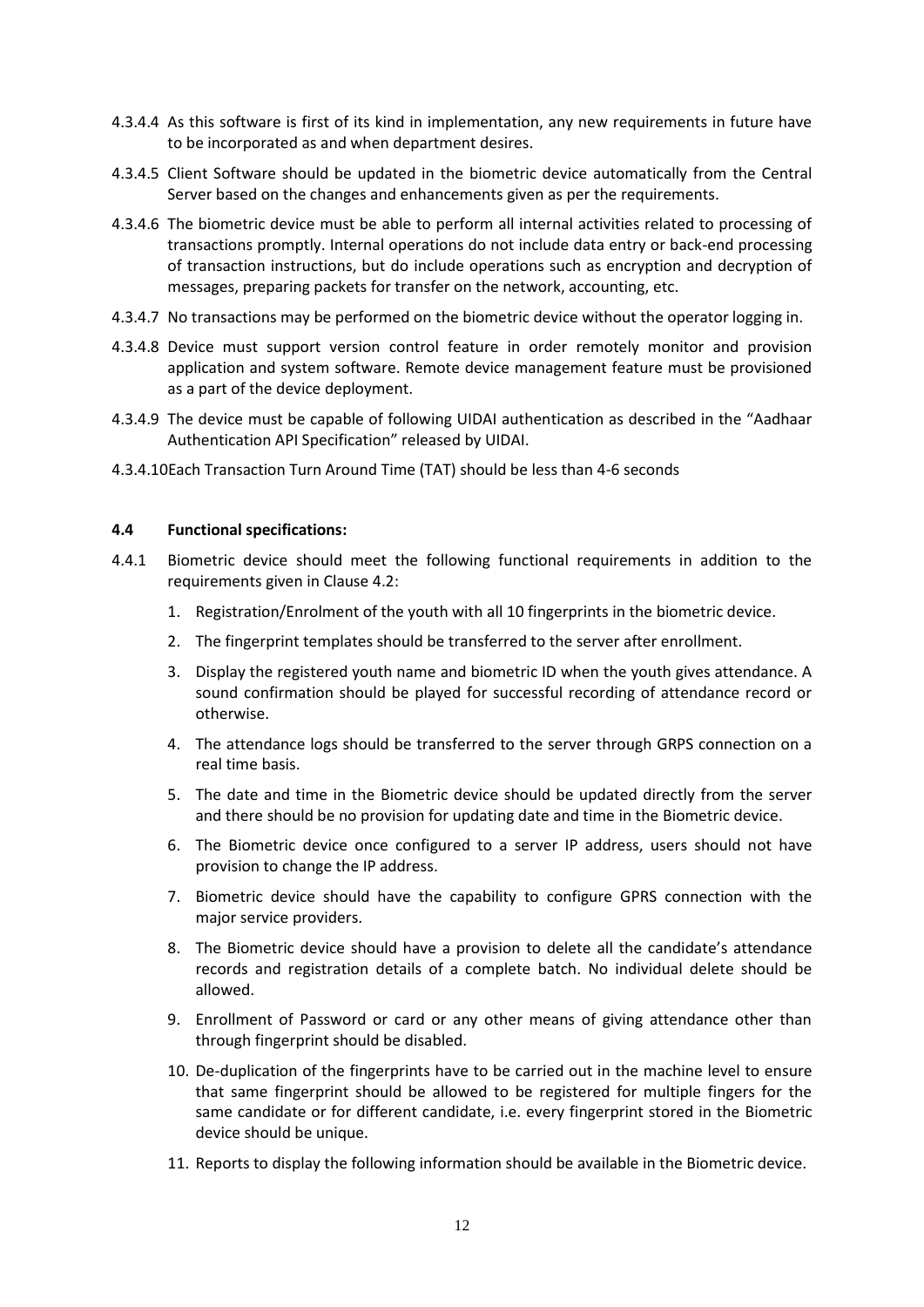- a. List of candidates enrolled, number of fingerprints enrolled and date and time of enrollment.
- b. Date wise attendance of the candidates
- c. Batch wise attendance
- d. Student wise attendance
- 12. Biometric device should have provision to connect to a laser printer or inkjet printer to take print out of the reports available in the Biometric device.

## **4.5 Roles and Responsibility of Biometric device vendor:**

- 1. Biometric device vendor shall supply Biometric devices as per the functional and technical specifications to the Sub-Missions and the Training Partners working under Rajiv Yuva Kiranalu program.
- 2. Biometric device vendor shall upgrade the biometric device with Aadhaar based authentication application on request from REEMAP or any of the Sub-Missions whenever the migration to Aadhaar authentication system is started, at no additional cost.
- 3. Biometric device vendor shall provide warranty (Manufacturing & workmanship defects, operational issues and internal parts replacement) for one year and Annual maintenance Contract for the second year.
- 4. Biometric device vendor shall provide Service facility for the Biometric devices supplied in case of machine level and connectivity issues faced by the training partners and Sub-Missions. A service centre manned with capable staff to resolve biometric device related issues and provide on-call support to the training centre staffs should be set up by the vendor.
- 5. Biometric device vendor shall provide Firmware updates for the functionalities required by Sub-Mission or REEMAP at no additional cost for 2 years.
- 6. Biometric device vendor shall make available application level information for inspection or clarification to any of the stakeholders (REEMAP, Sub-Missions, training partner and software service provider) in the RYK training program.
- 7. Biometric device vendor shall provide one day training on their Biometric device and its functionalities to REEMAP and Sub-Mission official on request and training partners, training centre in-charge at the time of delivery.
- 8. User manual and training modules shall be provided to all the training partners and Sub-Missions of REEMAP.

## **4.6 Biometric device Cost Norms:**

- 4.6.1 The cost of the Biometric device shall be inclusive of the biometric device, application development, accessories like charger, modem, wall mount, web camera, printer, cables or whatever accessories that may be applicable, 1 years warranty, annual maintenance contract for 2 year, cost of running call center and service center. The Biometric device cost agreed during the empanelment process shall be final and no additional cost should be levied to training partners during the purchase of Biometric device.
- 4.6.2 REEMAP or Sub-Missions will not be under any financial obligation to the Biometric device vendor.
- 4.6.3 In case the selected Bidder misses to include the cost of any hardware/software/service/ upgrade which is necessary to meet the requirements of the RFP, he shall be solely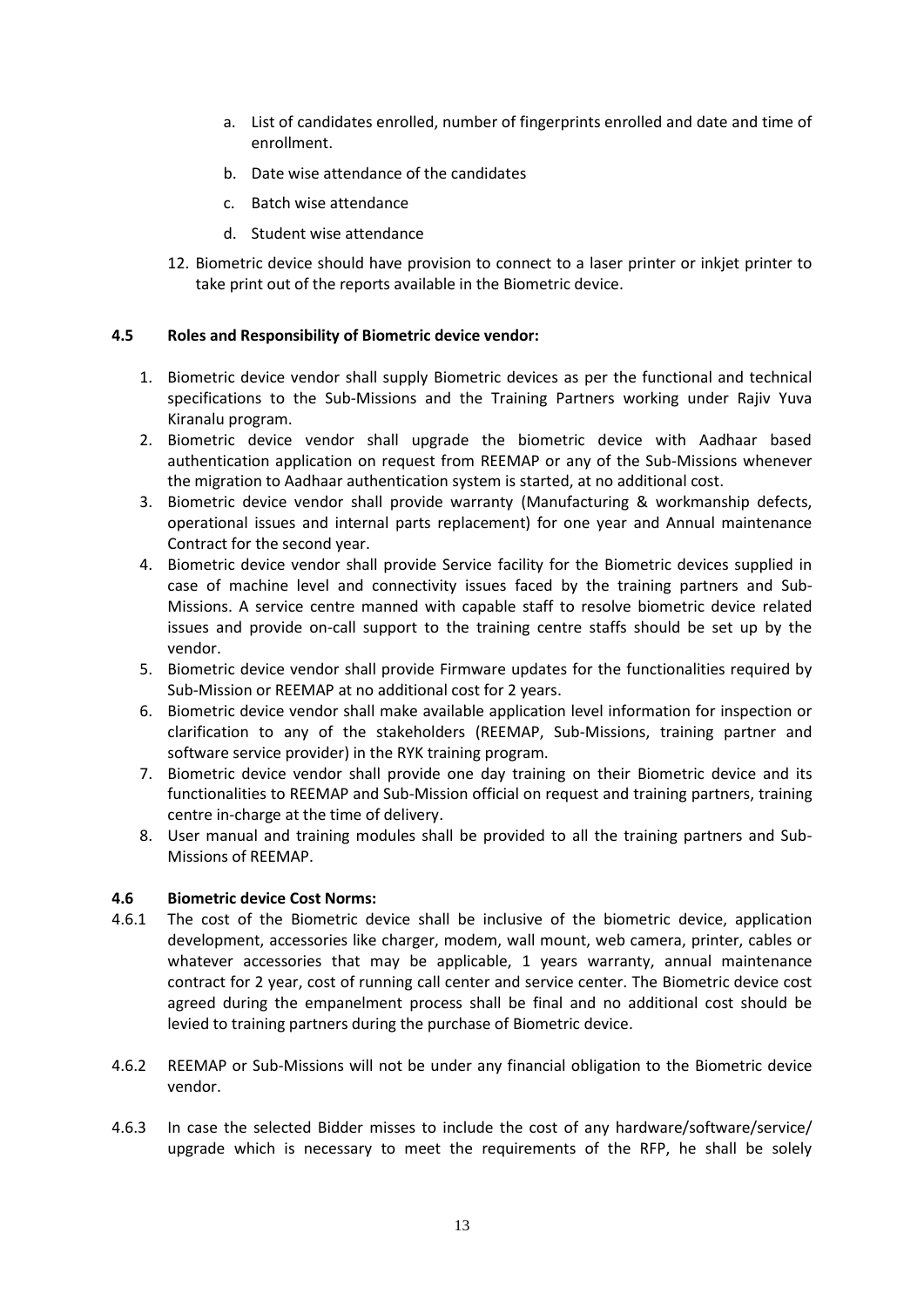responsible for the lapse and would be required to provide such hardware/software/ services without any additional cost.

## **4.7 Agreement and empanelment:**

- 4.7.1 This empanelment process is being undertaken by REEMAP to select experienced and capable Biometric device vendor. The Contract Agreement shall be entered between the selected agency and the training partner only. The Biometric device vendor shall supply Biometric devices and provide service to the supplied Biometric devices for capturing the biometric attendance and transfer to the central server in accordance with the functional and technical specifications stipulated in the RFP document. The selected Biometric device vendor shall be empanelled for a period of 2 year to supply the Biometric devices and the contract period between the Biometric device vendor and training partner shall be for the duration mentioned in their individual agreements, which shall not be less than one year.
- 4.7.2 During the period of empanelment, REEMAP may choose to issue modifications or request for additional functionality in the Biometric device on a need basis. Empanelled Biometric device service providers should provide satisfactory firmware updates as per the instructions and implement the changes in the machines supplied till then and in the new machines that will be supplied, at no additional cost.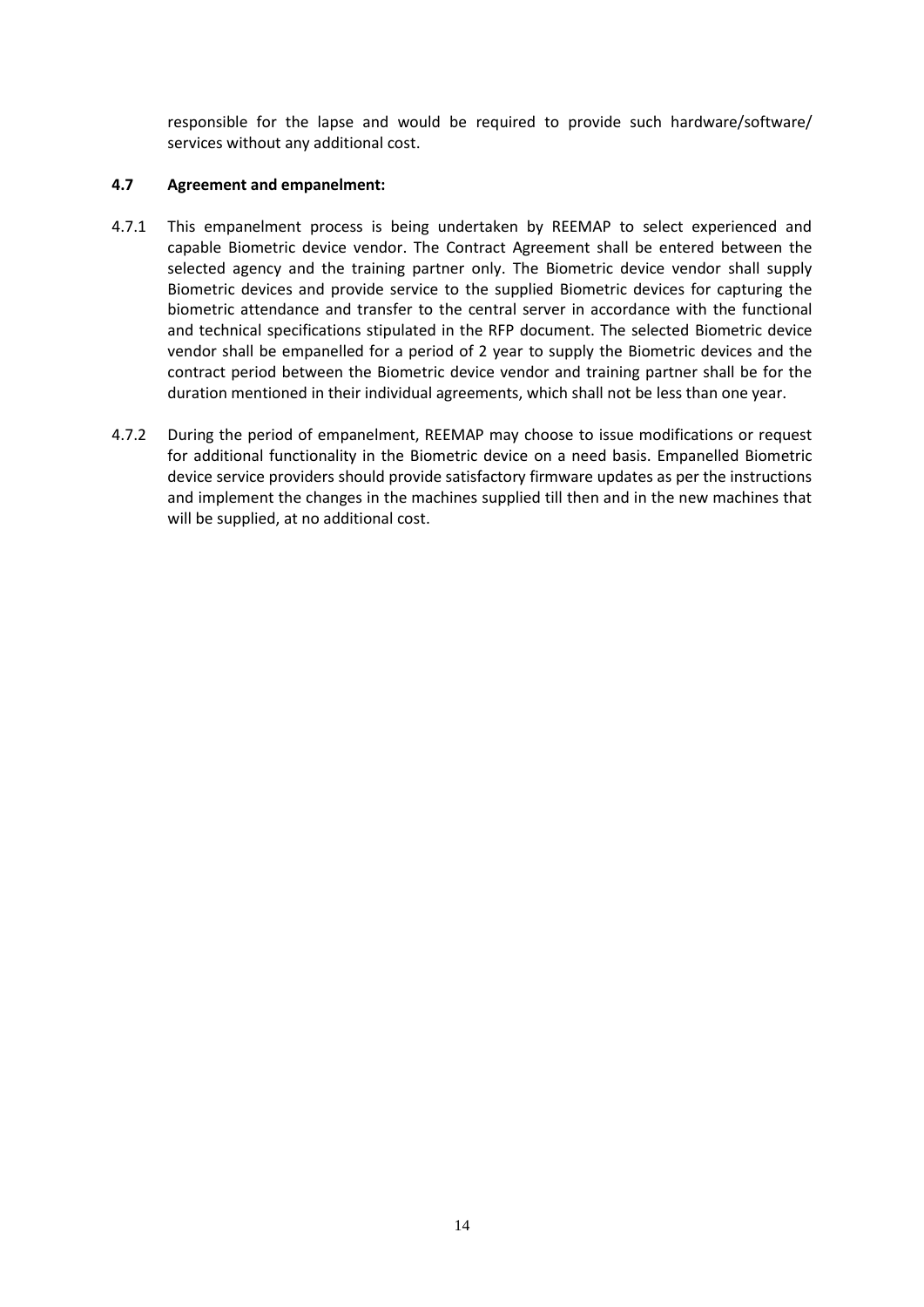# **5–Instruction to Applicants**

## **5.1 Commitment to a Fair and Transparent Process**

5.1.1 REEMAP is keen to ensure that the process leading to the empanelment of the Biometric device vendor is fair, transparent, efficient, interactive and protects the confidentiality of the information shared by Empanelment Entities with it. The selection process has been designed keeping these objectives in mind and REEMAP shall take all steps to ensure that the above objectives are realised. Empanelment Entities should not resort to influence the selection process by any means. If any Applicant is found practicing any kind of influence on REEMAP, its Proposals will be summarily disqualified and Applicant will be blacklisted from future Empanelment.

## **5.2 Detailed Study/ Market Survey about Programme**

5.2.1 Applicants may, prior to submitting their Proposal for the proposed project, conduct detailed study and market survey at their own expense and obtain and ascertain for themselves, at their own responsibility, all technical data, market data and any other information necessary for preparing their Proposals including, inter alia, the actual nature and conditions of training centres, server etc., after taking into account the local conditions & bottlenecks, if any, etc. The Applicants shall be deemed to have full knowledge of the Rajiv Yuva Kiranalu Programme, once they have submitted their Proposal for the verification.

## **5.3 Acknowledgement by the Applicant**

- 5.3.1 It shall be deemed that by submitting the Proposal, the Applicant has:
	- made a complete and careful examination of the RFP;
	- received all relevant information requested from REEMAP during Pre-Bid meeting;
	- accepted the risk of inadequacy, error or mistake in the information provided in the RFP; and
	- agreed to be bound by the undertakings provided by it under and in terms hereof.
- 5.3.2 REEMAP shall not be liable for any omission, mistake or error in respect of any of the above or on account of any matter or thing arising out of or concerning or relating to the RFP or the Empanelment Process, including any error or mistake therein or in any information or data given by REEMAP.

## **5.4 Eligibility**

- 5.4.1 The Empanelment Entity shall be Registered Proprietorship/ Partnership Firm/ Private Limited/ Public Limited Company/ Registered Society/ Trust/ Association/ Trade Body fulfilling the Minimum Eligibility Requirements. The Minimum Eligibility Requirements are described under Clause 6.1 of this RFP Document.
- 5.4.2 Existing joint ventures who meet the above mentioned minimum eligibility criteria shall also be permitted.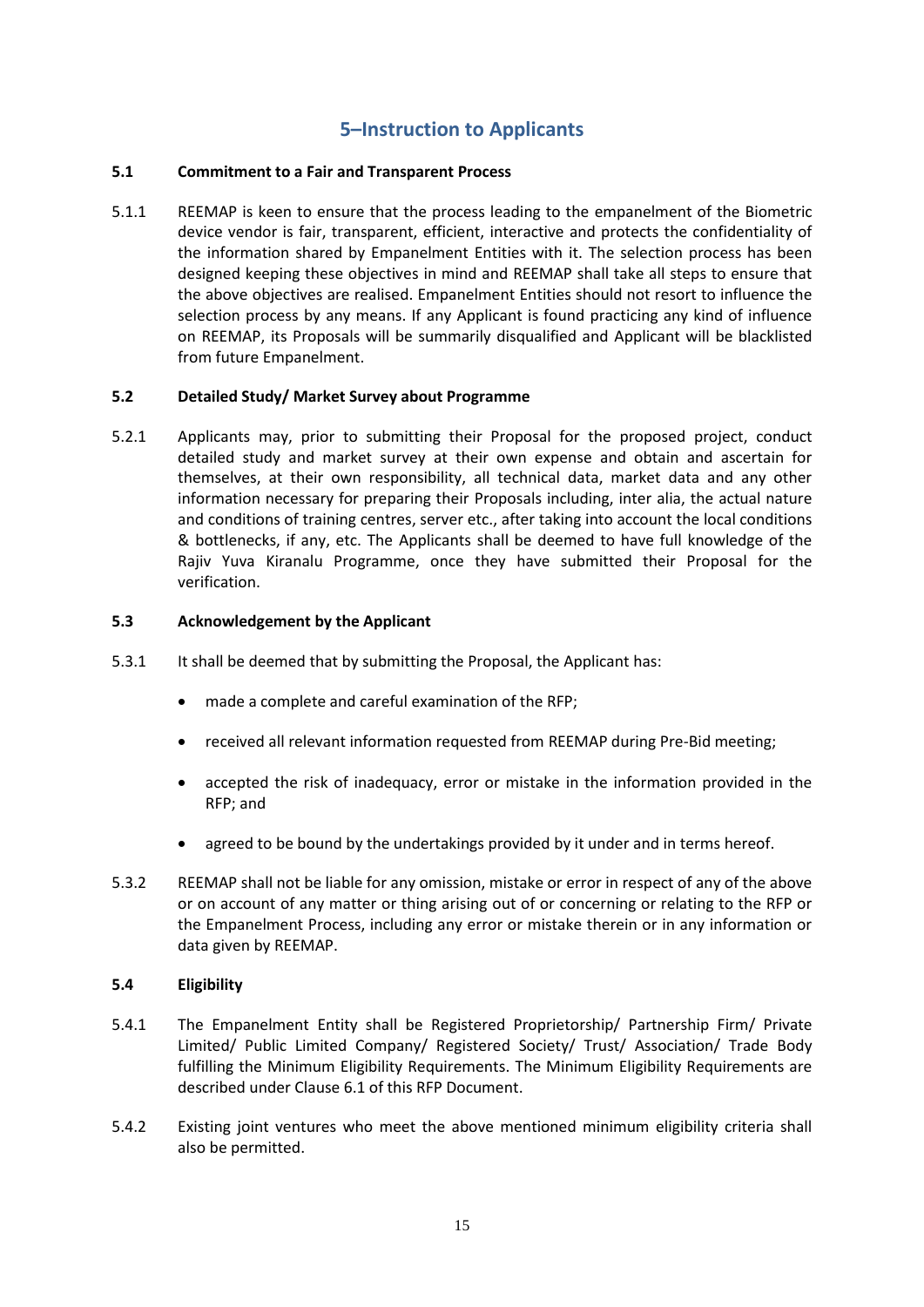- 5.4.3 The Empanelment Entity shall be a Biometric device manufacturer/ dealer/ distributor/ supplier. The Biometric device vendor shall be a supplier representing a manufacturer (OEM - anywhere located in the world ) in India and is responsible for device management in India or is a manufacturer in India based on indigenous or imported technology.
- 5.4.4 The Biometric device vendor should be empanelled by UIDAI for supplying biometric authentication devices.
- 5.4.5 The Empanelment entity should have capability to make or arrange for firmware changes and application changes as per the Instructions of REEMAP.
- 5.4.6 The Biometric device vendor shall have previous experience of handling biometric attendance related projects with experience in Biometric device application development also.
- 5.4.7 Institutions/ Firms blacklisted by any Government Department shall not be considered by REEMAP.

## **5.5 Conflict of Interest**

- 5.5.1 Applicant shall not have a conflict of interest (the "Conflict of Interest") that affects the Empanelment Process. Any Applicant found to have a Conflict of Interest shall be disqualified. A Applicant shall be considered to have a Conflict of Interest that affects the Empanelment Process, if:
	- the Applicant, and any other Applicant, have common controlling shareholders or other ownership interest; where the direct or indirect shareholding is more than 25 per cent of the paid up and subscribed share capital of such Applicant; provided further that this disqualification shall not apply to any ownership by a bank, insurance company, pension fund or a public financial institution referred to in Section 4A of the Companies Act 1956; or
	- a constituent of such Applicant is also a constituent of another Applicant; or
	- such Applicant receives or has received any direct or indirect subsidy from any other Applicant, or has provided any such subsidy to any other Applicant; or
	- such Applicant has the same legal representative for purposes of this Applicant as any other Applicant; or
	- such Applicant has a relationship with another Applicant, that puts either or both of them in a position to have access to each other's information about, or to influence the Proposal of either or each other.

#### **5.6 Enquiries & Clarifications**

5.6.1 Enquiries, if any, shall be addressed to:

Mission Director

Rajiv Education & Employment Mission in Andhra Pradesh (REEMAP)

Department of Rural Development, Government of AP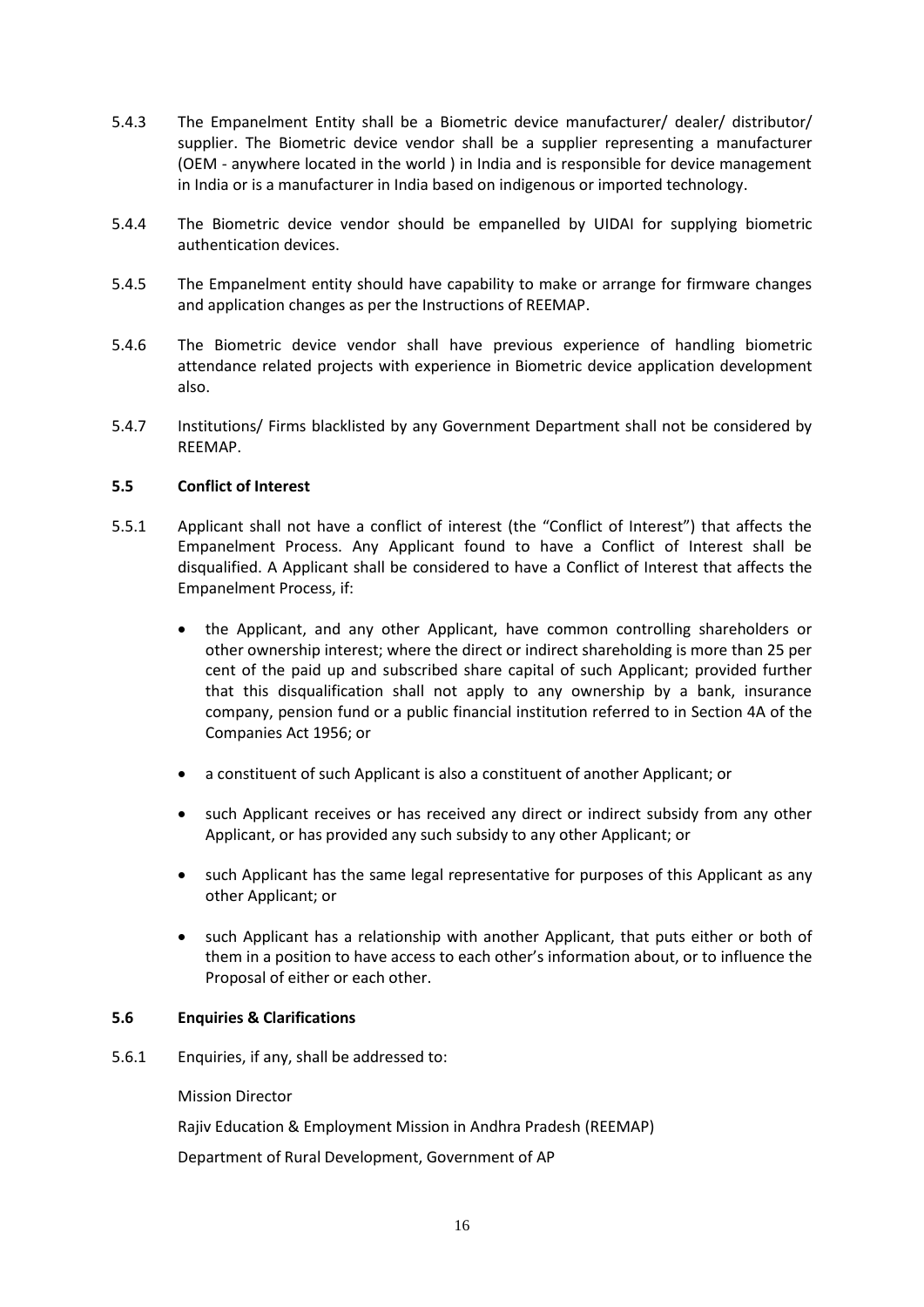6-2-915,4<sup>th</sup>Floor, Rear Block (HMWS&SB Building), Opposite ICICI Bank Khairatabad, Hyderabad - 500 004 Phone: +91-40-23320392, Fax: +91-40-23322074, Mobile: 0 7702265650 Email: reemap.rfp.bmv@gmail.com

5.6.2 All clarifications in writing that are received on or before the date mentioned in Clause2 will be addressed by REEMAP in Pre-Bid meeting. REEMAP shall aggregate and consider all such clarifications without specifying the source of clarifications. Only in case of clarifications and suggestions that are considered positively requiring modifications to RFP, response will be communicated to all the Applicants who are present for the Pre-Bid meeting and entered their contact details in the 'Attendance Register for Pre-Bid Meeting'. No communications or reply will be sent to the concerned or all Applicants in case of repetition of clarifications.

## **5.7 Pre-Bid Meeting**

- 5.7.1 All communication pertaining to the above that requires to be addressed in this meeting, should reach REEMAP latest by the date mentioned in Clause2. Queries received after the above due date will not be addressed. If there is no communication of clarification, the meeting may be terminated.
- 5.7.2 In respect of clarifications, REEMAP will aggregate all clarifications and shall prepare a response and communicate to all parties who are present for the Pre-Bid meeting and entered their contact details in the 'Attendance Register for Pre-Bid Meeting'.
- 5.7.3 Applicants are advised that their Proposals be completely devoid of any conditions, whatsoever. Conditions, if any, may be addressed in writing before due date. In respect of conditions received, the following shall apply:
	- REEMAP reserves the right not to consider any condition that, at the sole discretion of REEMAP, is found unacceptable.
	- If in REEMAP's opinion, certain conditions are acceptable, in whole or in part, the same shall be finalised by REEMAP and the "Common Accepted Conditions" will be made available to all Applicants.
	- In respect of suggestions/ alterations proposed, REEMAP may consider them and the result will be circulated to all Applicants.
	- In case any conditions accepted by REEMAP have material impact on the proposal, all the financial Proposals will be annulled and fresh financial Proposals will be invited.

## **5.8 Preparation and Submission of Proposal**

## **5.8.1 Submissions**

- 5.8.1.1 The submission of Proposals by Applicants in response to the RFP shall be in at least three (3) separate sealed covers as detailed below:
	- Cover-I: Technical Proposal
	- Cover-II: Financial Proposal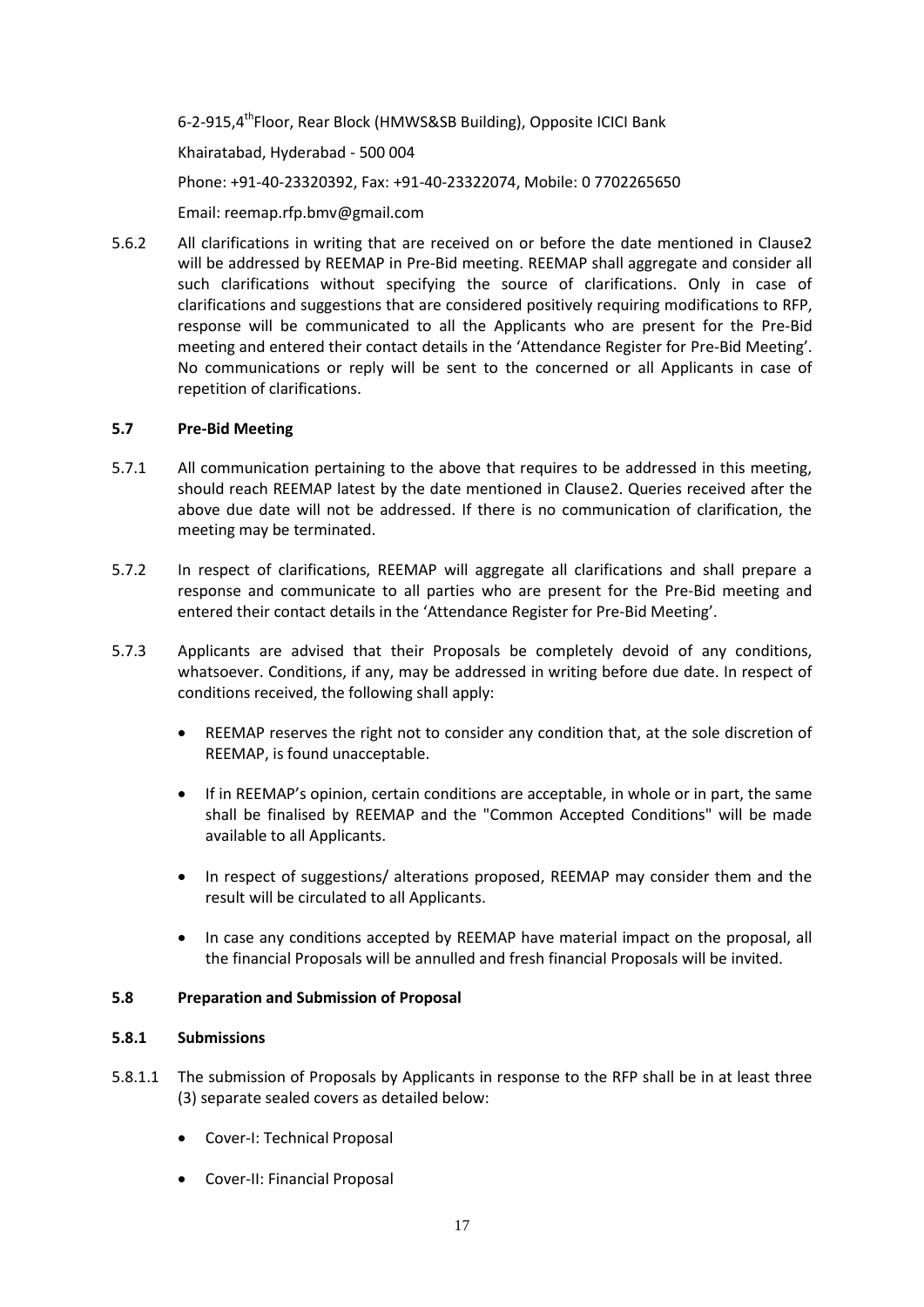Cover-III: Empanelment Processing Fee

## **5.8.2 Documents Accompanying the Proposal Submissions**

## **5.8.2.1 Cover-I: Technical Proposal**

**•** General Details

(a)Power of Attorney as per Form 1 in Part-II of this RFP Document

- (b) Covering Letter as per Form 2 in Part-II of this RFP Document
- **•** Eligibility Details

(a)Biometric vendor details as per Form 3 in Part-II of this RFP Document

- (b) Legal constitution & Number of years of existence as per Form 4 in Part-II of this RFP Document
- (c)Turnover details as per Form 5 in Part-II of this RFP Document
- (d) Project experience details as per Form 6 in Part-II of this RFP Document
- (e)Details of employees as per Form 7 in Part-II of this RFP Document
- (f) POS Device Certification by STQC for UIDAI application as per Form 8 in Part-II of this RFP document
- (g)UIDAI Empanelment certification or related documents as per Form 9 in Part-II of this RFP document

Note: The Applicants shall carefully read the notes accompanying each of the formats and provide necessary documentary evidence mentioned therein.

## **5.8.2.2 Cover-II: Financial Proposal**

 Financial Proposal for supplying Biometric device as per Form 11 in Part-II of this RFP Document.

## **5.8.2.3 Cover-III: Empanelment Fee**

 Demand Drafts towards Empanelment Processing Fee in accordance with Clauses 5.12.1 of the RFP document.

## **5.8.3 Language**

5.8.3.1 All communications and information shall be provided in writing and in English language only.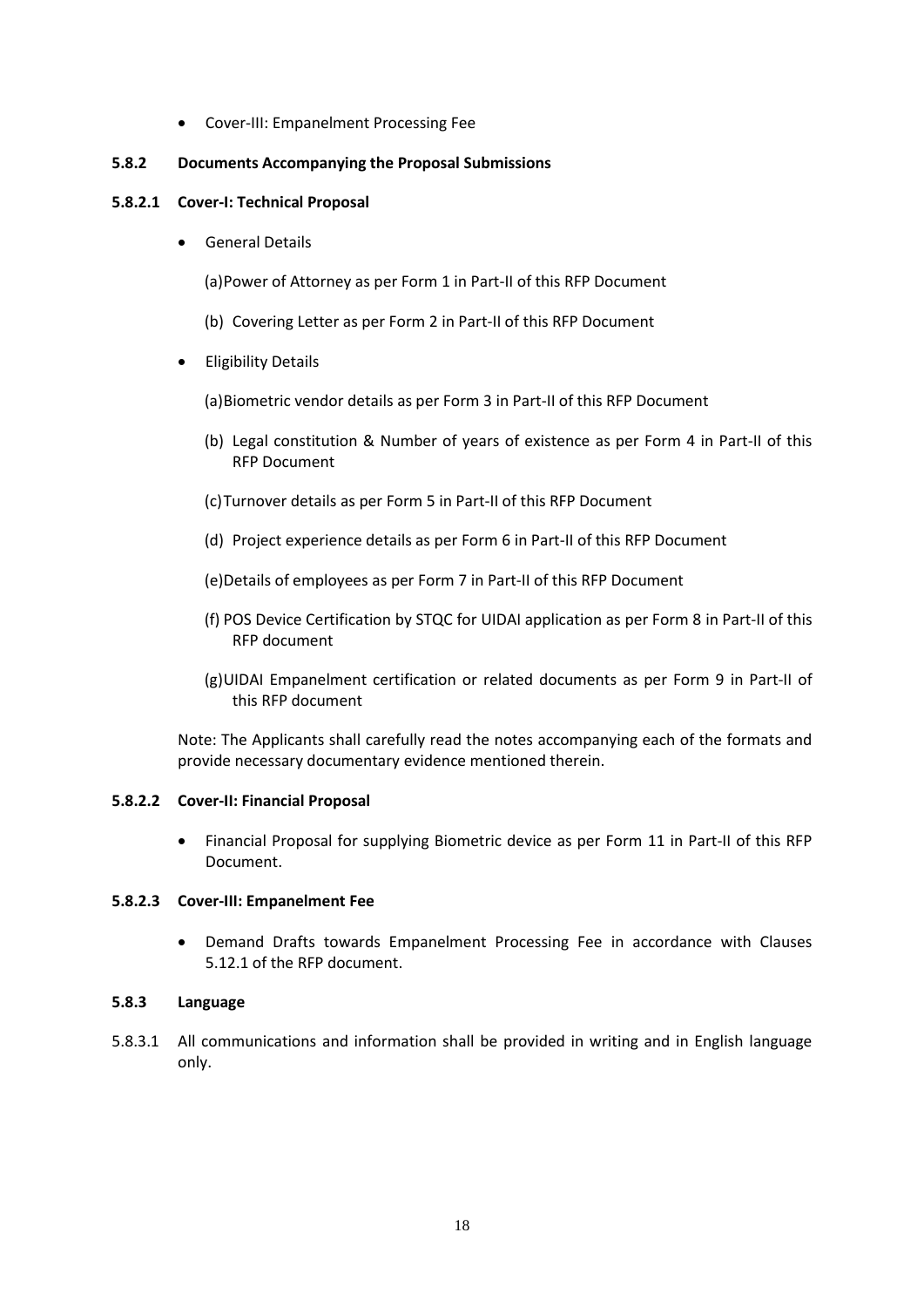#### **5.8.4 Sealing and Marking**

#### **5.8.4.1 Cover-I: Technical Proposal**

The Information to be submitted by the Applicants in the Technical Proposal (Cover-I) is described in Clauses 6.1 & 6.2 and formats prescribed under Forms 1 to 10 Part-II of this RFP document.

The Applicant shall place one  $(1)$  original (marked as original) + one  $(1)$  copy of the Technical Proposal in a sealed envelope, which shall be inscribed as under:

Proposal for: "Empanelment of Biometric device vendor for supplying Biometric devices to the training centers running under Rajiv Yuva Kiranalu".

Cover-I -Technical Proposal

Submitted by: \_\_\_\_\_\_\_\_\_\_\_\_\_\_\_\_\_\_\_\_\_\_\_\_\_\_\_\_\_. (Name of the Applicant with full postal address and mobile number)

## **5.8.4.2 Cover-II: Financial Proposal – Empanelment of Biometric device vendor**

The Information to be submitted by the Applicants in the Financial Proposal (Cover-II) shall be in the format prescribed under Form 10 of Part-II of this RFP document.

The Applicant shall place one (1) original (marked as original) of the Financial Proposal in a sealed envelope, which shall be inscribed as under:

Proposal for: "Empanelment of Biometric device vendor for supplying Biometric devices to the training centers running under Rajiv Yuva Kiranalu".

Cover-II - Financial Proposal- Empanelment of Biometric device vendor for supplying Biometric devices to the training centers running under Rajiv Yuva Kiranalu

Submitted by: \_\_\_\_\_\_\_\_\_\_\_\_\_\_\_\_\_\_\_\_\_\_\_\_\_\_\_. (Name of the Applicant with full postal address and mobile number)

## **5.8.4.3 Cover-III: Empanelment Processing Fee**

The Applicant shall place the Demand Drafts towards Empanelment Processing Fee in accordance with Clause 5.12.1 hereunder, in a separate envelope, which shall be inscribed as under:

Proposal for: "Empanelment of Biometric device vendor for supplying Biometric devices to the training centers running under Rajiv Yuva Kiranalu".

Cover-III–Empanelment Fee

Submitted by: The Submitted by: the Applicant with full postal address and mobile number)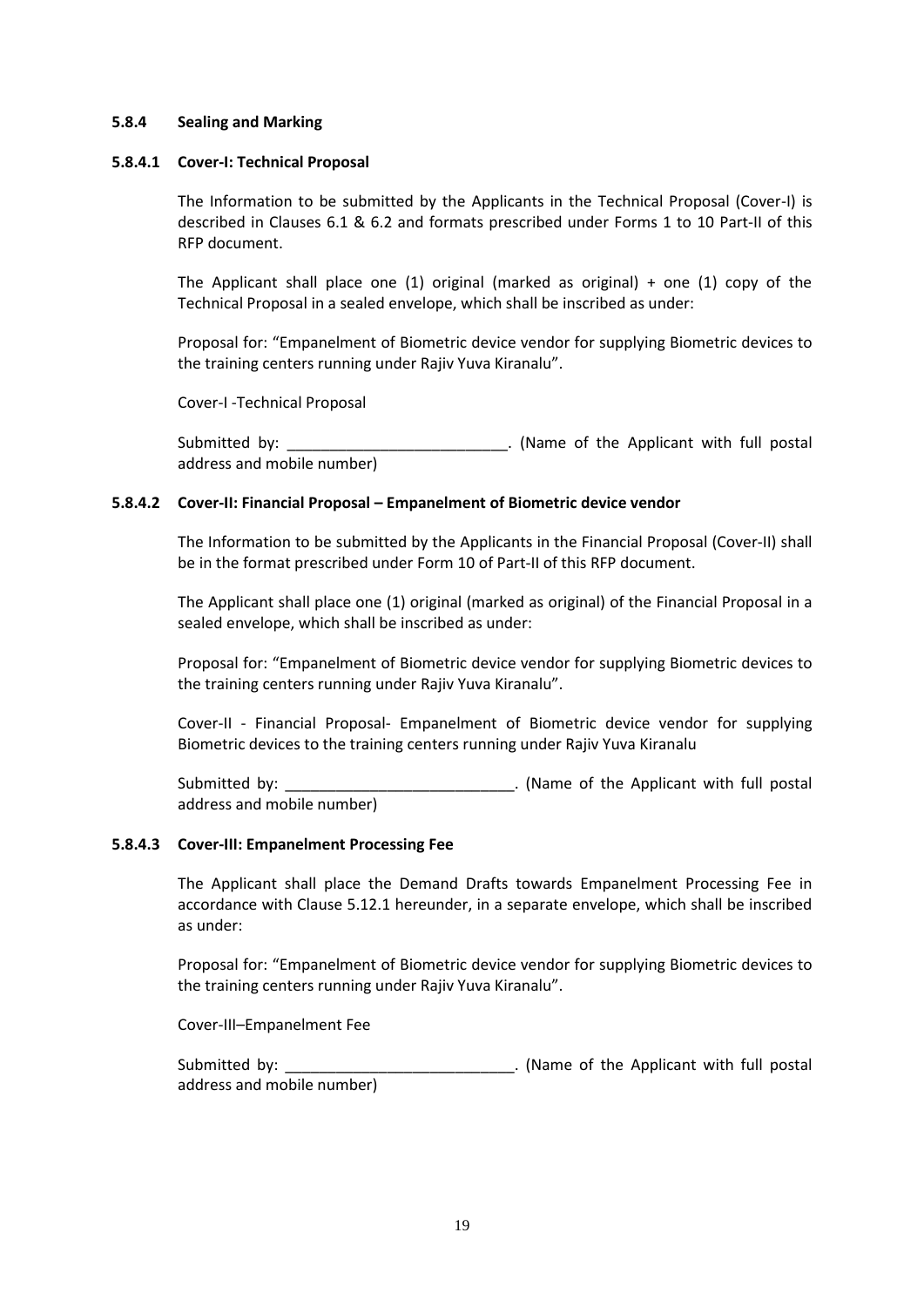## **5.8.5 Submission of the Proposal**

5.8.5.1 The Three Covers of the Proposal organised as above, shall be placed in a sealed outer envelope with the following inscription:

Proposal for: "Empanelment of Biometric device vendor for supplying Biometric devices to the training centers running under Rajiv Yuva Kiranalu".

Name of the Applicant with Complete Address:

## 5.8.5.2 The cover should be addressed to:

Mission Director

Rajiv Education & Employment Mission in Andhra Pradesh (REEMAP)

Department of Rural Development, Government of AP

6-2-915,4<sup>th</sup>Floor, Rear Block (HMWS&SB Building), Opposite ICICI Bank

Khairatabad, Hyderabad - 500 004

Phone: +91-40-23320392, Fax: +91-40-23322074, Mobile: 0 7702265650

Email:reemap.rfp.bmv@gmail.com

- 5.8.5.3 Strict adherence to formats, wherever specified, is required. Non-adherence to formats may be a ground for declaring the Proposal non-responsive.
- 5.8.5.4 All communication and information provided should be legible including copies of any documents and wherever the information is given in figures, the same should also be mentioned in words. In case of conflict between amounts stated in figures and words, the amount stated in words will be taken as correct.

## **5.9 Authorised Representative and Signatory**

5.9.1 The Applicant shall designate one person as "Authorised Representative and Signatory", authorised to represent the Applicant in its dealings with REEMAP. The "Authorised Representative and Signatory" shall hold the Power of Attorney and be authorised to perform all tasks including but not limited to providing information, responding to enquiries, entering into contractual commitments on behalf of the Applicant etc. The Covering Letter submitted by the Applicant shall be signed by the Authorised Signatory and shall bear the stamp of the entity thereof.

## **5.10 Initialling & Binding of the Proposals**

- 5.10.1 Each page of the Proposal shall be initialled by the Authorised Representative and Signatory of the Applicant, otherwise the Proposal will be treated as non-responsive.
- 5.10.2 The Technical Proposal (both original and copy) and its supporting documents shall be hard bound or spiral bound. Loose sheets of paper shall not be considered for evaluation.

## **5.11 Proposal Due Date**

5.11.1 The Applicant may submit the Proposal by registered post/ courier or submit the Proposal in person, so as to reach the designated address by the time and date stipulated in Clause 2.REEMAP shall not be responsible for any delay in submission of the Proposals. Any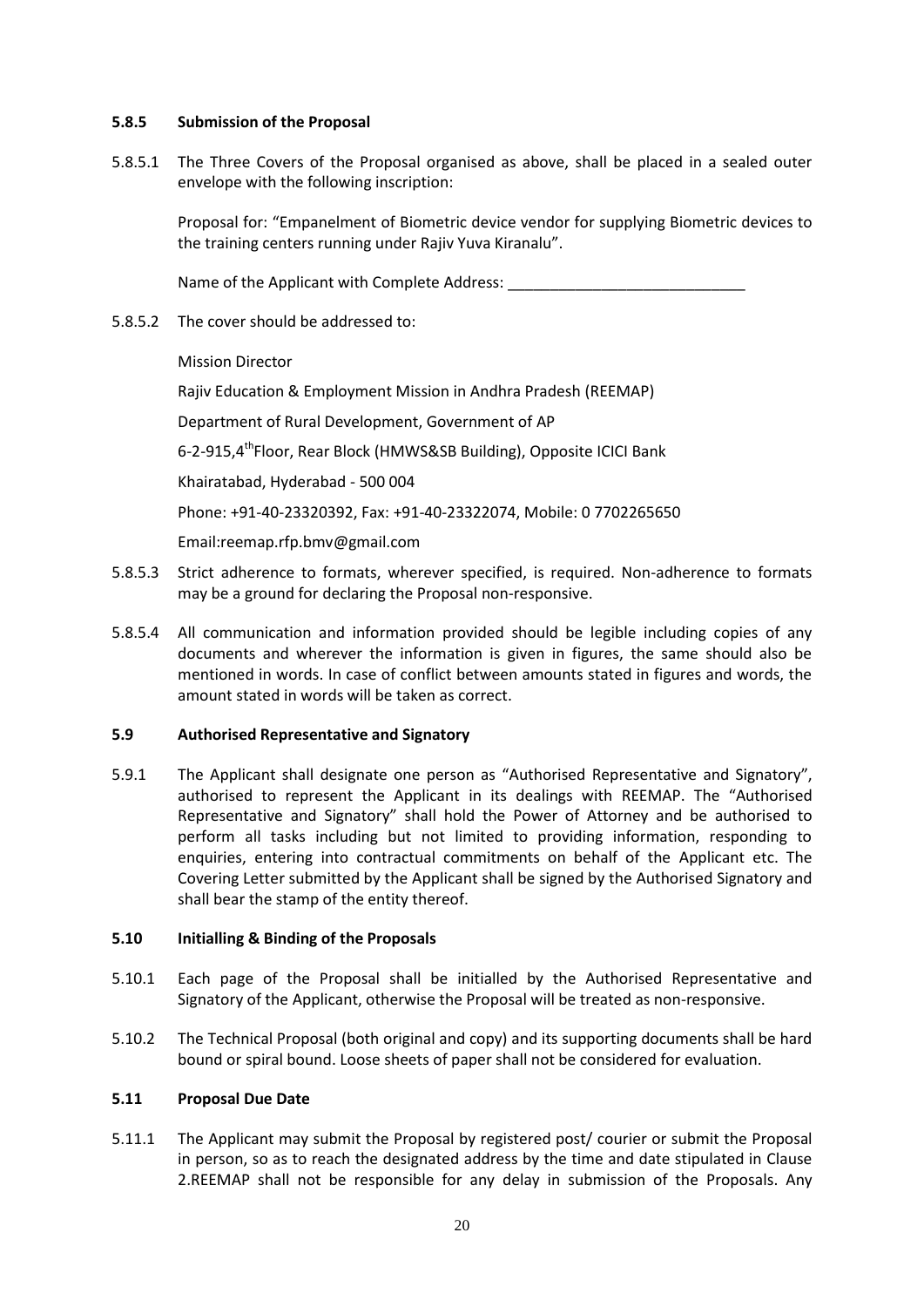Proposal received by REEMAP after the deadline for submission of the Proposals stipulated in Clause 2 shall be rejected. On receiving the Proposal within the stipulated date and time, a register will be maintained to record the date and time at which the Proposals were received at the REEMAP office. If the Proposals are submitted in person, acknowledgement will be provided in the prescribed format. (The details of date & time of receipt of Proposal and person who received the Proposal)

## **5.12 Fees and Deposits to be paid by the Applicants**

## **5.12.1 Empanelment Processing Fee**

- 5.12.1.1 Applicants are requested to pay a non-refundable Empanelment Processing Fee of Rs. 5,000/- (Rupees Five Thousands only). This shall be paid in the form of a Demand Draft payable to "Mission Director, Rajiv Education and Employment Mission in Andhra Pradesh" payable at Hyderabad, drawn on any scheduled commercial bank and must accompany Covering Letter in Cover-III of the Proposal Document.
- 5.12.1.2 Proposals that are not accompanied by the above Empanelment Processing Fee shall be rejected by REEMAP as non-responsive.

## **5.12.2 Earnest Money Deposit**

5.12.2.1 Empanelled biometric device vendors should submit a Earnest Money Deposit (EMD) of Rs 1,00,000 /- (Rupees One lakh Only), refundable at the end of empanelment period, which shall be forfeited in cases mentioned under Clause 5.23.1. This shall be paid in the form of a Demand Draft payable to "Mission Director, Rajiv Education and Employment Mission in Andhra Pradesh" payable at Hyderabad, drawn on any scheduled commercial bank and must accompany be submitted as per the schedule given in Section 2 of this document.

## **5.12.3 Exemptions**

5.12.3.1 Government Institutions are exempted from furnishing the Empanelment Processing Fee.

## **5.13 Validity of Terms of the Proposal**

5.13.1 Each Proposal shall indicate that it is a firm and irrevocable offer and shall remain valid and open for a period of not less than three months from the last date for submission of the Proposal. Non-adherence to this requirement may be a ground for declaring the Proposal as non-responsive. However, REEMAP may solicit the Applicant's consent for extension of the period of validity. Requests for additional Information or for extension of validity are procedural and do not indicate qualification of the Applicant in the process. The Applicant agrees reasonably to consider such a request. The request and response shall be in writing. A Applicant accepting REEMAP's request for extension of validity shall not be permitted to modify its Proposal in any other respect.

## **5.14 Amendment of RFP Document**

- 5.14.1 At any time prior to the RFP submission Due Date, REEMAP may, for any reason, whether at its own initiative or in response to clarifications requested by a Applicant, modify the RFP document by the issuance of Addenda/Corrigenda.
- 5.14.2 Any Addendum/Corrigendum issued hereunder shall be posted in the website of REEMAP at http://ryk.cgg.gov.in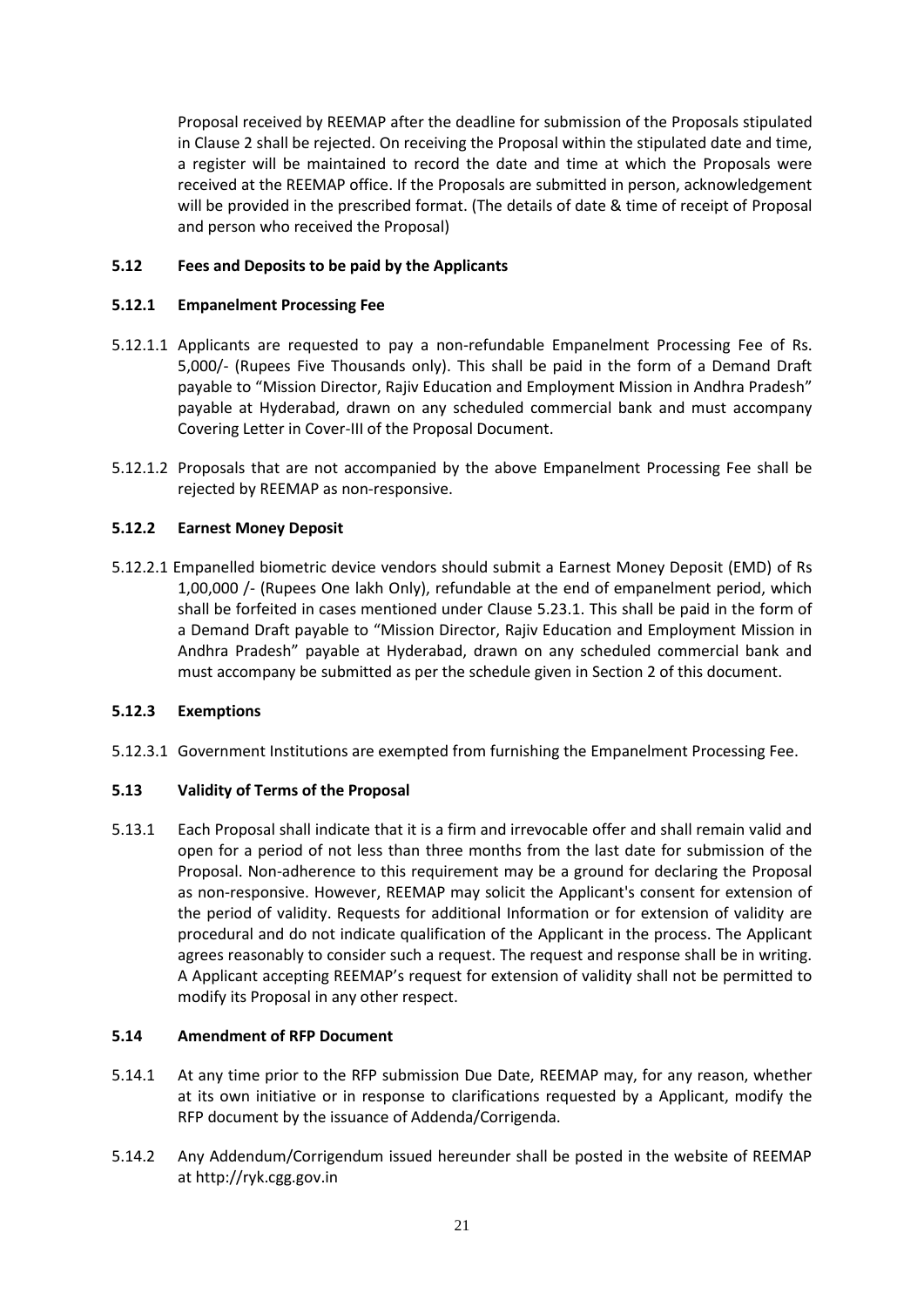- 5.14.3 In order to afford the Applicants a reasonable time for taking an Addendum/Corrigendum into account, or for any other reason, REEMAP may, in its sole discretion, extend the Tender submission Due Date.
- 5.14.4 REEMAP also reserves the right to modify or alter the tender document and also to withdraw or cancel the Empanelment Process at any stage.

## **5.15 Modifications/ Substitution/ Withdrawal of Proposals**

- 5.15.1 No change or supplementary information to a Proposal shall be accepted once the Proposal is submitted.
- 5.15.2 Any alteration/ modification in the Proposal or additional information supplied subsequent to the Proposal Due Date, unless the same has been expressly sought for by REEMAP, shall be disregarded.
- 5.15.3 The Proposal and any additional information requested subsequently shall also bear the initials of the Authorised Signatory and stamp of the entity thereof on each page of the Proposal and additional submissions.

## **5.16 Opening and Evaluation of the Proposals**

5.16.1 REEMAP shall open the Proposals in the presence of the Applicants at the place, date and time specified in Clause 2 of the RFP document. All the Applicants who are submitting the Proposals should be present in the meeting. The Proposals shall be evaluated in accordance with the process described under Clause 6 of this RFP document.

## **5.17 Clarifications**

- 5.17.1 To facilitate evaluation of Proposals, REEMAP may, at its sole discretion, seek clarifications from any Applicant regarding its Proposal. Such clarification(s) shall be provided within the time specified by REEMAP for this purpose. Any request for clarification(s) and all clarification(s) in response thereto shall be in writing.
- 5.17.2 If an Applicant does not provide clarifications sought by REEMAP within the prescribed time, its Proposal shall be liable to be rejected. In case the Proposal is not rejected, REEMAP may proceed to evaluate the Proposal by construing the particulars requiring clarification to the best of its understanding and the Applicant shall be barred from subsequently questioning such interpretation of REEMAP. REEMAP reserves the right to make enquiries directly by or through its other sources as to the authenticity and reliability of the contents of and the documents attached to the RFP.

## **5.18 Amendment**

5.18.1 The Proposals shall be evaluated as per the criteria specified in this RFP Document. However, within the broad framework of the evaluation parameters as stated in the Request for Proposal, REEMAP reserves the right to make modifications to the stated evaluation criteria, which would be uniformly applied, to all the Applicants.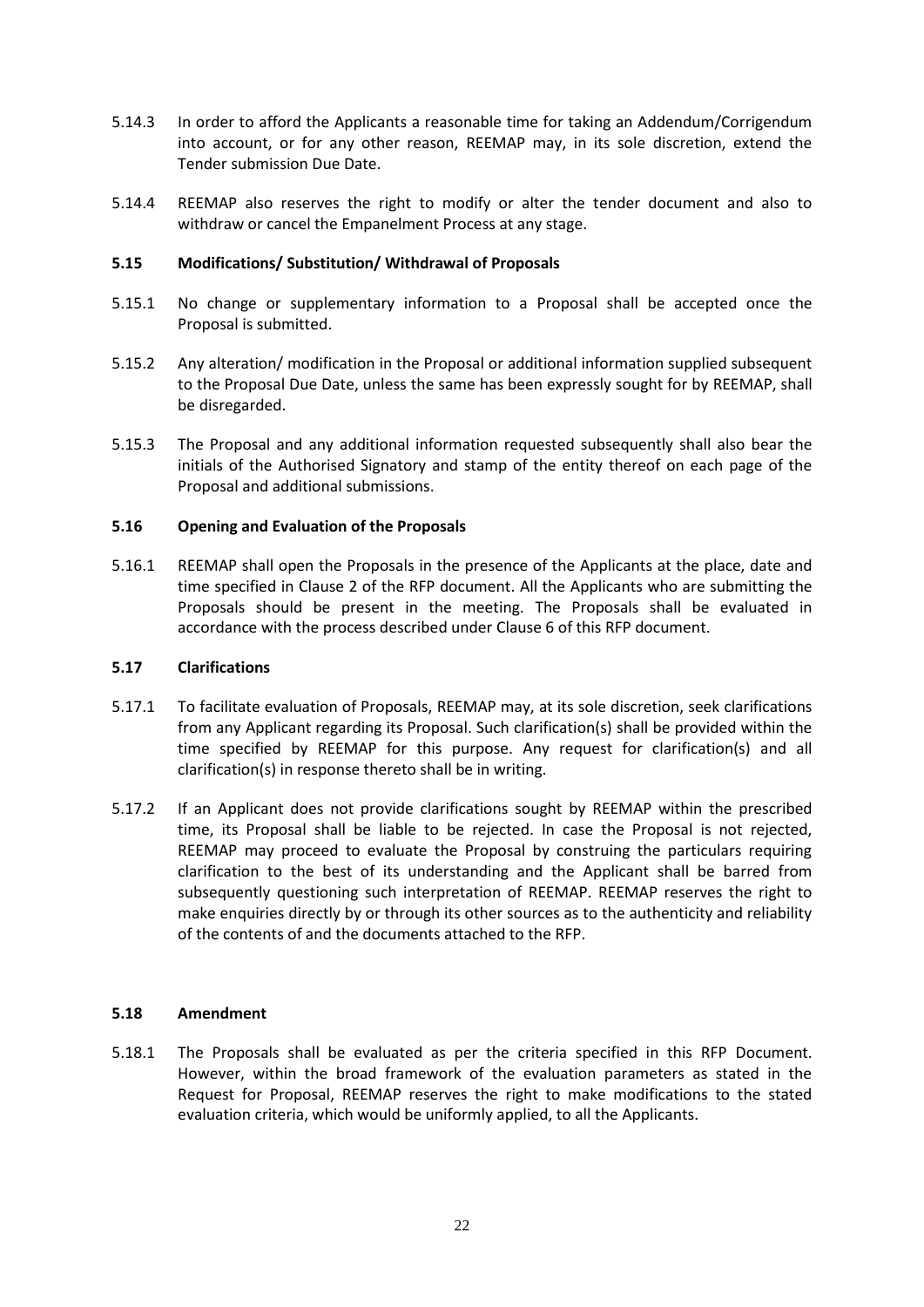## **5.19 Costs**

5.19.1 The Applicant shall be responsible for all the costs associated with the preparation of the Proposal. REEMAP shall not be responsible in any way for such costs, regardless of the conduct or outcome of this process.

## **5.20 Right to Accept or Reject any or all Proposals/ Proposals**

- 5.20.1 Notwithstanding anything contained in this RFP, REEMAP reserves the right to accept or reject any Proposal and to annul the Empanelment Process and reject all Proposals/ Proposals, at any time without any liability or any obligation for such acceptance, rejection or annulment and without assigning any reasons thereof. In the event that REEMAP rejects or annuls all the Proposals, it may, in its discretion, invite all eligible Applicants to submit fresh Proposals hereunder.
- 5.20.2 Proposals that are incomplete in any respect or those that are not consistent with the requirements as specified in this Request for Proposal or those that do not contain the Covering Letter with the name and designation of the authorised person signing it on behalf of Applicant with company seal affixed thereon, on their respective companies' letterhead papers, as per the specified formats may be considered non-responsive and may be liable for rejection.
- 5.20.3 If any claim made or information provided by the Applicant in the Proposal or any information provided by the Applicant in response to any subsequent query by REEMAP, is found to be incorrect or is a material misrepresentation of facts, then the Proposal will be liable for rejection. Mere clerical errors or bona-fide mistakes may be treated as an exception at the sole discretion of REEMAP and if REEMAP is adequately satisfied.
- 5.20.4 REEMAP reserves the right to verify all statements, information and documents submitted by the Applicant in response to the RFP. Any such verification or lack of such verification by REEMAP shall not relieve the Applicant of its obligations or liabilities hereunder nor will it affect any rights of REEMAP there under.

## **5.21 Letter of Interest & Empanelment Agreement**

- 5.21.1 After the completion of the Selection Process REEMAP shall issue Letter of Interest (LOI) to the Successful Applicants. Within two working days from receipt of the LOI, the Successful Applicant shall intimate REEMAP in writing its willingness to enter into Empanelment Agreement.
- 5.21.2 REEMAP shall enter into Empanelment Agreement with the Successful Applicants within one day from receiving the confirmation from the Successful Applicant.

## **5.22 Time Table and Milestones**

5.22.1 The Schedule of the Empanelment process is provided in Clause2 of the RFP document. In order to enable REEMAP meet the target dates, Applicants are requested to respond expeditiously for clarifications, if any, requested during the evaluation process. REEMAP will adhere to the above schedule to the extent possible. REEMAP, however, reserves the right to modify the same. Intimation to this effect will be intimated to the Applicants.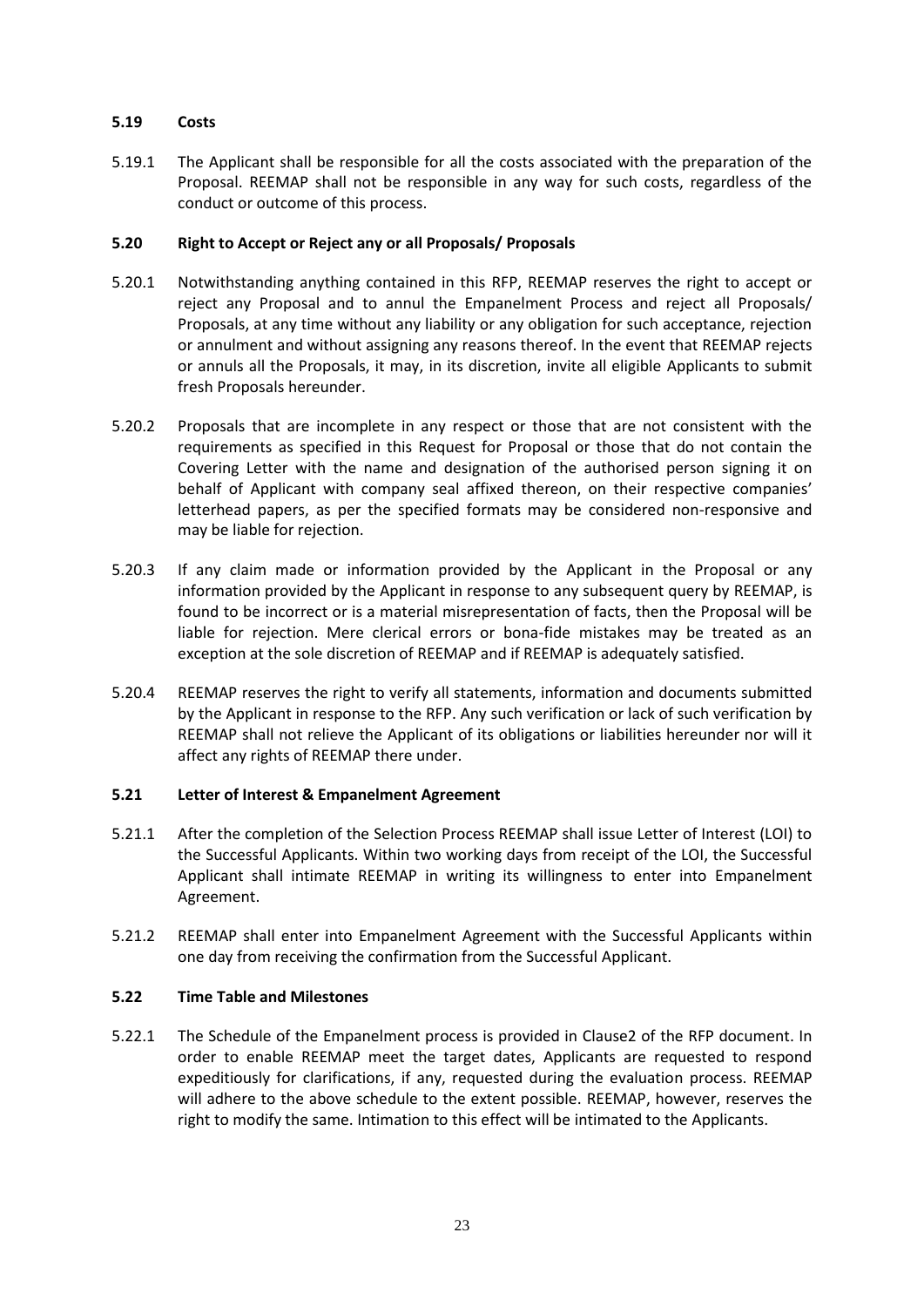## **5.23 Cancellation of empanelment**

- 5.23.1 Validity of empanelment shall be for two years. However, this is subject to cancellation of Empanelment (de-listing) due to any of the reasons mentioned hereunder. REEMAP reserves the right to cancel the empanelment of any vendor for any of the following reasons:
- 5.23.1.1 If the vendor refuses to execute the job at his quoted rates after empanelment.
- 5.23.1.2 If the vendor is found black-listed in any Govt. / Public Sector Organization.
- 5.23.1.3 If the vendor is found to have submitted false particulars / fake documents for securing enlistment.
- 5.23.1.4 If vendor is found to have involved in tampering of the Biometric device to favour training partner
- 5.23.1.5 If the Biometric device supplied by vendor does not meet the technical and functional specifications prescribed by REEMAP.
- 5.23.1.6 If the vendor is not able to carry out firmware changes as per the changes recommended by REEMAP or any of the Sub-Missions to reduce the chances of manipulation of data, tampering of the Biometric device.
- 5.23.2 REEMAP also reserves the right to cancel the empanelment of any vendor for any other reasons as deemed fit by REEMAP provided that action as contemplated in clause 5.23.2 will not be taken against the contractor, if the defaulting contractor submits to REEMAP in writing the reasons / grounds for the noncompliance / default / high quotes etc., as the case may be, sufficiently in advance, and the decision taken by REEMAP in this regard on such submissions will be final and binding on the Vendor(s).
- 5.23.3 Manipulation of rates by cartelization shall be viewed very seriously by REEMAP. If such a situation comes to the notice of REEMAP and/or there are reasons / circumstances for REEMAP to believe so, the concerned vendor(s) will be called in to give justification of rates quoted by them. If they are not able to give a proper / satisfactory justification of their quoted rates, their empanelment is liable to be cancelled.
- 5.23.4 Such vendors, whose empanelment is cancelled due to any of the above reasons, will not be considered for subsequent empanelment for a period of five years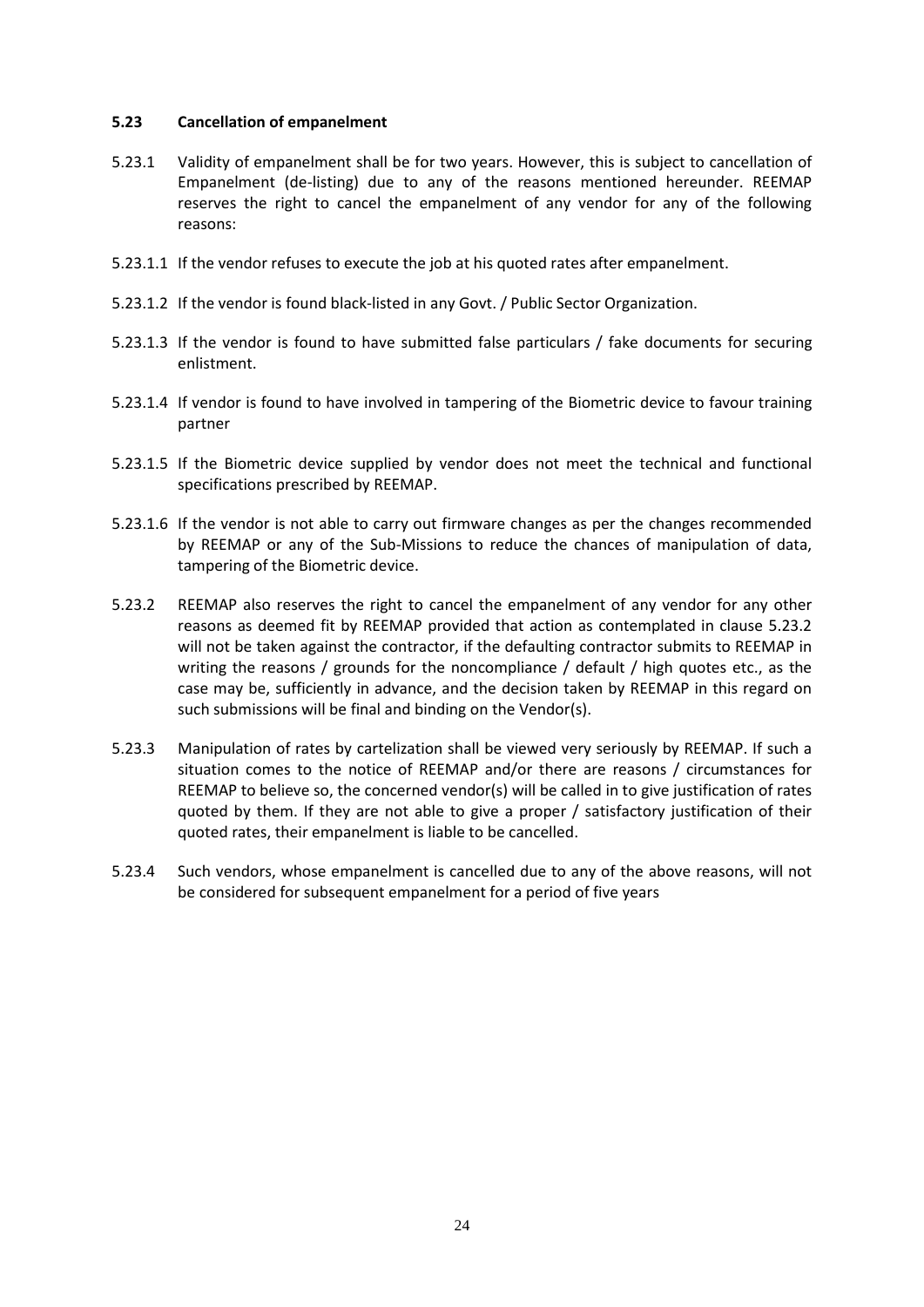## **6. Empanelment Process**

## **6.1 Evaluation Process**

- 6.1.1 The applications received for empanelment would be subject to a step-wise evaluation procedure as given below:
	- Step 1: Test of Responsiveness
	- Step 2: Test for Minimum Eligibility
	- Step 3: Technical & Financial Evaluation
	- Step 5: Demo of the biometric device with Proof of Concept
- 6.1.2 REEMAP reserves the right to seek clarifications from the Applicants. The Applicants shall be required to furnish such clarifications. In the course of evaluation, if in REEMAP's opinion, the Technical Proposal is materially deficient or inconsistent in any aspect or fraudulent; the Proposal shall be declared Non-Responsive and shall not be considered for further evaluation. If the applicant's fails to clear any of the evaluation steps as mentioned in Clause 6.4.1, the applicant deems to be ineligible to continue with the empanelment process.

## **6.1.3 Test of Responsiveness of Applications for Empanelment**

- 6.1.3.1 The Applications submitted by Vendors shall be initially scrutinised to establish "Responsiveness". A Proposal may be deemed "Non-responsive" if it does not satisfy any of the following conditions:
	- It is not received within the time and date specified.
	- It does not include sufficient information for evaluation and/or is not in the formats specified or incomplete in any respect.
	- It is not signed and/ or sealed in the manner and to the extent indicated in 'Instructions to Applicants' of this RFP Document.
	- It is not accompanied by the requisite Empanelment Processing Fee.
	- If General Power of Attorney by way of a Resolution of the Company authorising the authorised signatory is not submitted.
	- If not complied with instructions contained in "Instructions to Applicants".

## **6.1.4 Test for Minimum Eligibility**

6.1.4.1 The Technical Proposal (Cover-I) would be initially checked for the eligibility of the each Applicant. The technical proposals of only those Applicants who fulfil the minimum Eligibility Criteria as described in Clause 6.2 above would be further evaluated. The Technical Proposals of those Applicants who are found not satisfying the eligibility criteria shall be rejected and REEMAP, at the end of the Empanelment Process and upon request, the unopened Financial Proposals (Cover-II) to such ineligible Applicants.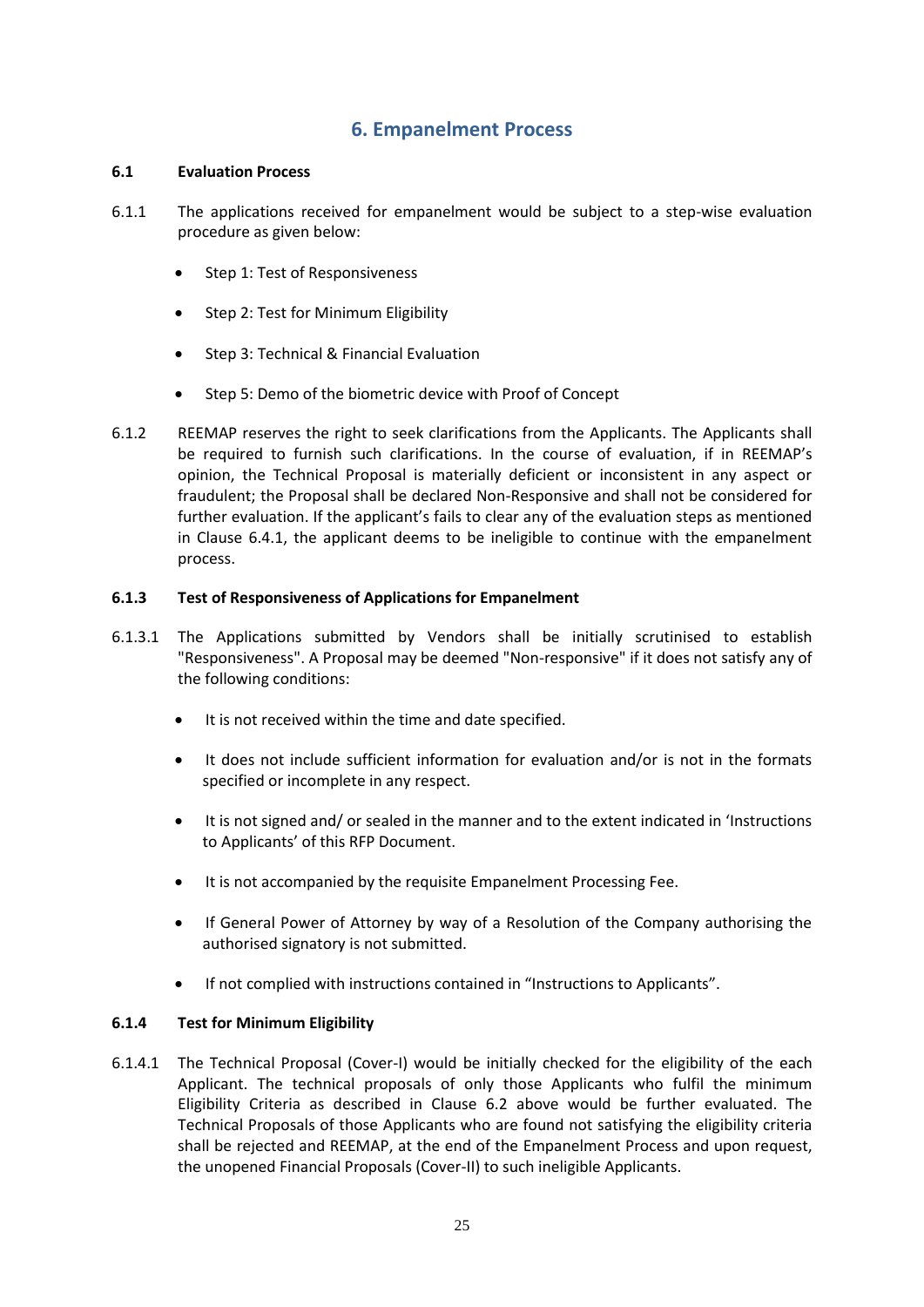## **6.1.5 Evaluation of Technical Proposal & Financial Proposal (Cover-I & Cover-II)**

- 6.1.5.1 The Technical Proposal (Cover-I) of eligible Applicants would then be evaluated. The Applicant may also be required to give such clarifications and additional information on their capabilities and technical proposal as may be required.
- 6.1.5.2 The evaluation shall be on "Weightage Points" awarded based on the information and supporting documents submitted in accordance with Clause 6.2.8, and the Technical presentation in accordance with Clauses 6.3.4. The details of scoring and weights are provided under Clause 6.3. Applicant has to secure a minimum of 30 points out of 50 points ("Minimum Cut-off Score") for further evaluation and opening of the Financial Proposals.
- 6.1.7.3 Any Applicant who fails to secure a Minimum Cut-off Score, will be treated as ineligible for further process and their Financial Proposals will be returned to the respective Applicants in sealed cover condition itself.

#### **6.1.8 Evaluation of Financial Proposal (Cover-II)**

- 6.1.8.1 The Financial Proposal of the shortlisted applicants will be evaluated as per the format provided in Form-9 of Part-II of the RFP. The maximum achievable Financial Score is 50.The Financial Proposals of the Shortlisted Applicants shall be opened in the presence of the authorised representatives of the Shortlisted Applicants.
- 6.1.8.2 REEMAP shall open the Financial Proposals of all the Applicants and identify the Applicant quoting the lowest Biometric device cost for devices meeting all the specifications. The Applicant whose Unit cost of biometric device is the lowest would be assigned a Total Financial Score of 50.
- 6.1.8.3 The Total Financial Score for other Applicants will be pro-rata and computed in the following manner:

Pro-rata Total Financial Score of the concerned Applicant = 50 X (A/B)

Where,

A = Fee quoted by the Applicant with lowest financial quote

B = Fee quoted by the concerned Applicant

#### **6.2 Minimum Eligibility Criteria**

- 6.2.1 The Empanelment Entity shall be a Registered Proprietorship/ Partnership Firm/ Private Limited/ Public Limited Company/ Registered Society/ Trust/ Association/ Trade Body fulfilling the Minimum Eligibility Requirements.
- 6.2.2 The Bids submitted by consortium of companies/firms will be rejected.
- 6.2.3 The Empanelment Entity shall be a Biometric device manufacturer/ authorised dealer/distributor/supplier.
- 6.2.4 The Applicant should have previous experience of supplying Biometric devices to government projects.
- 6.2.5 Must have Sales Tax Registration number and VAT Registration number (TIN number)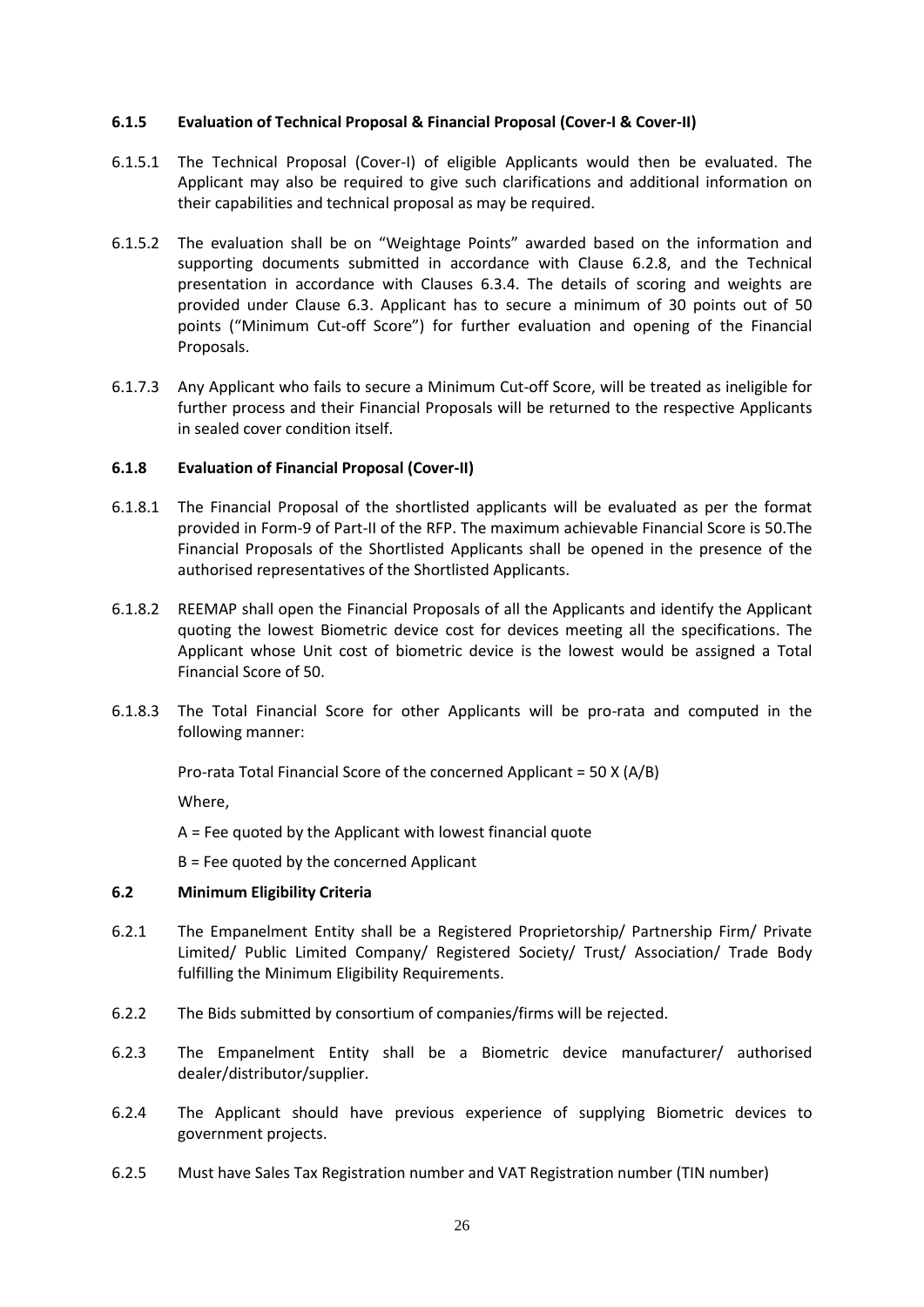- 6.2.6 If the Applicant is authorised dealer/distributor/supplier/trader, an authorisation from the letterhead of the manufacturer/principal to supply Biometric device for a minimum period of 1 year from the final due date of submission of Proposals.
- 6.2.7 The Applicant shall fulfil the following Minimum Eligibility requirements:

| <b>Series</b>  | <b>Criteria</b>                                                                                              | <b>Unit</b>                                                    | <b>Eligibility</b>                                                                                                                                |
|----------------|--------------------------------------------------------------------------------------------------------------|----------------------------------------------------------------|---------------------------------------------------------------------------------------------------------------------------------------------------|
| $\overline{A}$ | Standing years and operations<br>in India(As on $31st$ March 2013)                                           | Years                                                          | 3 years                                                                                                                                           |
| <sub>B</sub>   | Financial Standing (FY 10-11, FY<br>$11-12)$                                                                 | Lakhs (Rs)                                                     | Minimum turnover of at least<br>Rs 100 Lakhs in each of the<br>last two audited financial years                                                   |
| D              | Experience of supplying<br>Biometric devices to<br>government projects                                       | Number of government<br>projects handled                       | One project with minimum 10 Biometric<br>devices supplied in last 3 years                                                                         |
| D              | <b>Total number of Biometric</b><br>devices supplied (During the<br>period from April 2009 to<br>March 2012) | Number of Biometric<br>devices supplied                        | 50 Biometric devices with fingerprint<br>authentication                                                                                           |
| E              | <b>Relevant Staff</b>                                                                                        | <b>Technical Personnel</b><br>available in the<br>organization | Two experienced employees working with<br>the organisation for more than two years<br>and having relevant experience of more<br>than three years. |

## **Table–2: Minimum Eligibility Criteria for Empanelment of Biometric device vendor**

#### 6.2.8 The Applicants shall provide the following information and supporting documents towards their claims.

| S <sub>No.</sub> | <b>Eligibility Criteria</b>                                               | <b>Information as</b><br>per Table No. | <b>Supporting Documents</b>                                                                                                                                                                                                                |
|------------------|---------------------------------------------------------------------------|----------------------------------------|--------------------------------------------------------------------------------------------------------------------------------------------------------------------------------------------------------------------------------------------|
| A                | Type of Entity<br>&Number of years of<br>Existence                        | Part-II<br>Form 5                      | Copy of Certificate of Incorporation self-certified<br>$\bullet$<br>by the Authorized Signatory of the company.<br>Please see note under Form 5<br>$\bullet$                                                                               |
| <sub>R</sub>     | <b>Financial Standing</b>                                                 | Part-II<br>Form 6                      | Certificate from the Chartered Accountant as per<br>$\bullet$<br>format mentioned in Form 6<br>Annual Financial Statements for the years 2010-<br>$\bullet$<br>11 and 2011-12, certified by Chartered<br>Accountant                        |
|                  | Experience of<br>supplying Biometric<br>devices to<br>government projects | Part-II<br>Form 7                      | Certificate from Government bodies indicating<br>$\bullet$<br>successful completion of similar projects.<br>Work orders from Government and payment<br>$\bullet$<br>proof for completion may be submitted as proof<br>of the project value |
| D                | Total number of<br><b>Biometric devices</b><br>supplied                   | Part-II<br>Form 10                     | Sales Invoices                                                                                                                                                                                                                             |
| F                | <b>Relevant Staff</b>                                                     | Part-II<br>Form 8                      |                                                                                                                                                                                                                                            |
| F                | <b>Empanelled by UIDAI</b>                                                | Part-II                                | Copy of certificate issued by STQC and UIDAI for                                                                                                                                                                                           |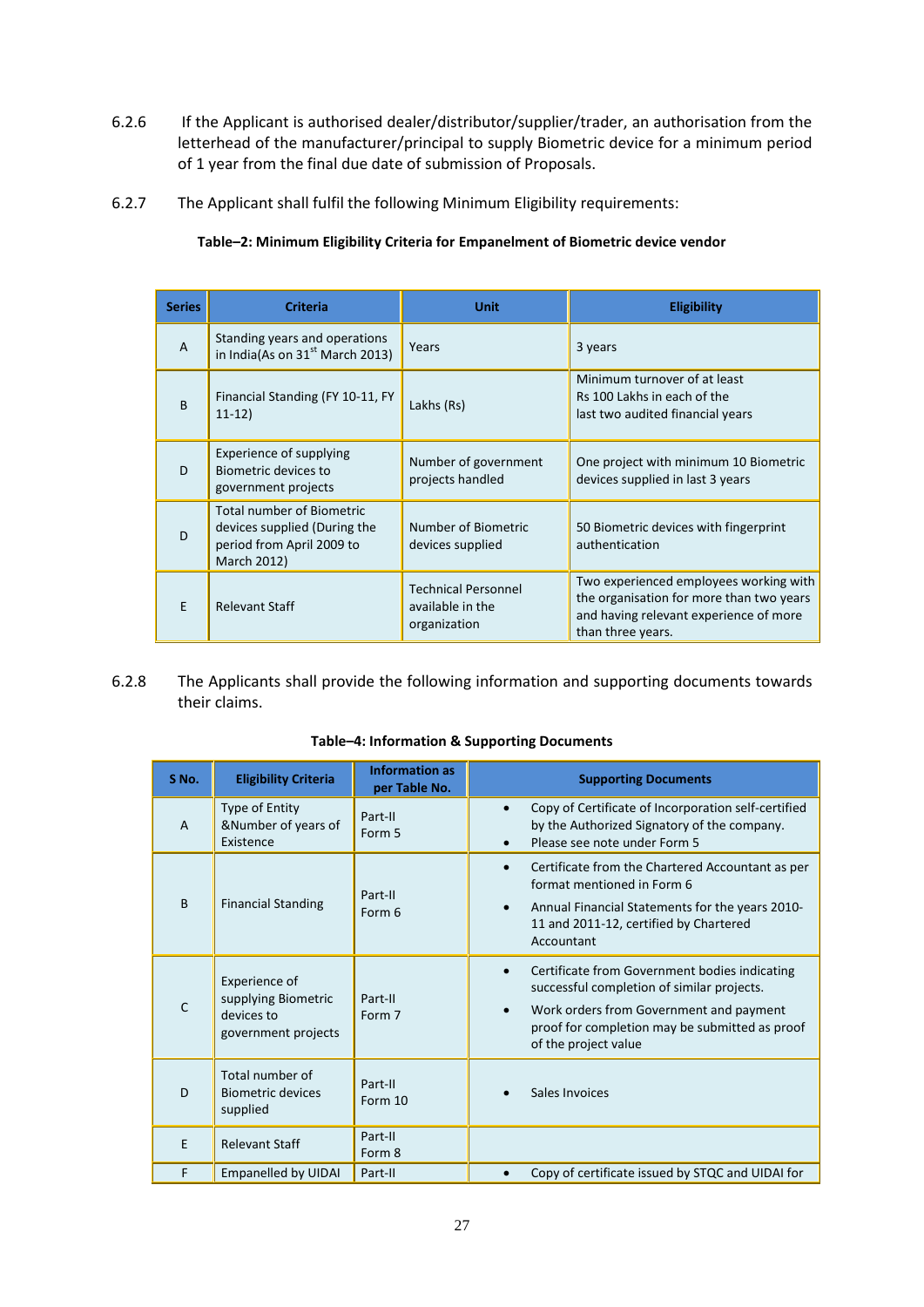| S No. | <b>Eligibility Criteria</b> | <b>Information as</b><br>per Table No. | <b>Supporting Documents</b>                                                                                                                                                                  |
|-------|-----------------------------|----------------------------------------|----------------------------------------------------------------------------------------------------------------------------------------------------------------------------------------------|
|       | and STQC certified          | Form 8                                 | conformance to requirements and empanelment<br>to supply authentication devices                                                                                                              |
| G     | Letter from<br>manufacturer |                                        | A letter from manufacturer stating that the<br>$\bullet$<br>bidding organization is authorized supplier of<br>their biometric devices, if the bidder is not a<br>manufacturer by themselves. |

## **6.3 Technical Evaluation Criteria**

- 6.3.1 The evaluation of each Technical Proposal shall be done, taking into account the criteria and sub-criteria given below. Each eligible proposal will be evaluated and proposal will be rejected if it fails to achieve the minimum prescribed technical score.
- 6.3.2 The basis of awarding 'Weightage Points' for Technical Proposal evaluation is given below. A maximum of 50 points shall be awarded for Technical Proposal.

| S <sub>No</sub> | <b>Parameter</b>                                                       | <b>Maximum</b><br><b>Points</b> | <b>Criteria</b>                                                                       |                          | <b>Weightage Points</b>                           |                                                        |
|-----------------|------------------------------------------------------------------------|---------------------------------|---------------------------------------------------------------------------------------|--------------------------|---------------------------------------------------|--------------------------------------------------------|
| $\mathbf{1}$    | Years in existence                                                     | 5                               | Number of Years                                                                       | 7 and above              | $5 - 7$<br>$3 - 5$                                |                                                        |
|                 |                                                                        |                                 |                                                                                       | (5 Points)               | (4 Points)                                        | (3 Points)                                             |
| $\overline{2}$  | Number of Biometric                                                    | 10                              | Number of                                                                             | 250 and above            | 100-250                                           | 50-100                                                 |
|                 | devices supplied                                                       |                                 | <b>Biometric</b><br>devices                                                           | (10 Points)              | (8 Points)                                        | (5 Points)                                             |
|                 |                                                                        | 10                              | Number of<br>government<br>projects to<br>which Biometric<br>devices were<br>supplied | Above 3                  | $2 - 3$                                           | 1                                                      |
| 3               | Experience of supplying<br>Biometric devices to<br>government projects |                                 |                                                                                       | (5 points)               | (4 points)                                        | (3 Points)                                             |
| 5               | <b>Financial Standing</b>                                              | 5                               | Average Annual<br>Turnover in last                                                    | Above 7.5                | $>2.5 - 7.5$                                      | $2.5 - 1$                                              |
|                 |                                                                        |                                 | three years (Rs.<br>Crore)                                                            | (10 Points)              | (7 Points)                                        | (3 Points)                                             |
| 6               | Manufacturer/Supplier                                                  | 5                               | Manufacturer or<br>supplier                                                           | Manufacturer in<br>India | Supplier of<br>Device<br>manufactured in<br>India | Supplier of<br>device<br>manufactured<br>outside India |
|                 |                                                                        |                                 |                                                                                       | (5 points)               | (3 points)                                        | (1 Point)                                              |
| $\overline{7}$  | <b>Biometric Device Demo</b>                                           | 15                              |                                                                                       |                          |                                                   |                                                        |
|                 | <b>Grand Total</b>                                                     | 50                              |                                                                                       |                          |                                                   |                                                        |

## **Table–5: Technical Evaluation Criteria for Empanelment of Biometric device vendor**

6.3.3 The Applicants shall develop the biometric device application as per the functional specifications provided in Clause 4.2 and submit the biometric device for demo as per the schedule mentioned in Section 2. The Applicants shall be asked to provide presentation to the panel of REEMAP.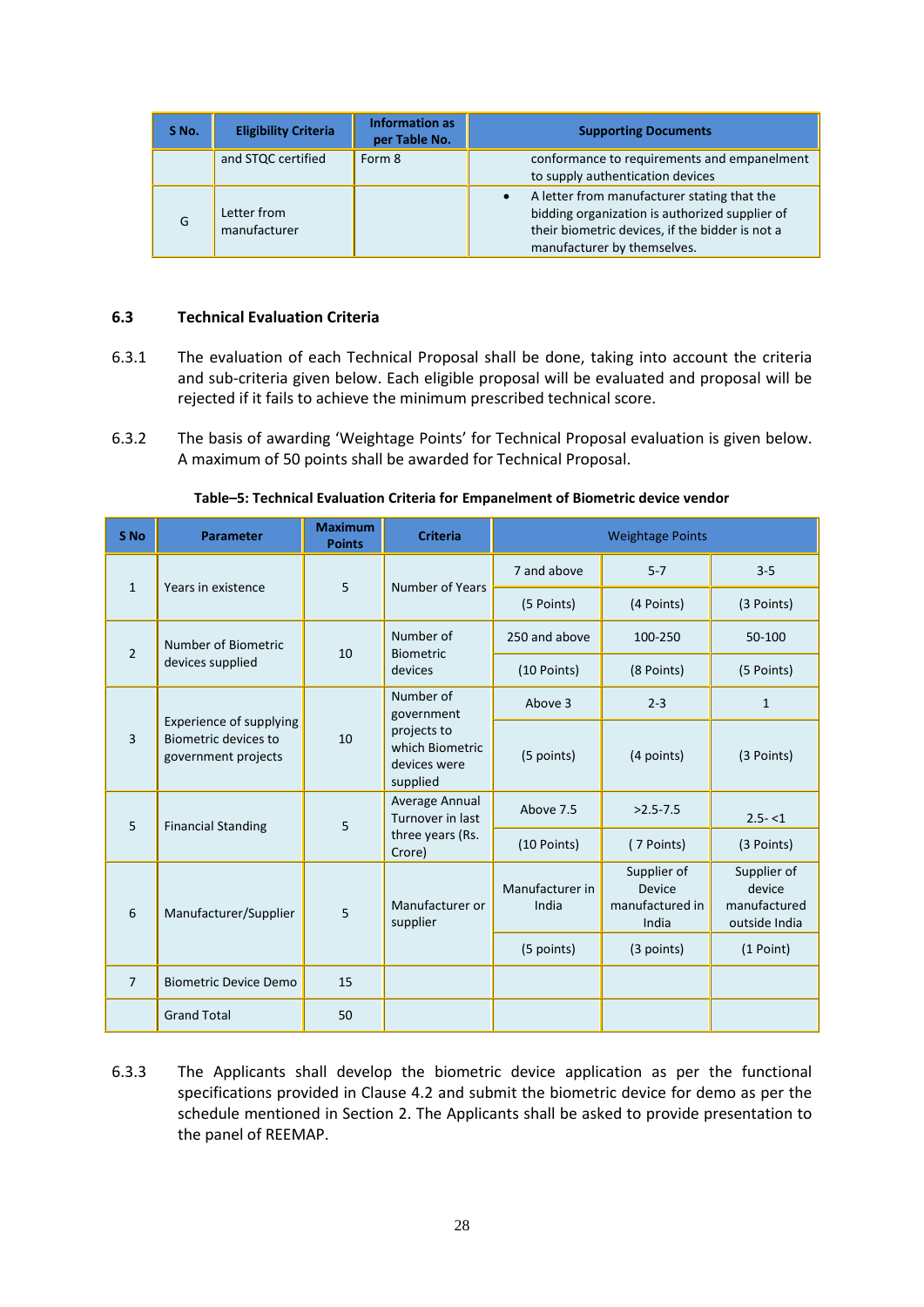6.3.4 The Biometric device demo will be based on the following parameters:

| S No | <b>Particulars</b>                                                             | <b>Points</b> |
|------|--------------------------------------------------------------------------------|---------------|
|      | Usability and functionality of the Biometric<br>device and capability of staff |               |

- **Table –7: Evaluation of Technical Presentation**
- 6.3.4.1 Indicative workflow of the biometric device as per the clause 4.2 and 4.4 should be displayed during the demo.
- 6.3.4.2 Biometric device connectivity with server with multiple channels combination (GPRS, PSTN, Broadband, EDGE and 3G) should be showcased.
- 6.3.4.3 Biometric device should connect to the CGG server through the web services which shall be provided by CGG.
- 6.3.4.4 Test cases performed during the Proof of Concept, both success and failure cases may be shared during the demo.

## **6.4 Financial Proposal**

6.4.1 The Applicant shall prepare and submit the Financial Proposal as per the format stipulated in Form 9 (Financial Proposal for Empanelment of Biometric device vendor) of Part-II of this RFP Document. Applicants are required to offer their lowest quote for providing services to the REEMAP towards supplying Biometric devices to the training centres running under Rajiv Yuva Kiranalu.

## **6.5 Empanelment of Biometric device vendor**

- 6.5.1 The empanelment of Biometric device vendors shall be carried out on Quality Cost Based Selection (QCBS) Method. Under QCBS Method 40% of the Weightage shall be given to "Technical Score" of the Applicants and 60% Weightage shall be given to "Financial Proposals" of the Applicants.
- 6.5.2 The Total Composite Score for an Applicant would be computed as follows:

Total Composite Score = (Total Technical Score x 40%) + (Total Financial Score x 60%)

- 6.5.3 A total of 5 Biometric device vendors will be empanelled to supply Biometric devices to training centres functioning under Rajiv Yuva Kiranalu program. The Vendors scoring the top 5 Total Composite Score would be considered for empanelment. In case of Applicants having the same Total Composite Score, the Applicant with the highest Total Financial Score would be considered for empanelment.
- 6.5.4 In the event of 2 suppliers having same biometric device (i.e. from the same manufacturer) qualifying for the empanelment, the bidder with the highest score only will be selected. In the event of both the supplier and manufacturer of same biometric device qualify for empanelment, the manufacturer will be given priority and the supplier will not be selected.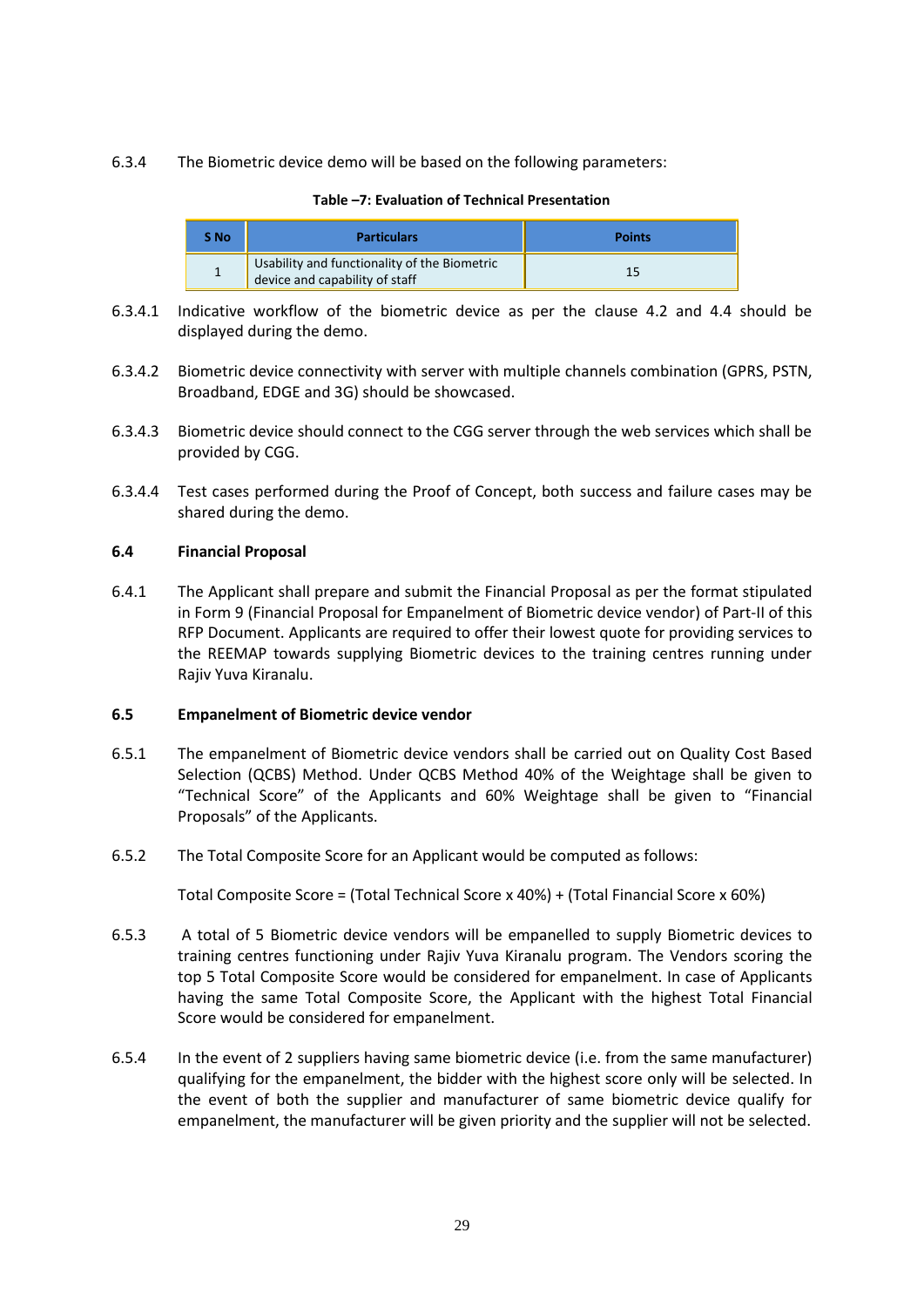- 6.5.5 In the event that REEMAP finds that only less number of vendors is selected, REEMAP may, in its discretion, invite fresh Proposals by modifying/removing any/all of the criteria/selection process to select more vendors for empanelment.
- 6.5.6 In the event that no vendor is empanelled due to any reason, REEMAP has the right to modify the criteria/selection process and invite fresh proposals or empanel from the existing bidders or annul the Empanelment Process, as the case may be.
- 6.5.7 In the event that any Successful Applicant withdraws or is not ready for empanelment for any reason in the first instance, REEMAP may invite the vendor with next highest Composite Score for empanelment. If there are no eligible vendors to consider, REEMAP shall empanel the vendors selected in the first instance, which shall be deemed final.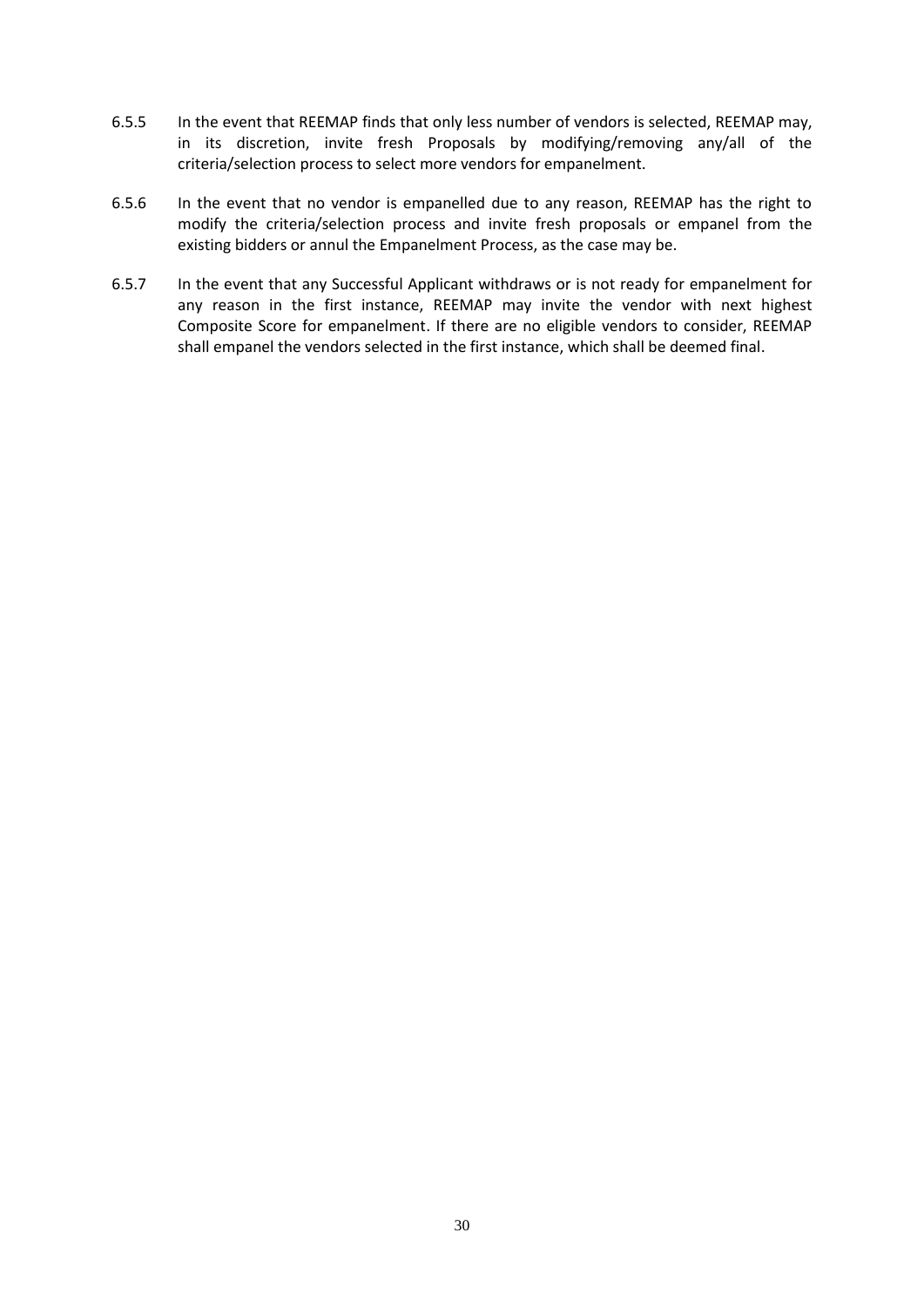**Part – II**

**Bid Submission Formats**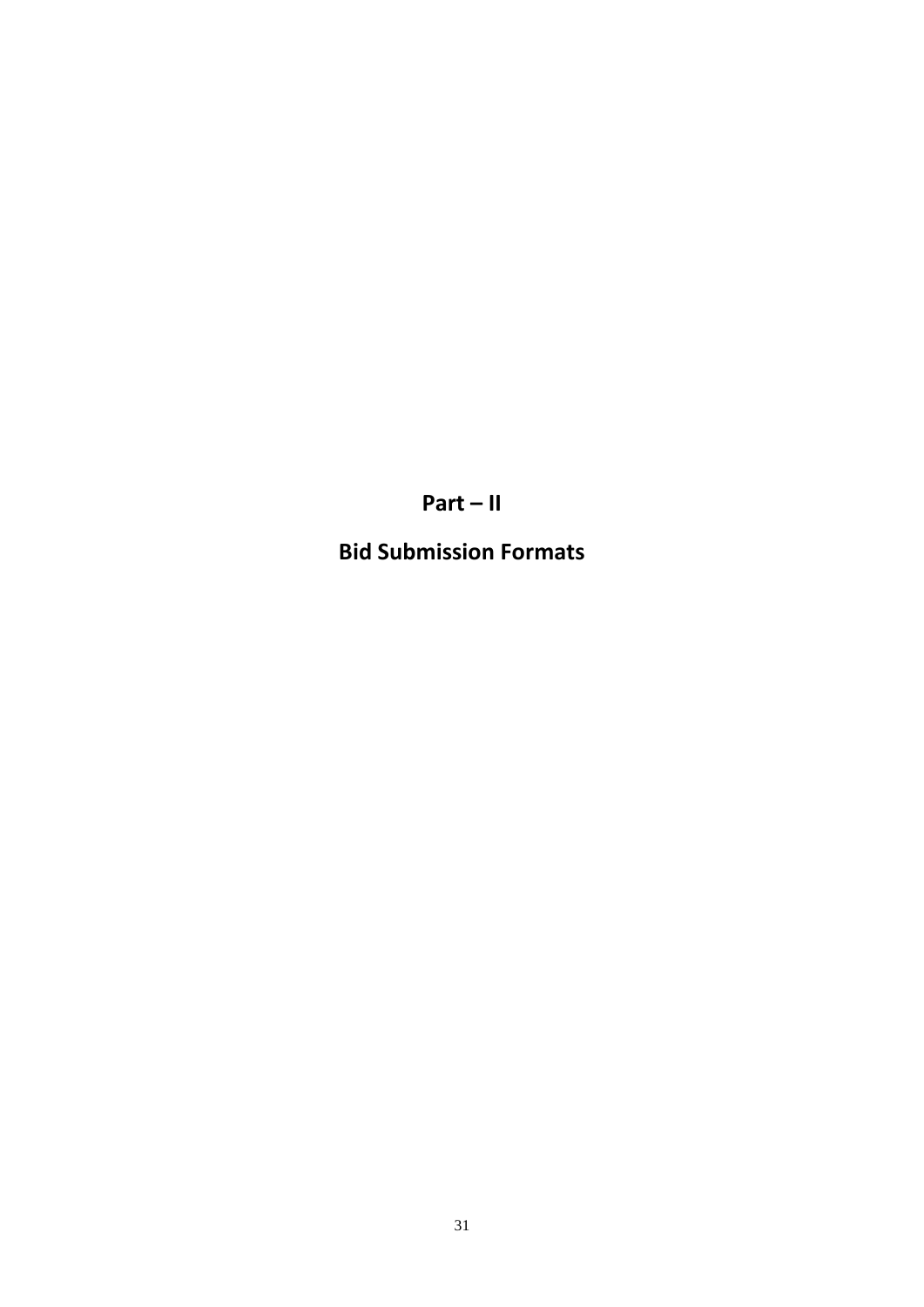# **Form-1: Format of Power of Attorney for Signing of Bid**

(To be submitted along with covering letter in Cover-I, Refer Clause 5.8.2.1(a)of Part-I of the RFP)

Know all men by these presents, we…………………………………………….. (name of the Bidder and address of the registered office) do hereby irrevocably constitute, nominate, appoint and authorise Mr/ Ms (name), …………………… son/daughter/wife of ……………………………… and presently residing at …………………., who is presently employed with us and holding the position of ……………………………. , as our true and lawful attorney (hereinafter referred to as the "Attorney") to do in our name and on our behalf, all such acts, deeds and things as are necessary or required in connection with or incidental to submission of our bid for the Empanelment of Biometric device vendor for supplying Biometric devices to the training centers running under Rajiv Yuva Kiranalu in Andhra Pradesh being implemented by the Rajiv Education and Employment Mission in Andhra Pradesh, Department of Rural Development, Government of AP (the "REEMAP") including but not limited to signing and submission of all information, proposals, bids and other documents and writings, participate in Prebid and other conferences and providing information/ responses to the REEMAP, representing us in all matters before the REEMAP including negotiations with the REEMAP, signing and execution of all contracts including the Empanelment Agreement and undertakings consequent to acceptance of our bid, and generally dealing with the REEMAP in all matters in connection with or relating to or arising out of our bid for the said Empanelment of Biometric device vendor for supplying Biometric devices to the training centers running under Rajiv Yuva Kiranalu in Andhra Pradesh.

AND we hereby agree to ratify and confirm and do hereby ratify and confirm all acts, deeds and things done or caused to be done by our said Attorney pursuant to and in exercise of the powers conferred by this Power of Attorney and that all acts, deeds and things done by our said Attorney in exercise of the powers hereby conferred shall and shall always be deemed to have been done by us.

IN WITNESS WHEREOF WE, …………………………., THE ABOVE NAMED PRINCIPAL HAVE EXECUTED THIS POWER OF ATTORNEY ON THIS ……… DAY OF …………. 2013.

For.........................................

(Signature, name, designation and address)

Accepted

……………………………

(Signature)

(Name, Title and Address of the Attorney)

Witnesses:

1.\_\_\_\_\_\_\_\_\_\_\_\_\_\_\_\_\_\_\_\_\_\_\_\_\_\_\_\_\_\_\_\_ 2. \_\_\_\_\_\_\_\_\_\_\_\_\_\_\_\_\_\_\_\_\_\_\_\_\_\_\_\_\_\_\_\_\_\_\_

Notes:

To be executed on Rs.100 stamp paper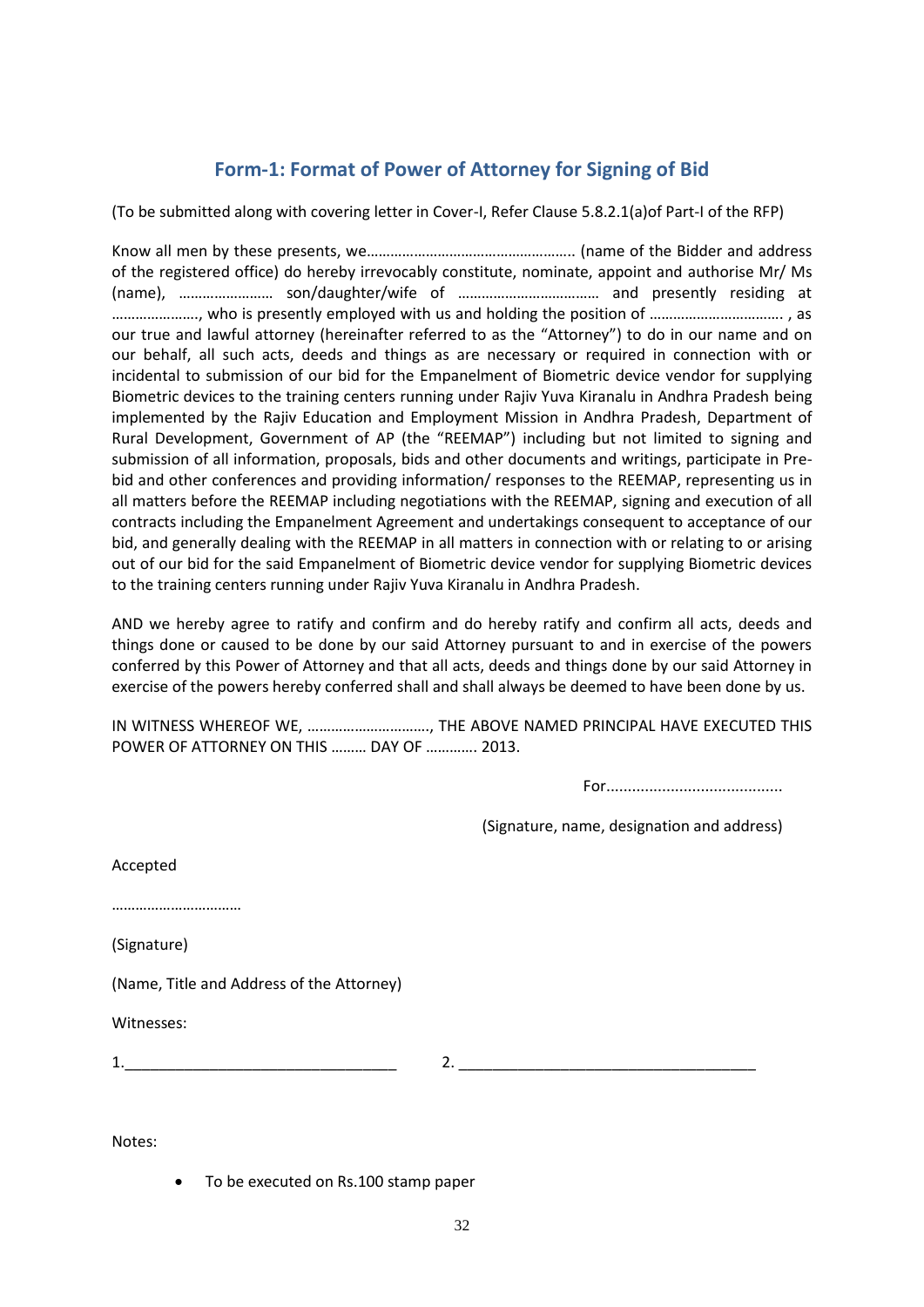The mode of execution of the Power of Attorney should be in accordance with the procedure, if any, laid down by the applicable law and the charter documents of the executant(s) and when it is so required, the same should be under common seal affixed in accordance with the required procedure.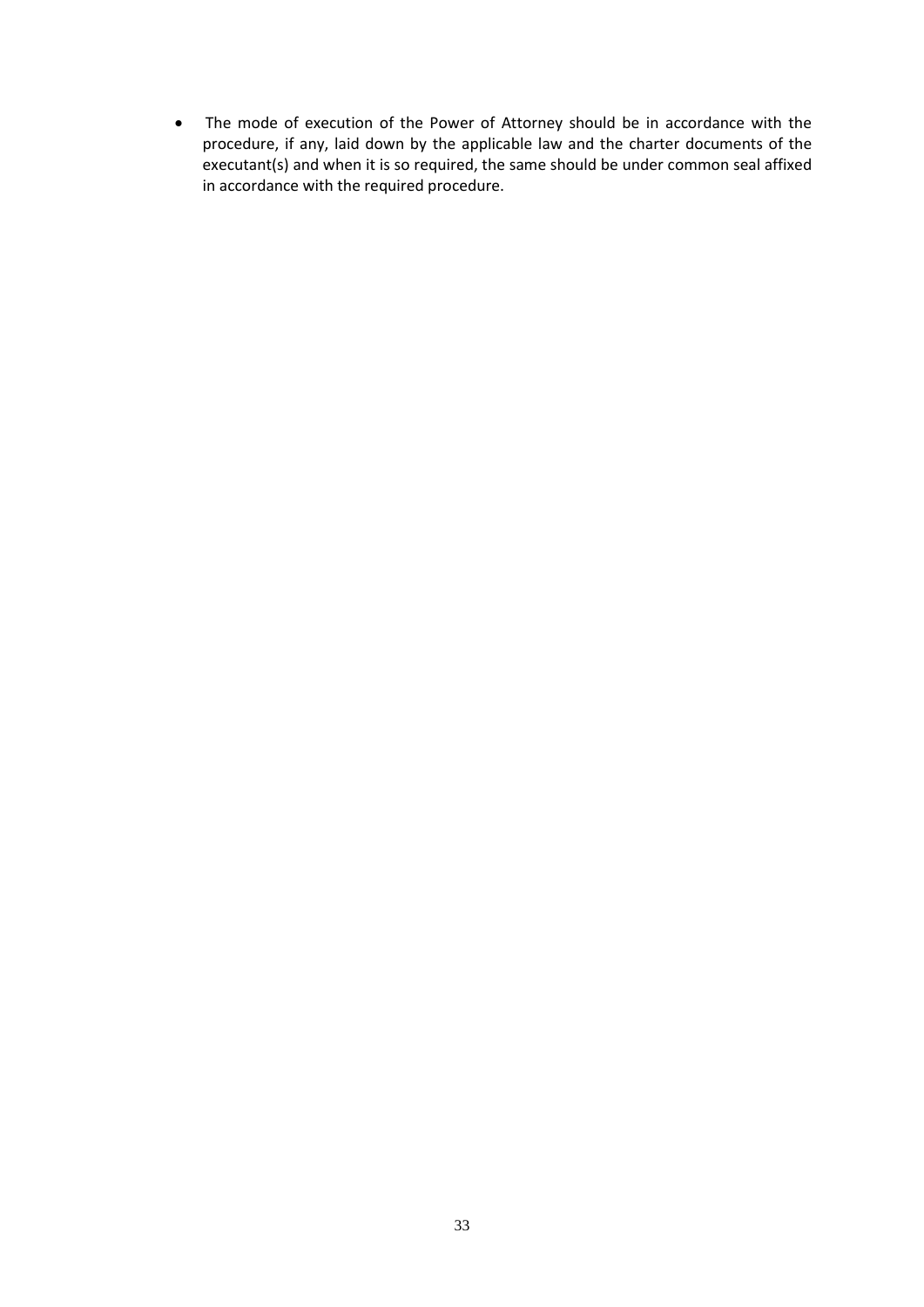## **Form-2: Format of the Covering Letter**

(The Covering Letter is to be submitted by the Bidder along with the Cover-I of the Bid - Printed on the Letterheads)

Date:

Place:

Mission Director Rajiv Education & Employment Mission in Andhra Pradesh (REEMAP) Department of Rural Development, Government of AP 6-2-915,4<sup>th</sup>Floor, Rear Block (HMWS&SB Building), Opposite ICICI Bank Khairatabad, Hyderabad - 500 004

Dear Sir,

Sub: Empanelment of Biometric device vendor for supplying Biometric devices to the training centers running under Rajiv Yuva Kiranalu in Andhra Pradesh

Please find enclosed one (1) Original + one (1) Copy of our Bid in respect of the Empanelment of Biometric device vendor for supplying Biometric devices to the training centers running under Rajiv Yuva Kiranalu in Andhra Pradesh, in response to the Request for Proposal (RFP) Document issued by the Rajiv Education & Employment Mission in Andhra Pradesh (REEMAP), Department of Rural Development, Government of AP, dated\_\_\_\_\_\_\_\_\_\_\_\_\_\_\_\_\_\_.

We hereby confirm that:

- 1 We, M/s ------------------------( Name of the Bidding Entity submit herewith our bid in accordance with the conditions stipulated in the RFP.
- 2 We have examined in detail and have understood the terms and conditions stipulated in the RFP Document issued by REEMAP and in any subsequent communication sent by REEMAP. We agree and undertake to abide by all these terms and conditions. Our Bid is consistent with all the requirements of submission as stated in the RFP or in any of the subsequent communications from REEMAP.
- 3 The information submitted in our Bid is complete, is strictly as per the requirements as stipulated in the RFP, and is correct to the best of our knowledge and understanding. We would be solely responsible for any errors or omissions in our Bid. We acknowledge that the REEMAP will be relying on the information provided in the Bid and the documents accompanying such Bid for Selection of the Successful Bidder for the aforesaid project, and we certify that all information provided in the Application is true and correct; nothing has been omitted which renders such information misleading; and all documents accompanying such Bid are true copies of their respective originals.
- 4 We acknowledge the right of the REEMAP to reject our Bid without assigning any reason or otherwise and hereby waive, to the fullest extent permitted by applicable law, our right to challenge the same on any account whatsoever.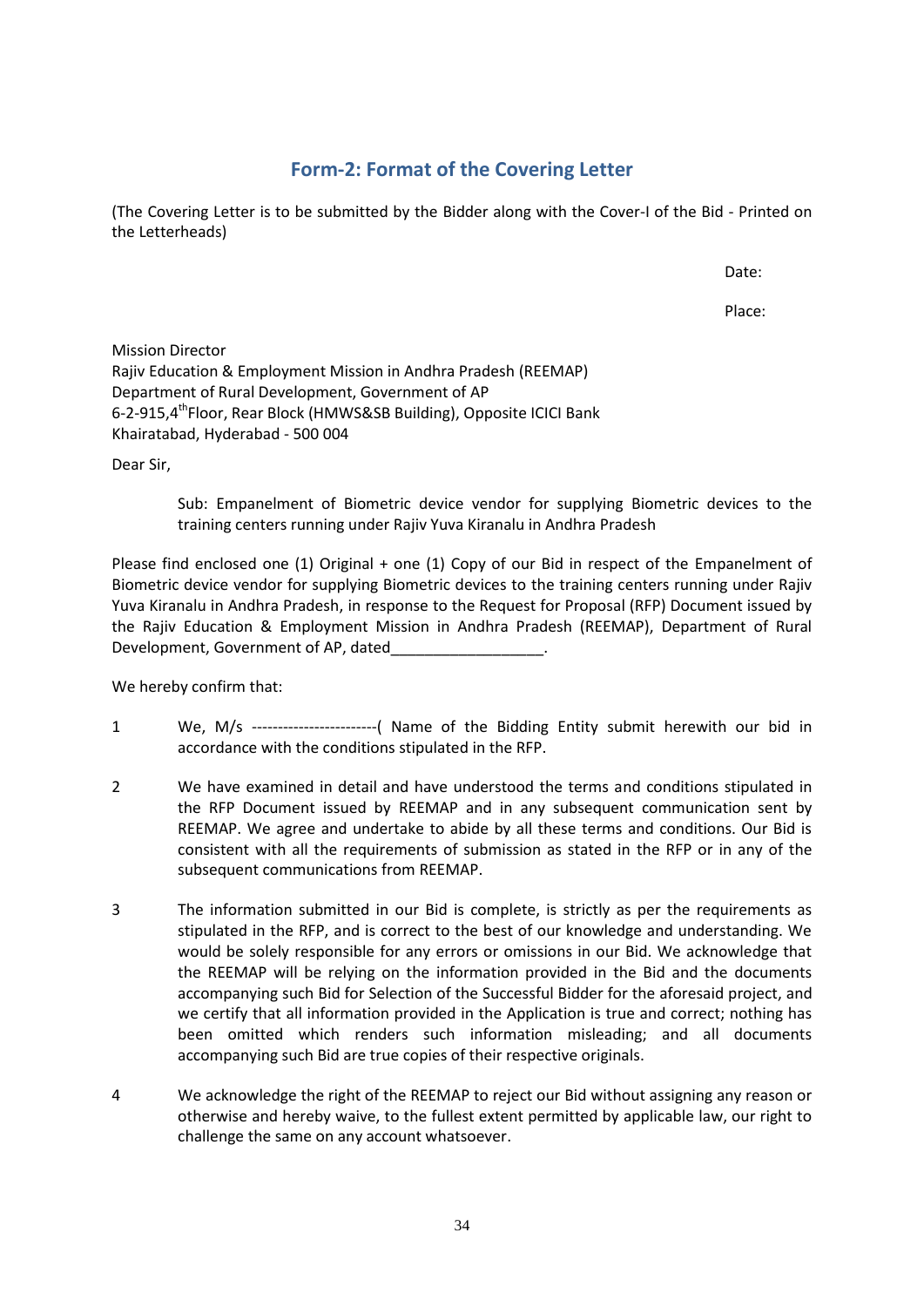- 5 We satisfy the legal requirements and meet all the eligibility criteria laid down in the RFP. We certify that we have not been blacklisted by any public authority for breach on our part.
- 6 This bid is unconditional and we hereby undertake to abide by the terms and conditions of the RFP.
- 7 We declare that we don't have any conflict of Interest in accordance with Clause 5.5 of the Part I of the RFP.
- 8 We have not directly or indirectly or through an agent engaged or indulged in any corrupt practice, fraudulent practice, coercive practice, undesirable practice or restrictive practice.
- 9 We hereby enclose a Demand draft (No. \_\_\_\_\_\_\_\_\_\_\_\_\_\_\_\_ dated issued by **Example 20** Bank) for Rs. 5,000 (Rupees Five Thousand only) towards the Empanelment Processing Fee in accordance with Clause 5.12.2 of the RFP document (Part-I).

In witness thereof, we submit this Bid under and in accordance with the terms of the RFP document

For and on behalf of: (Company Seal)

Signature:

Name:

Designation:

(Authorised Representative and Signatory)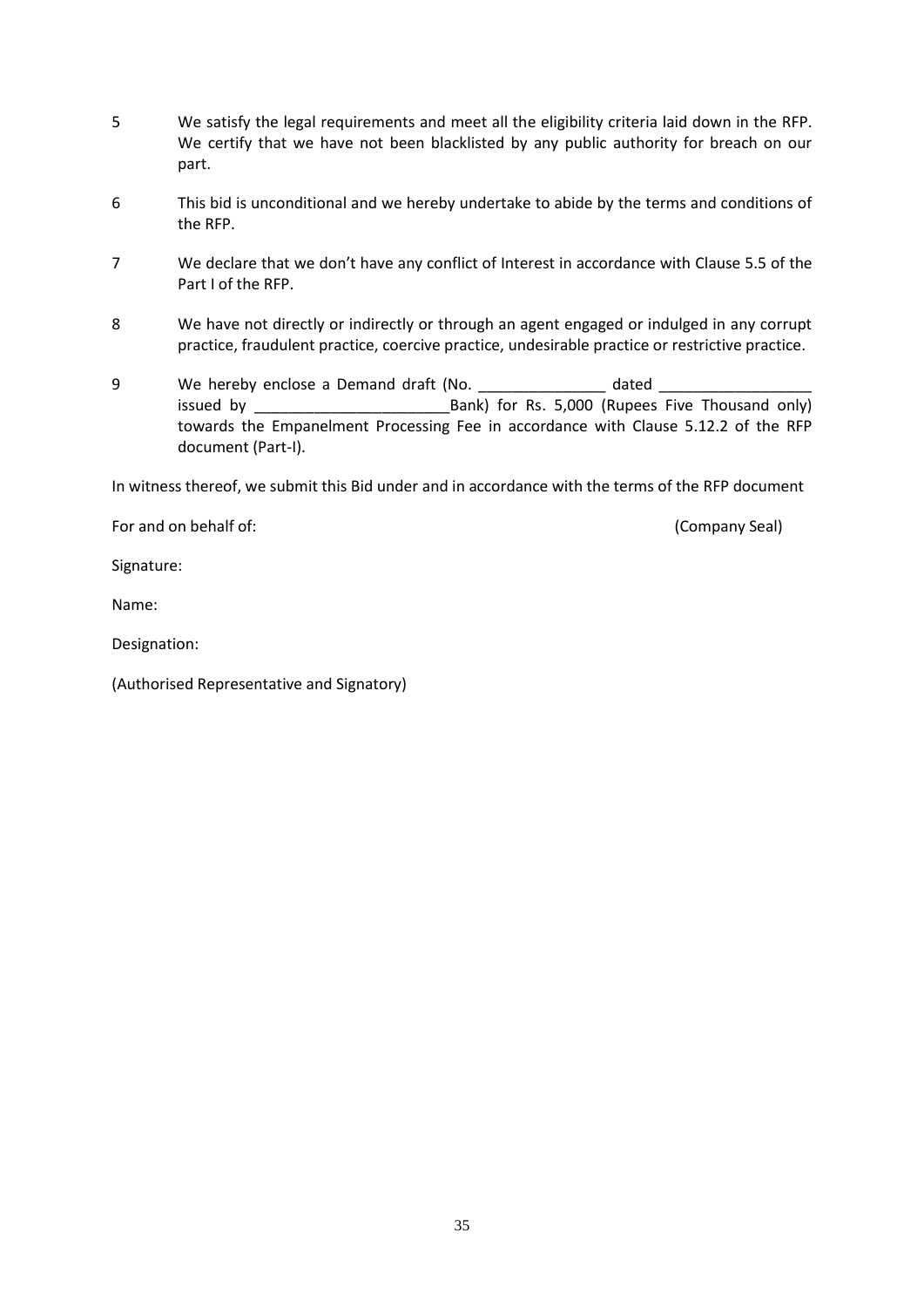# **Form 3: Biometric Device Vendor Details**

|                                                                                                                           | Name and Details of the Bidder and Authorised Representative: |
|---------------------------------------------------------------------------------------------------------------------------|---------------------------------------------------------------|
| Name of Organisation/ Institution                                                                                         |                                                               |
| Registered/ Head Office Address                                                                                           |                                                               |
| <b>Phone Numbers</b>                                                                                                      |                                                               |
| Fax Number                                                                                                                |                                                               |
| Mobile Number                                                                                                             |                                                               |
| <b>Email Address</b>                                                                                                      |                                                               |
| Website                                                                                                                   |                                                               |
| Addresses of Branch Offices(If<br>any?)in AP<br>Phone<br>Fax<br>Mobile Nos.<br><b>Email IDs</b><br>Dates of Establishment |                                                               |
| Name of Authorised Representative                                                                                         |                                                               |
| Designation                                                                                                               |                                                               |
| Mobile                                                                                                                    |                                                               |
| Email                                                                                                                     |                                                               |

For and on behalf of: (Company Seal)

Signature:

Name:

Designation:

(Authorised Representative and Signatory)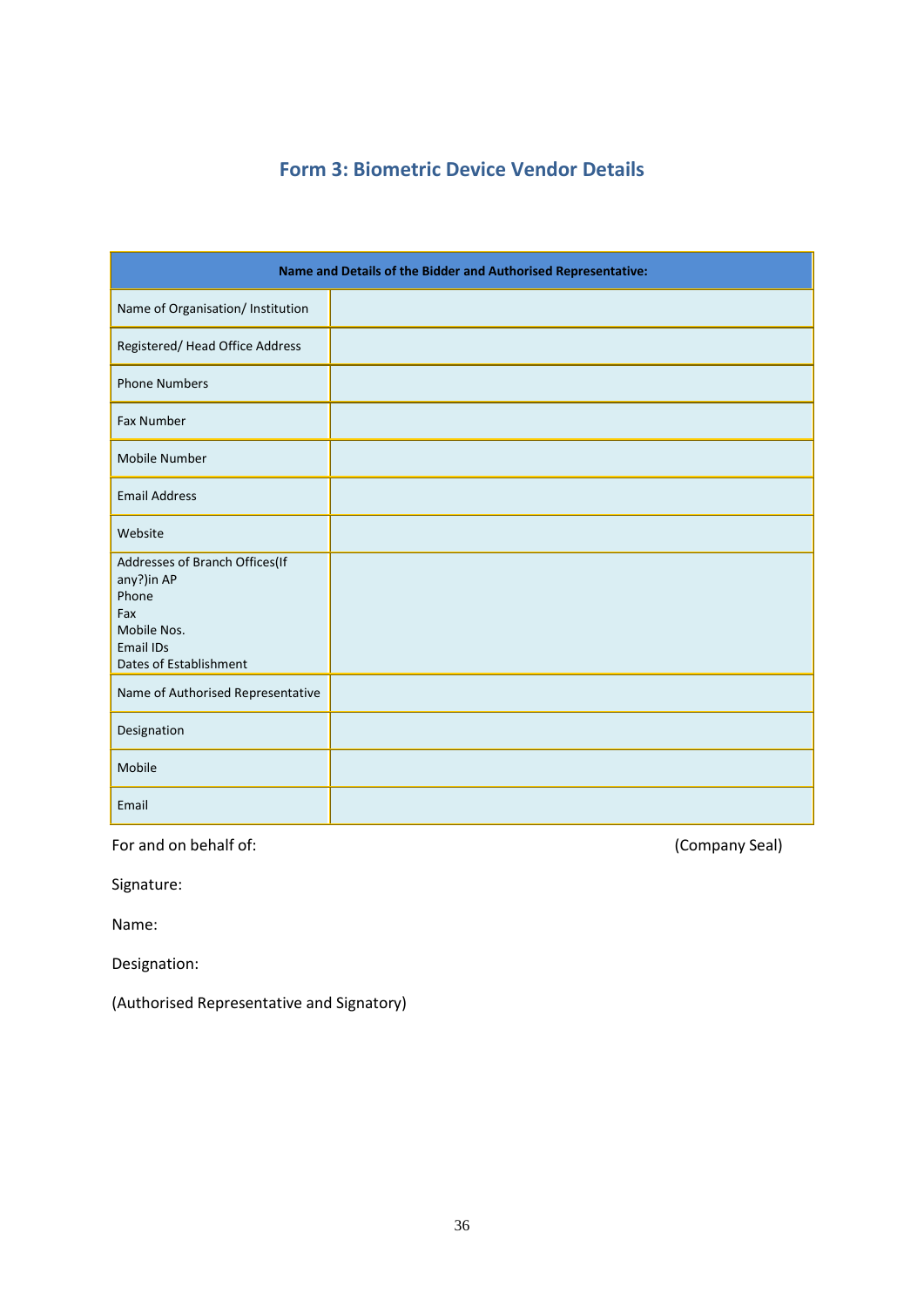# **Form 4: Legal Constitution & Number of Years of Existence**

| Legal Constitution of Bidder (Qualification Criteria - Clause 6.1.3 of RFP)<br>(Public Limited / Private Limited/ Partnership/ Proprietorship etc) |  |  |
|----------------------------------------------------------------------------------------------------------------------------------------------------|--|--|
| Status/Constitution of the Bidding Entity                                                                                                          |  |  |
| Name of Registering Authority                                                                                                                      |  |  |
| <b>Registration Number</b>                                                                                                                         |  |  |
| Date of Registration                                                                                                                               |  |  |
| Place of Registration                                                                                                                              |  |  |

For and on behalf of:  $(Comparing: 1)$ 

Signature:

Name:

Designation:

(Authorised Representative and Signatory)

Note: Please provide copy of the registration certificate from the appropriate Registering Authority as given below:

| <b>Entity</b>                  | <b>Substantiating Documents Required</b>                                                                                                           |
|--------------------------------|----------------------------------------------------------------------------------------------------------------------------------------------------|
| Proprietorship Firm            | Certificate of the Proprietorship duly certified by a Chartered Accountant<br>Copy of Trade License/ Sales Tax Registration/IncomeTax Registration |
| Partnership Firm               | Registered Partnership Deed/ Certificate of the Partnership duly certified by a<br><b>Chartered Accountant</b>                                     |
| <b>Private Limited Company</b> | Registration Certificate and Memorandum & Articles of Association                                                                                  |
| <b>Public Limited Company</b>  | Registration Certificate and Memorandum & Articles of Association                                                                                  |
| Society/Trust/Association      | Registration Certificate & Bylaws of Society/Trust/Association.<br>$\bullet$                                                                       |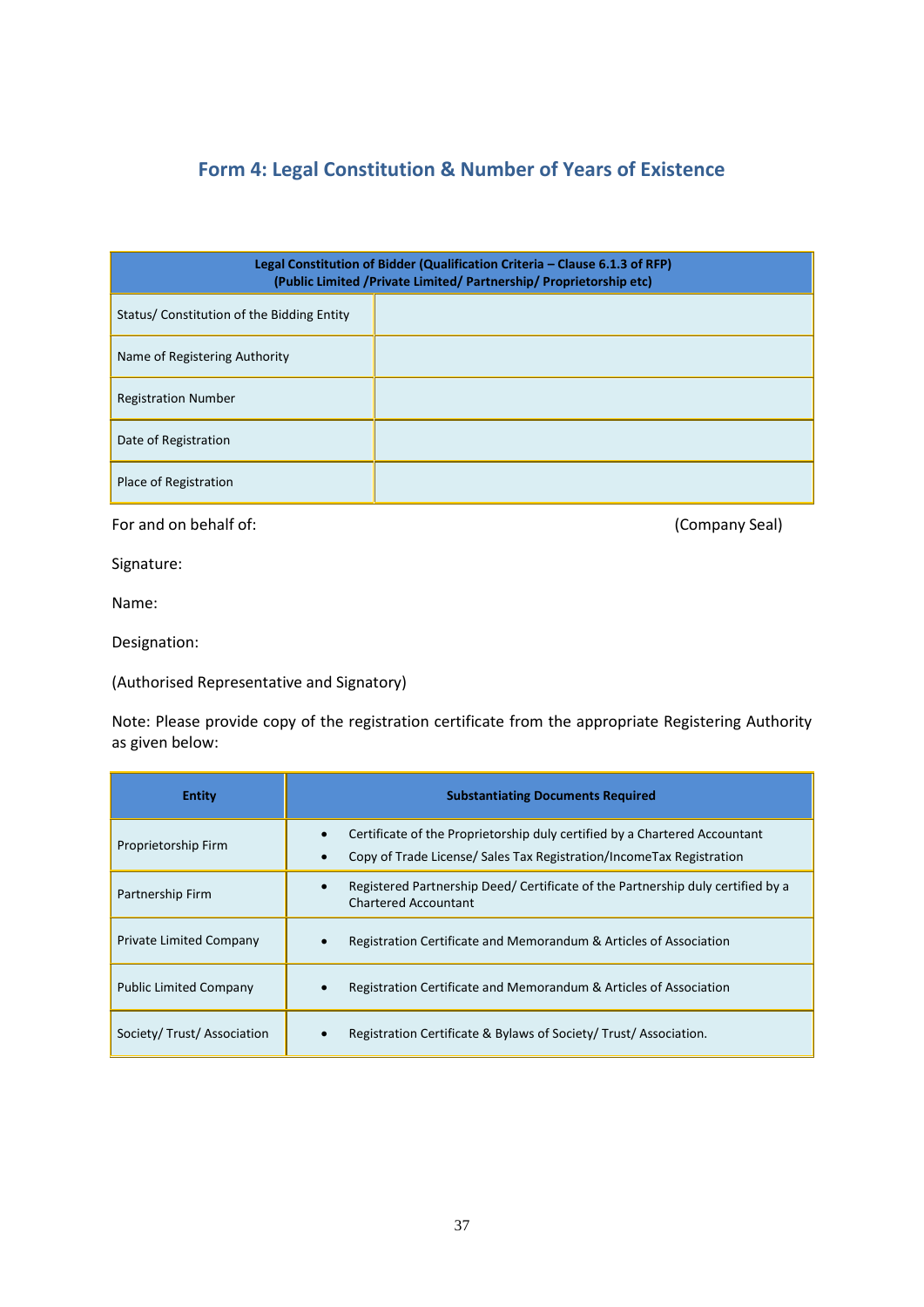# **Form 5: Financial Standing – Annual Turnover**

Certificate from the Chartered Accountant regarding Annual Turnover of the Bidder in the immediately preceding three financial years

Based on its books of accounts and other published information authenticated by it, this is to certify that …………………….. (Name of the Bidder) had, over the last two financial years, a total annual turnover of Rs. ……… Lakhs as per year-wise details noted below:

| <b>Financial Year ending 31st March</b> | <b>Total Turnover</b><br>(Rs. Lakh) |
|-----------------------------------------|-------------------------------------|
| 2010-11                                 |                                     |
| 2011-12                                 |                                     |

Name of the audit firm/ Chartered Accountant:

Seal of the audit firm:

(Signature, name and designation and registration Number of the Chartered accountant)

Date:

Note:

Please provide certified copies of audited financial statements of the firm for the immediately preceding three financial years. In the case of printed annual reports certification is not required.

In the event the Financial Statements for the year 2011-12 are unaudited, provisional financial statements duly certified by Chartered Accountant may be submitted.

The details provided in the above format will be considered for technical evaluation under Financial Standing.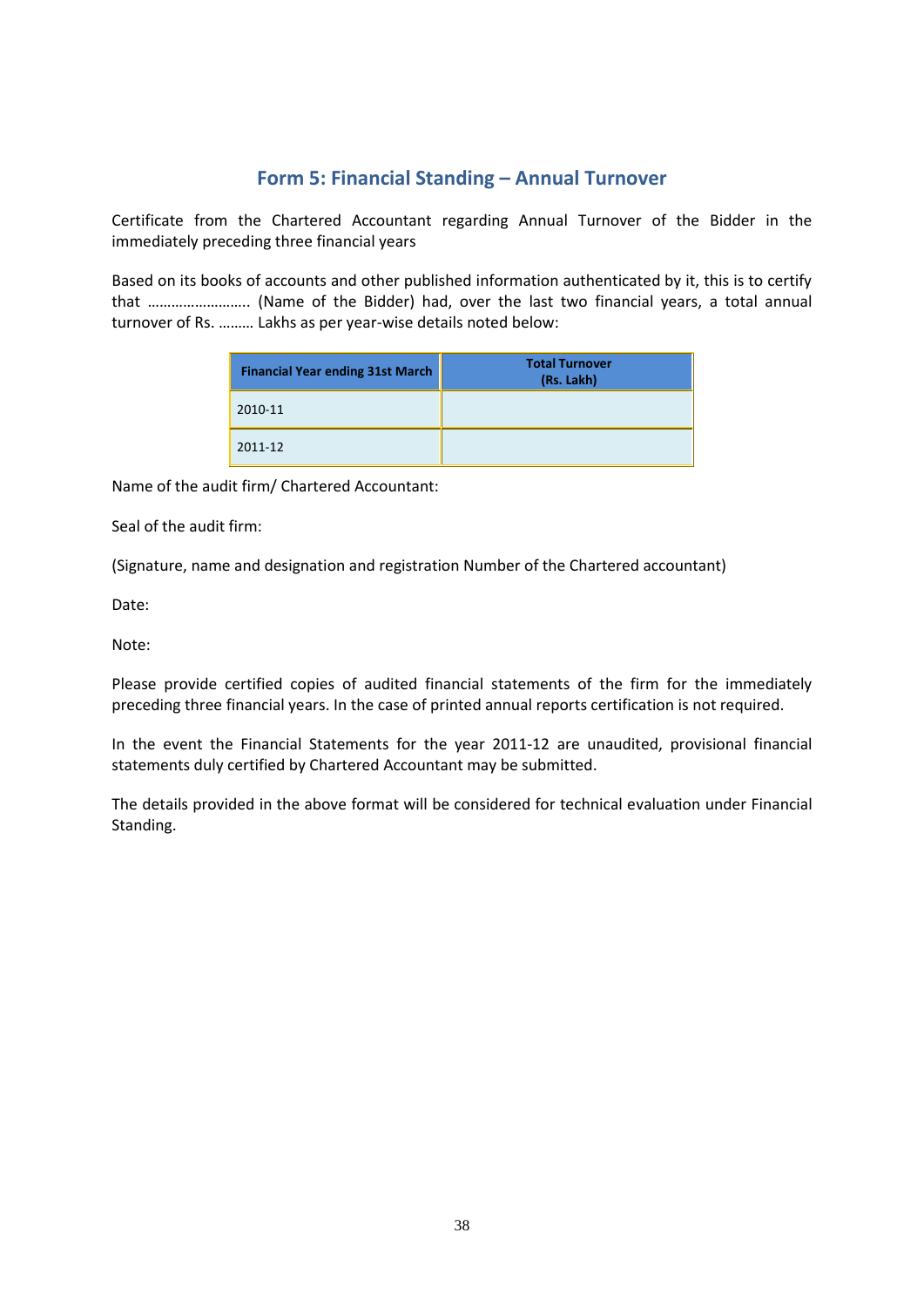# **Form 6: Details of the Projects Undertaken/ Completed**

Details of the Assessment or verification projects completed in last three financial years by the Bidder

| S No | <b>Project Name</b> | <b>FY</b> | <b>Location of</b><br>Project-<br>State(s) | <b>Project Details</b> | <b>Details of Supporting</b><br><b>Proof Provided</b> |
|------|---------------------|-----------|--------------------------------------------|------------------------|-------------------------------------------------------|
|      |                     |           |                                            |                        |                                                       |
|      |                     |           |                                            |                        |                                                       |
|      |                     |           |                                            |                        |                                                       |
|      |                     |           |                                            |                        |                                                       |
|      |                     |           |                                            |                        |                                                       |
|      |                     |           |                                            |                        |                                                       |

For and on behalf of:  $(Comparing 1)$  (Company Seal)

Signature:

Name:

Designation:

(Authorised Representative and Signatory)

Notes:

Please provide supporting proof as given below:

- 1 Certificate from Government bodies indicating successful completion of similar projects on assessment or evaluation)
- 2 Work orders from Government and payment proof for completion may be submitted as proof of the project value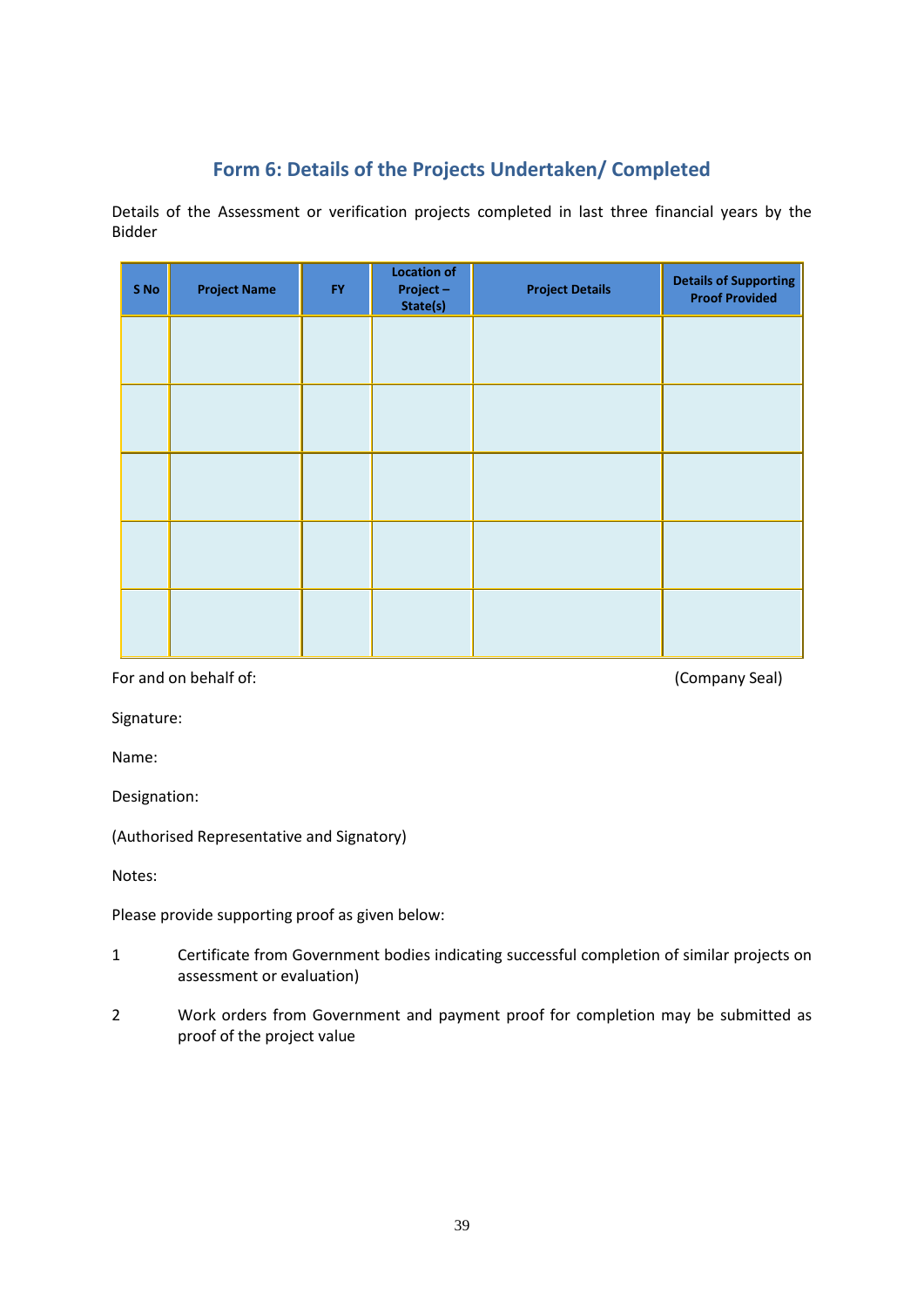# **Form 7: Details of Employees**

Details of employees on the payrolls of Bidding Entity who will be the contact person from the organization: (Provide details for minimum of two experienced employees)

Please attach the resumes of the employees & proof of salaries paid (Pay slips or any other documentary evidence shall be enclosed).

| <b>SNo</b> | <b>Name</b> | <b>Qualifications</b> | <b>Experience</b> | <b>Period of Service with Bidding</b><br><b>Entity</b> |
|------------|-------------|-----------------------|-------------------|--------------------------------------------------------|
|            |             |                       |                   |                                                        |
|            |             |                       |                   |                                                        |

#### Pro-forma for CVs of employees

| Name & Designation                                                   |       |      |       |
|----------------------------------------------------------------------|-------|------|-------|
| Qualifications                                                       |       |      |       |
|                                                                      |       |      |       |
| Experience                                                           |       |      |       |
| Major assignments undertaken in the last<br>five years               |       |      |       |
| Expertise in the relevant areas<br>(verifications and field studies) |       |      |       |
|                                                                      | Speak | Read | Write |
| Telugu proficiency                                                   |       |      |       |

For and on behalf of: (Company Seal)

Signature:

Name:

Designation:

(Authorised Representative and Signatory)

Notes:

Please provide some supporting documents as a proof that the employees are on company payrolls for the last two years.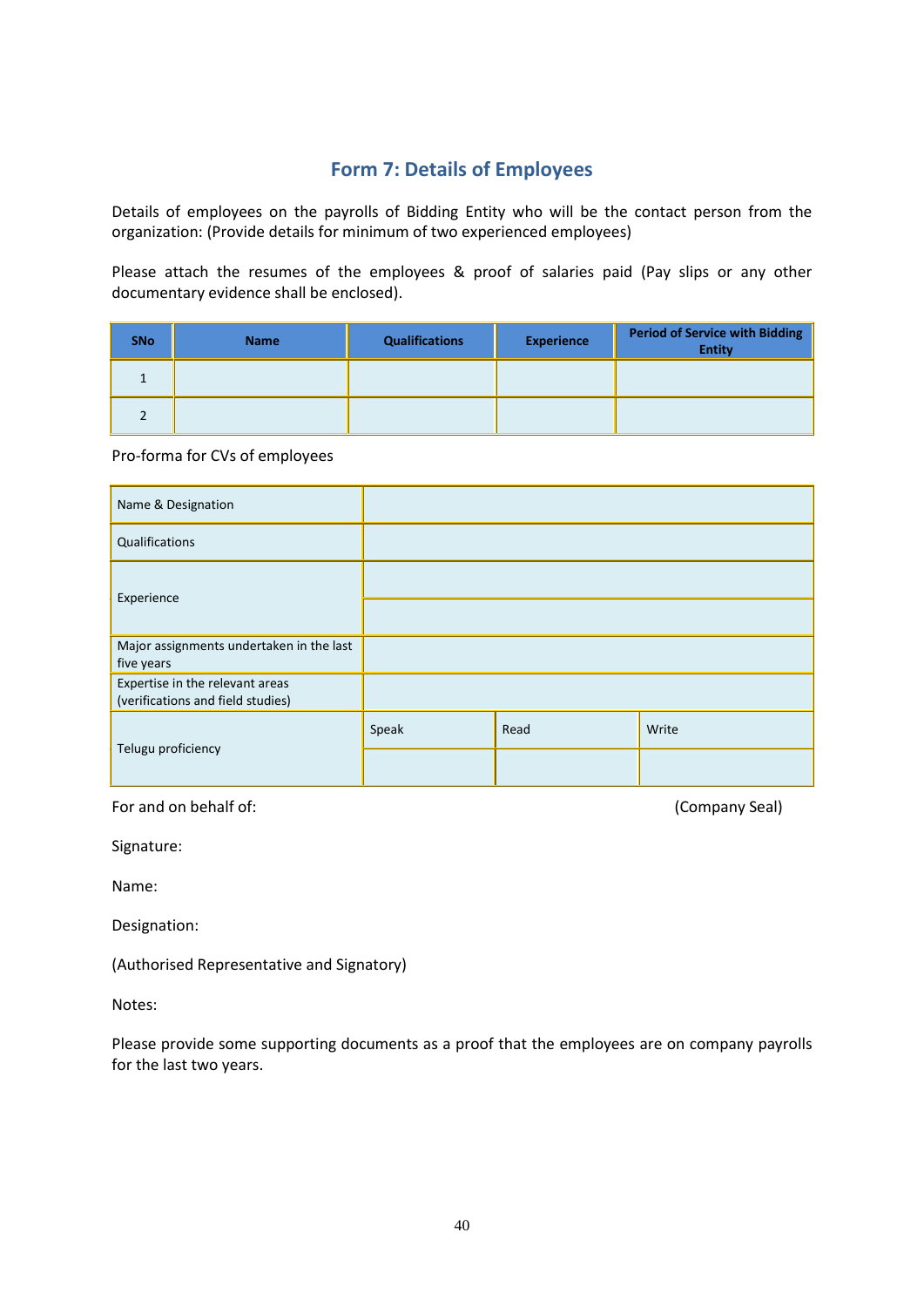# **Form 8: POS Device Certification by STQC for UIDAI application**

The key details of POS Device Certification received by STQC :

- Date of issue of certification:
- Approval number:
- Name of Manufacturer:
- Name of Supplier:
	- \*(Attach a copy of the certificate)

For and on behalf of: (Company Seal)

Signature:

Name:

Designation:

(Authorised Representative and Signatory)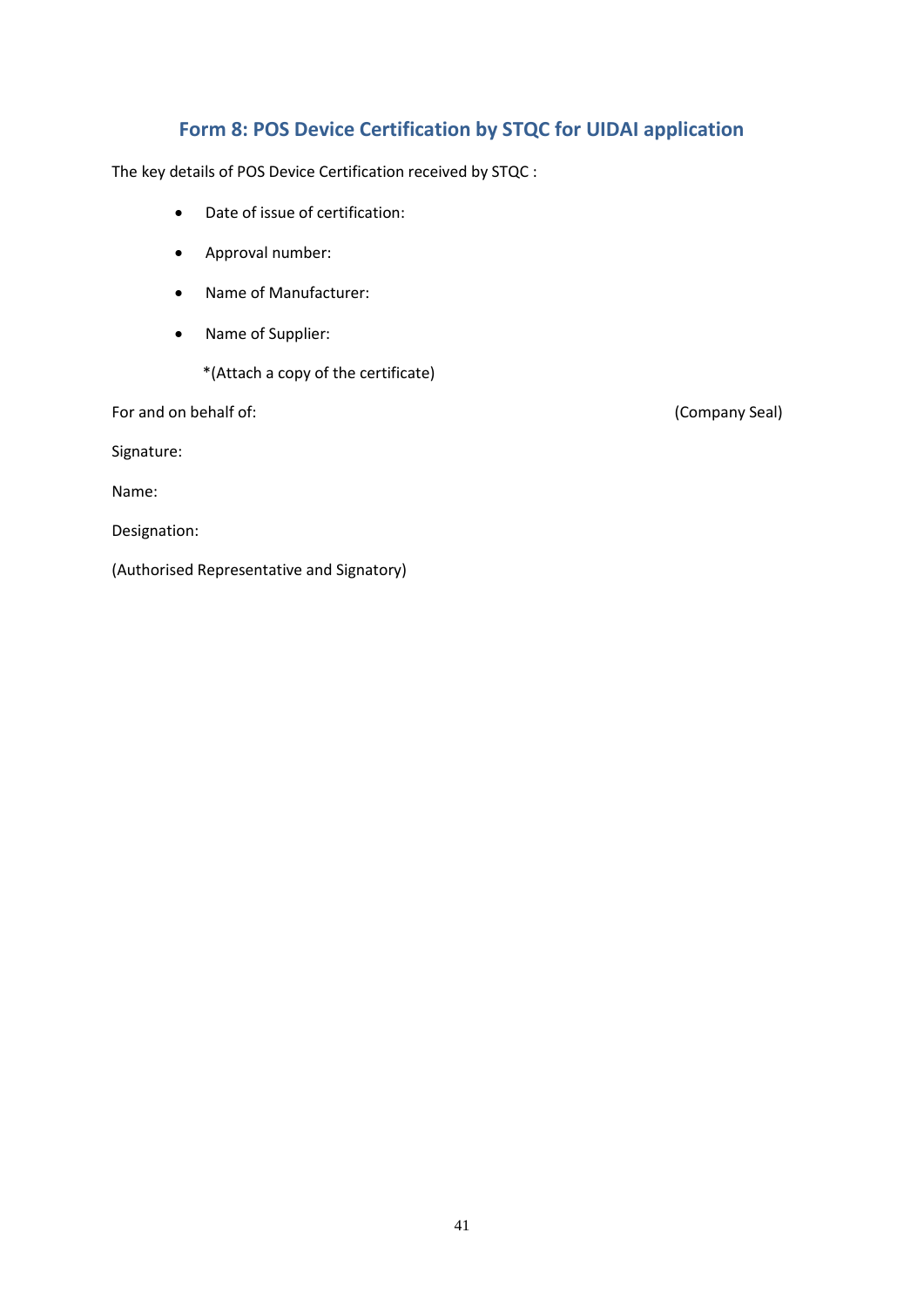# **Form 9: Financial Bid (Format for Financial Bid)**

Date:

Place:

Mission Director Rajiv Education & Employment Mission in Andhra Pradesh (REEMAP) Department of Rural Development, Government of AP 6-2-915,4<sup>th</sup>Floor, Rear Block (HMWS&SB Building), Opposite ICICI Bank Khairatabad, Hyderabad - 500 004

Dear Sir/Madam,

Sub: Empanelment of Biometric device vendor for supplying Biometric devices to the training centers running under Rajiv Yuva Kiranalu in Andhra Pradesh

- 1 We have gone through the RFP Document and annexure thereto and we agree to abide by all the terms and conditions mentioned therein.
- 2 We, the undersigned offer to supply Biometric devices to the training centers running under Rajiv Yuva Kiranalu in Andhra Pradesh for the above mentioned Project in accordance with the terms and conditions contained in the Bid Document supplied to us and quote our Biometric device fee as given below:

|                                                                               | <b>Rupees In Figure</b> | <b>Rupees In Words</b> |
|-------------------------------------------------------------------------------|-------------------------|------------------------|
| Unit cost of Biometric device with client side application and<br>accessories |                         |                        |

- 3 The Biometric device cost quoted by us is after taking into all the terms and conditions stated in the RFP document, our own estimates of cost and all the conditions that may affect the Bid.
- 4 The Biometric device cost quoted by us is valid for the entire period of the Contract of 2 years. There shall not be any escalation of the Price quoted.
- 5 We understand and agree that REEMAP is not bound to select a Bidder and reserves the right to reject all or any of the Bids without assigning any reason whatsoever.

Place:

Date:

## Name & Signature of the Bidder with Seal

\*Biometric device cost is all inclusive of biometric device, application development, accessories like charger, modem, wall mount, web camera, printer, cables or whatever accessories that may be applicable, annual maintenance contract, cost of running call center and service center and any other costs involved. The taxes as applicable shall be paid by the training partner.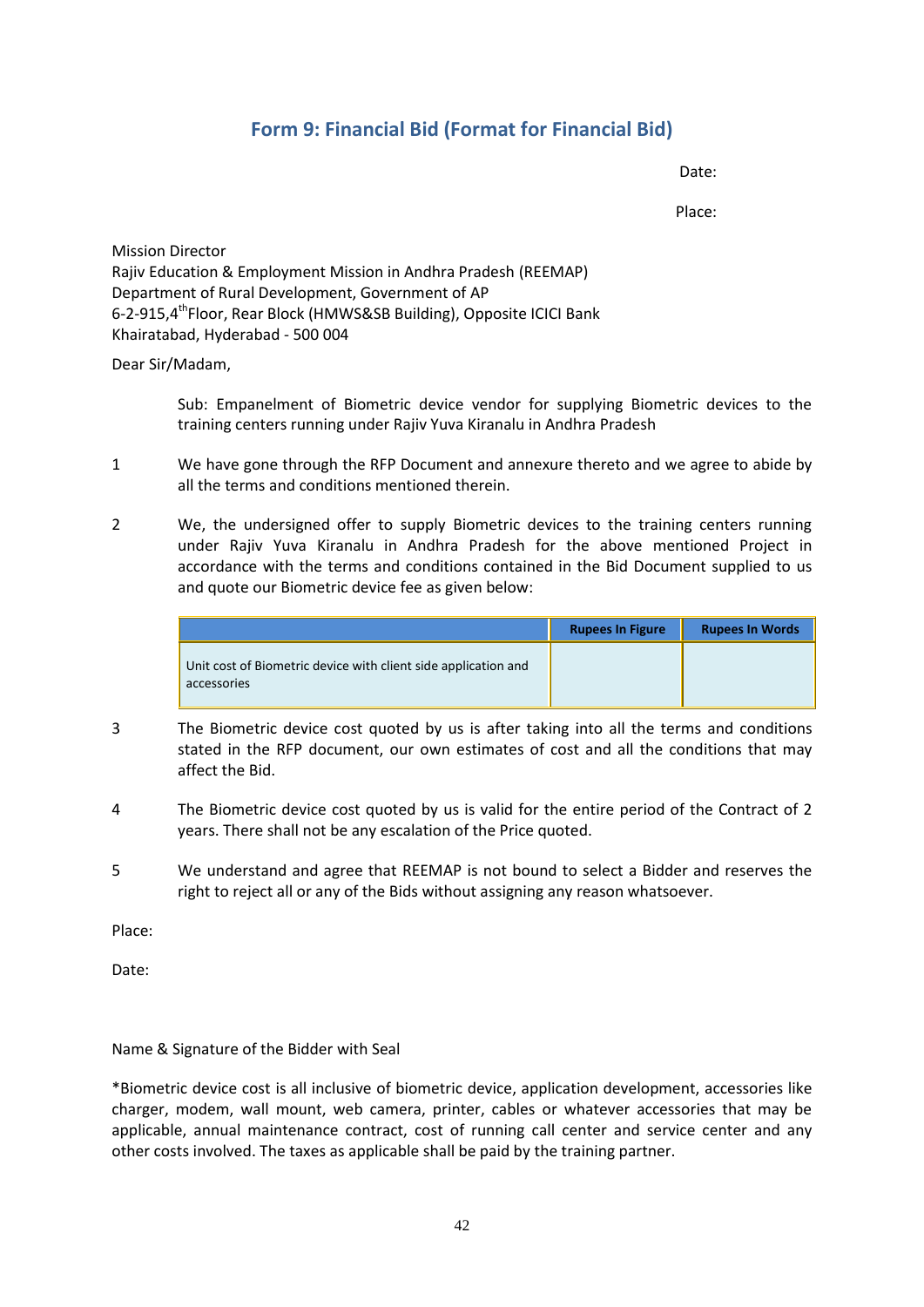## **Form 10: Total Number of Biometric devices supplied in last 3 years**

The details of the total number of Biometric devices supplied to different projects in the last 3 years (1.7.2011 to 1.7.2013):

| <b>SNo</b> | Name of the client | <b>Number of biometric</b><br>devices supplied | Date of supply of<br>biometric device | <b>Purpose / Use of the biometric</b><br>device in the client's location |
|------------|--------------------|------------------------------------------------|---------------------------------------|--------------------------------------------------------------------------|
|            |                    |                                                |                                       |                                                                          |
|            |                    |                                                |                                       |                                                                          |

\*(Attach the Sales Invoices for all the biometric devices supplied and mentioned above)

For and on behalf of:  $(Comparing 1)$  (Company Seal)

Signature:

Name:

Designation:

(Authorised Representative and Signatory)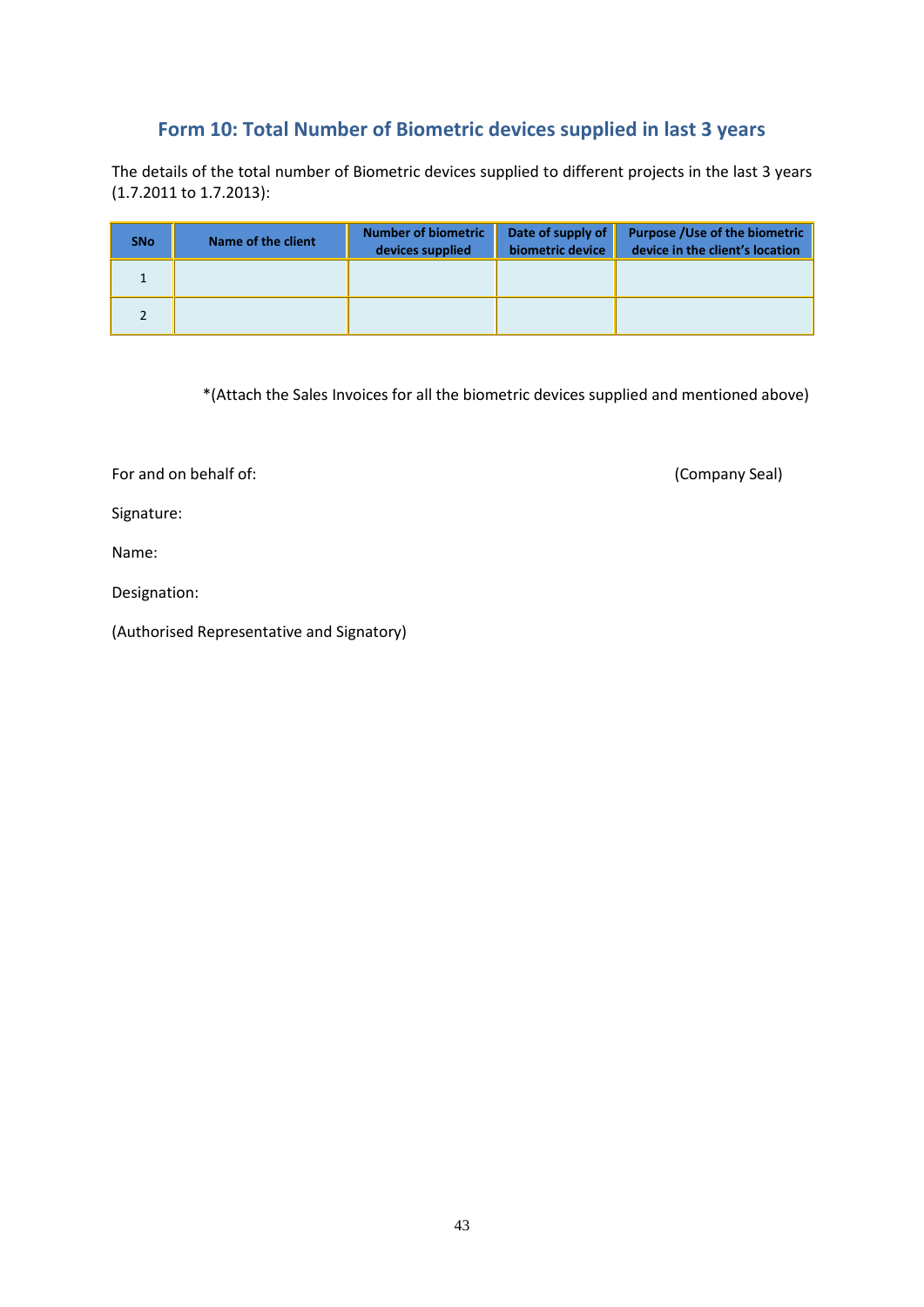## **Annexure 1**

## **Technical specifications for Biometric device (as per UIDAI norms)**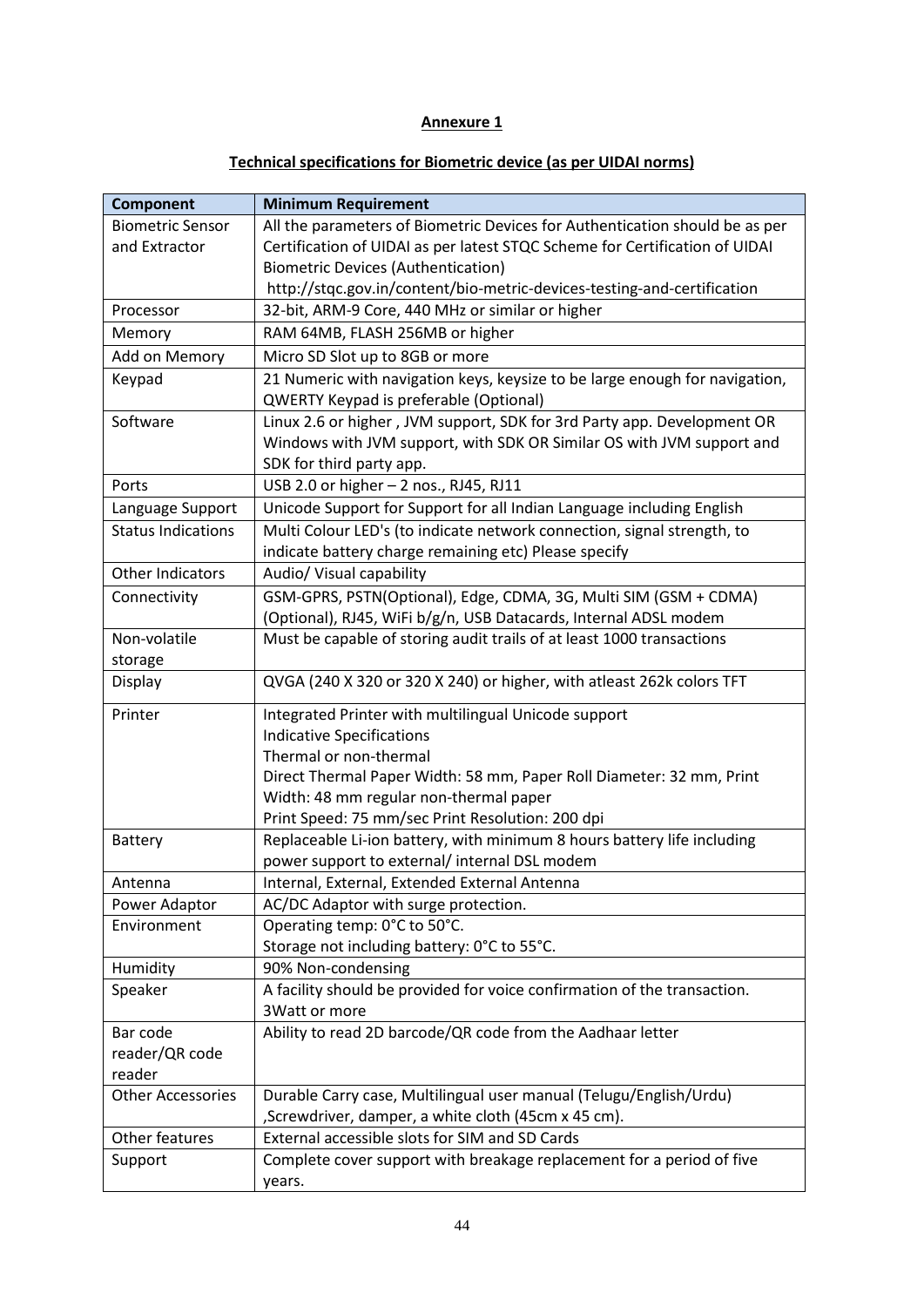|          | <b>Hardware Specifications:</b> |                                                                                                                                                                                      |                    |  |  |
|----------|---------------------------------|--------------------------------------------------------------------------------------------------------------------------------------------------------------------------------------|--------------------|--|--|
| S.No     | <b>Parameters</b>               | <b>Specifications</b>                                                                                                                                                                | Mandatory/Optional |  |  |
| L        | Micro Processor                 | High Speed Arm9 32 bit core cpu @ 440 MHz<br>processor or higher                                                                                                                     | Mandatory          |  |  |
| lii      | Memory                          | 128 MB SDRAM or higher                                                                                                                                                               | Mandatory          |  |  |
| I٧       | Flash Memory                    | 256 MB & Expandable 4GB micro SD card slot                                                                                                                                           | Mandatory          |  |  |
| V        | <b>LCD</b>                      | 3.5" or above TFT Color Display with touch pad<br>(capcititve/responsive).Touch screen locking<br>Facility.                                                                          | Mandatory          |  |  |
| Vi       | <b>Battery</b>                  | Lithium-Ion 11.1V / 2600 mAh for Minimum 8 hours<br>operation. Battery approx. Life: 350 charge cycles                                                                               | Mandatory          |  |  |
| Vii      | <b>Finger Print</b><br>Sensor   | Sensor / Extractor should be certified /<br>Provisionally Certified by STQC.                                                                                                         | Mandatory          |  |  |
| Viii     | Keyboard                        | 30 Keys Alphanumeric Keyboard<br>(easy to Use Keyboard)                                                                                                                              | Mandatory          |  |  |
| Χ        | Charger with AC<br>Adopter      | AC 180V to 280V Intelligent charger / adaptor for<br>charging in $3 - 4$ hours, while the units is in<br>operation                                                                   | Mandatory          |  |  |
| Xi(a)    | Communication                   | Terminal shall have GPRS connectivity with<br>provision for SIM card and antenna                                                                                                     | Mandatory          |  |  |
| XI(b)    | Communication                   | Provision for Dual SIM card                                                                                                                                                          | Optional           |  |  |
| XI(c)    | Communication                   | Provision for connecting to external antenna                                                                                                                                         | Mandatory          |  |  |
| $XI$ (d) | Communication                   | The terminal should have additional internal<br>communication hardware namely Ethernet for<br>connectivity through PSTN/Broadband for Exchange<br>of Data through TCP/IP with server | Mandatory          |  |  |
| XI(e)    | Communication                   | EDGE/WIMAX/3G based connectivity                                                                                                                                                     | Mandatory          |  |  |
| XI(f)    | Communication                   | Dial up modem for PSTN connectivity / Broadband<br>model                                                                                                                             | Mandatory          |  |  |
| Xii      | Printer                         | Integrated 2" Thermal Printer with a 60mm/sec<br>speed                                                                                                                               | Mandatory          |  |  |
| Xiii     | Paper                           | <b>Thermal Paper</b>                                                                                                                                                                 | Mandatory          |  |  |
| Xiv      | Paper Width<br>Thickness        | 57mm width, 0.06 to 0.085 (52 to 64 GSM)                                                                                                                                             | Mandatory          |  |  |
|          | Audio                           | Built in Audio - voice enabled                                                                                                                                                       |                    |  |  |